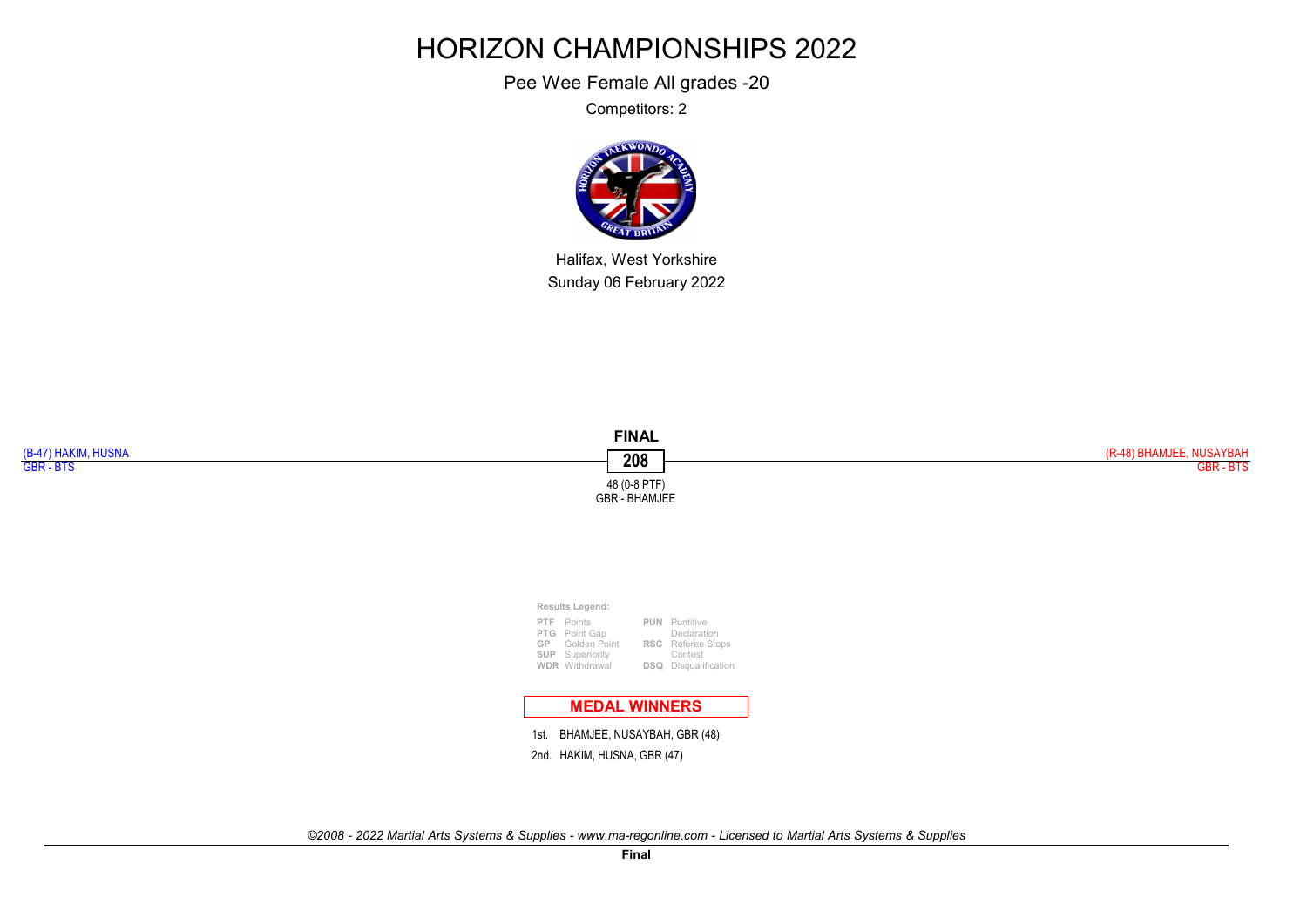Pee Wee Female All grades -22

Competitors: 2



Halifax, West Yorkshire Sunday 06 February 2022

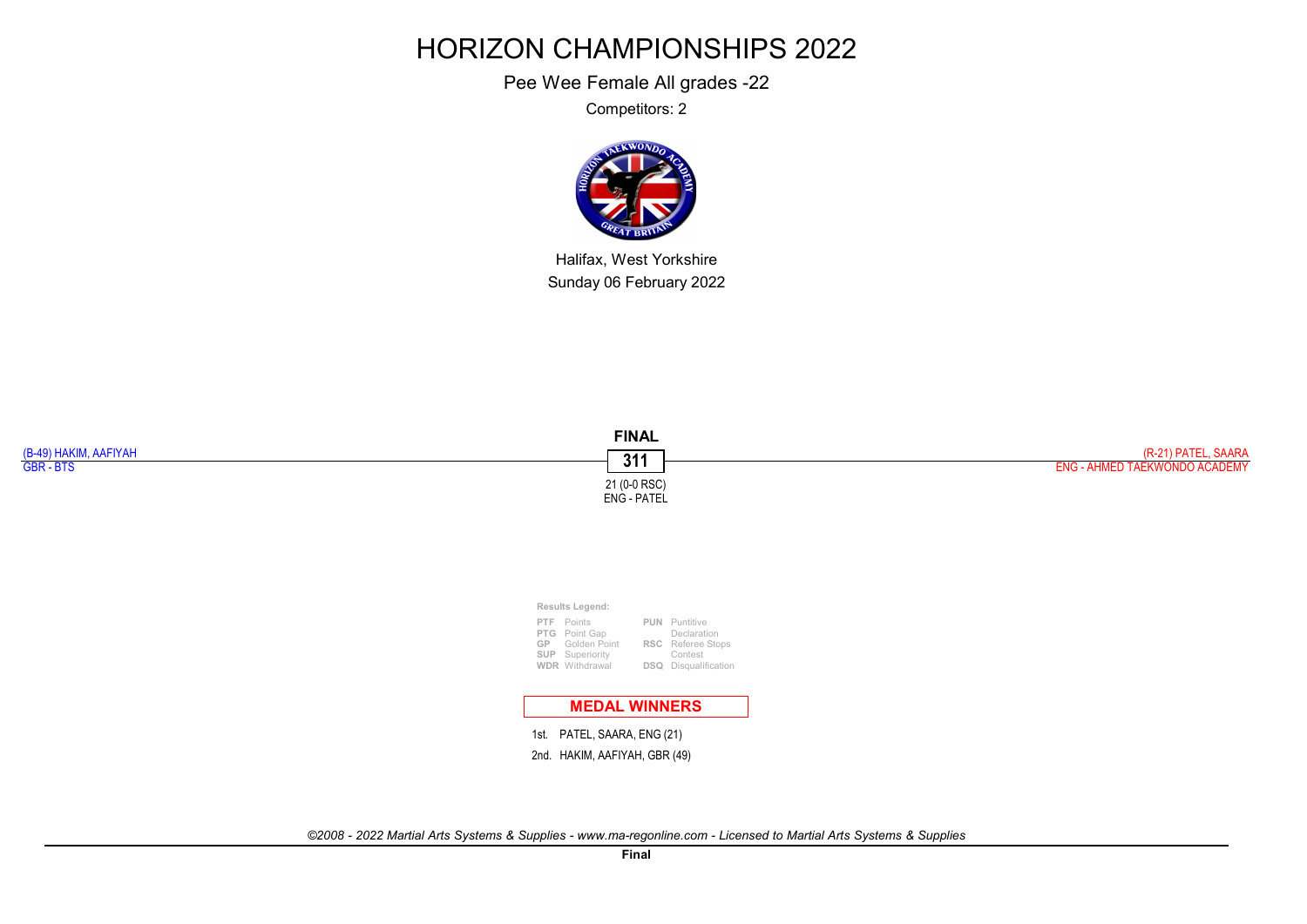Pee Wee Female All grades -26

Competitors: 3



Halifax, West Yorkshire Sunday 06 February 2022

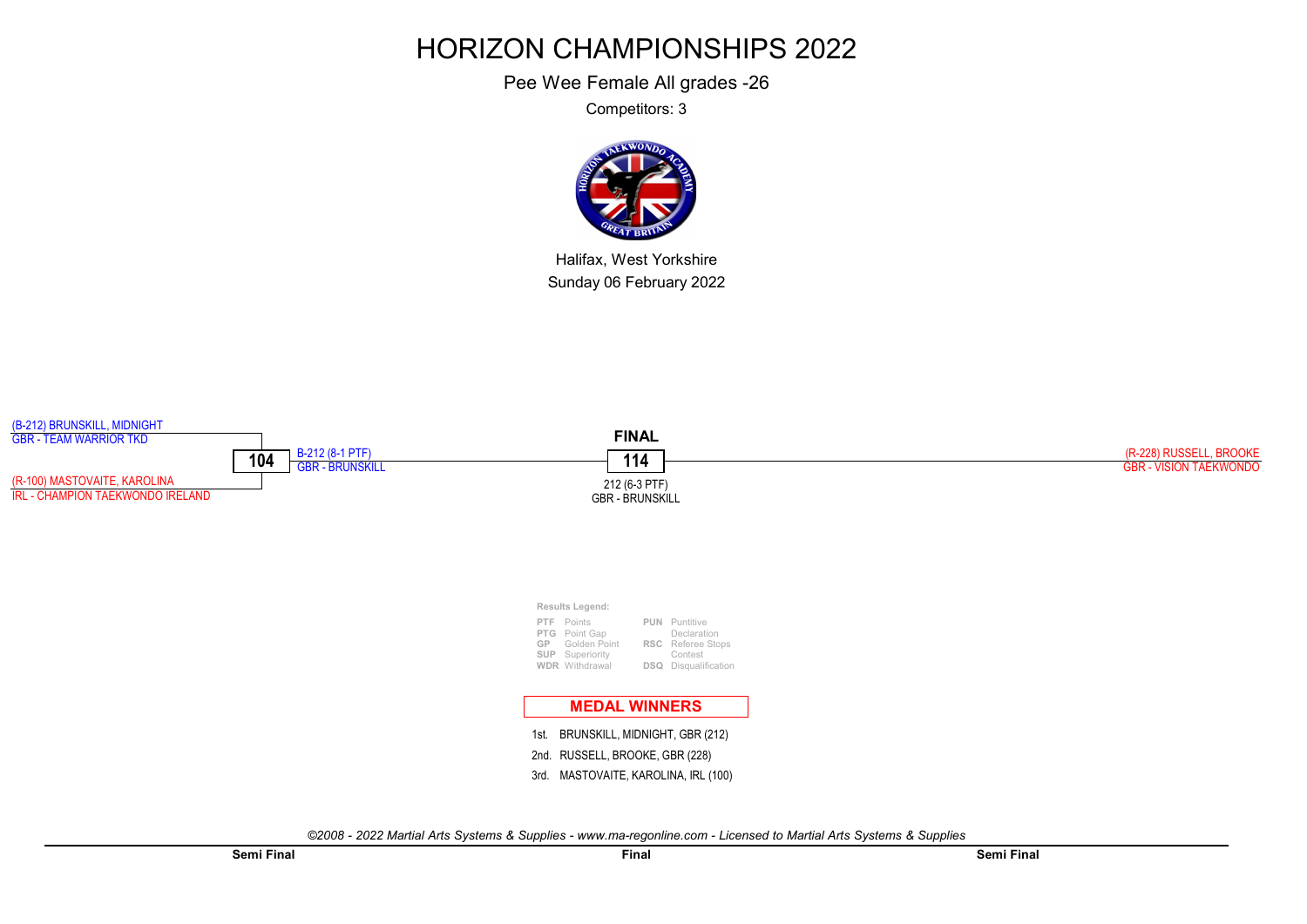Pee Wee Female All grades +26

Competitors: 2



Halifax, West Yorkshire Sunday 06 February 2022

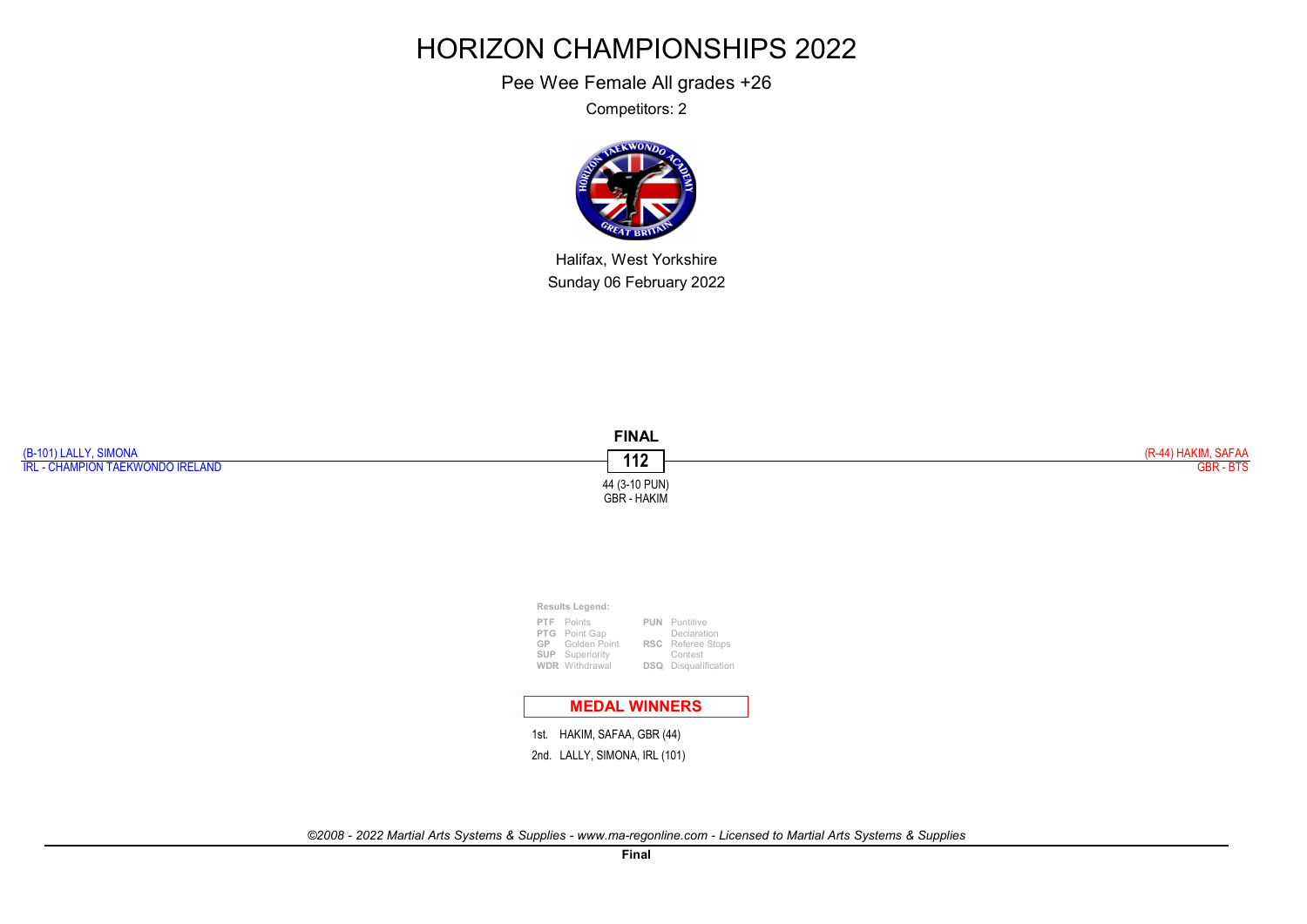Pee Wee Male All grades -18

Competitors: 2



Halifax, West Yorkshire Sunday 06 February 2022

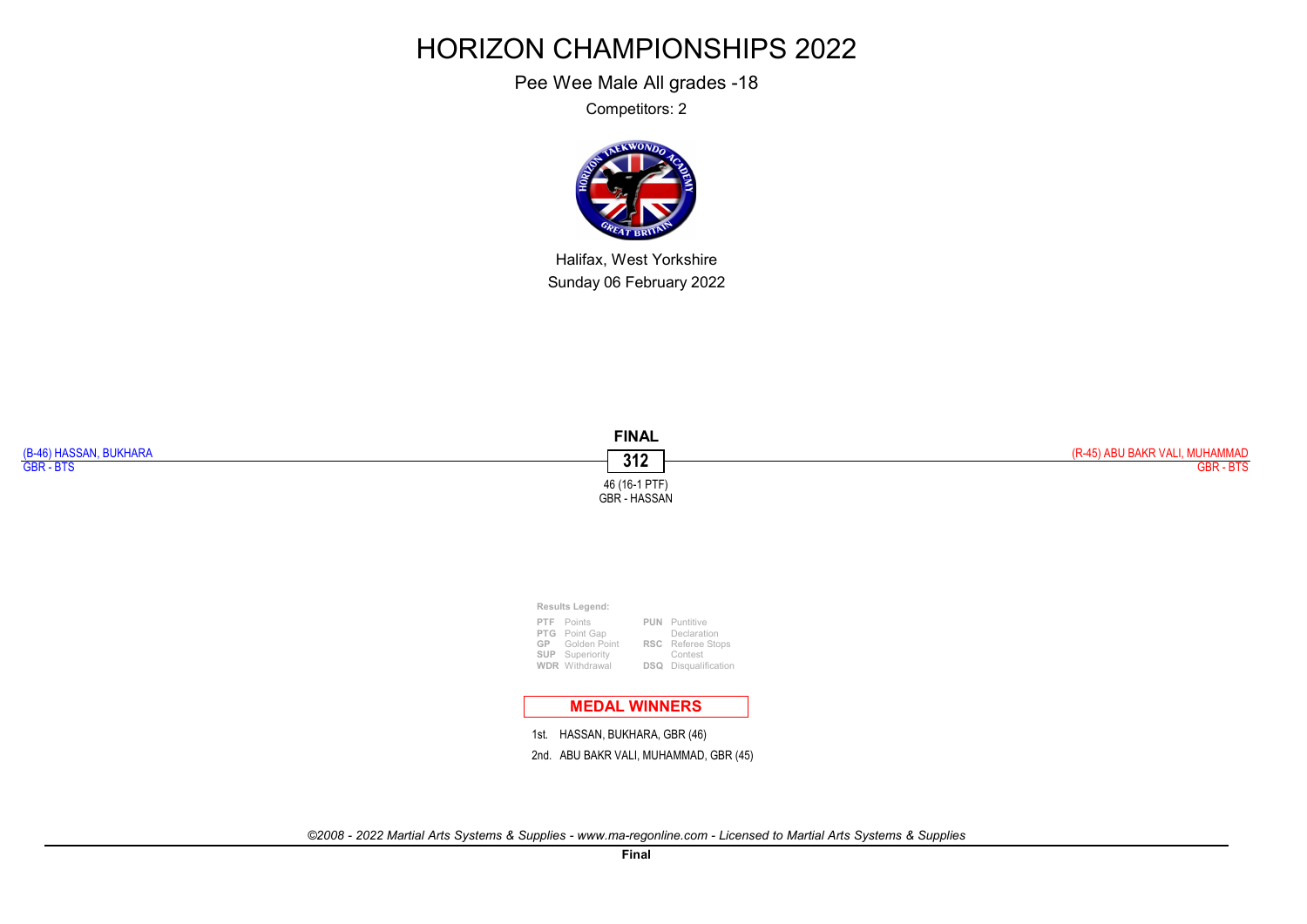Pee Wee Male All grades -20

Competitors: 5



Halifax, West Yorkshire Sunday 06 February 2022

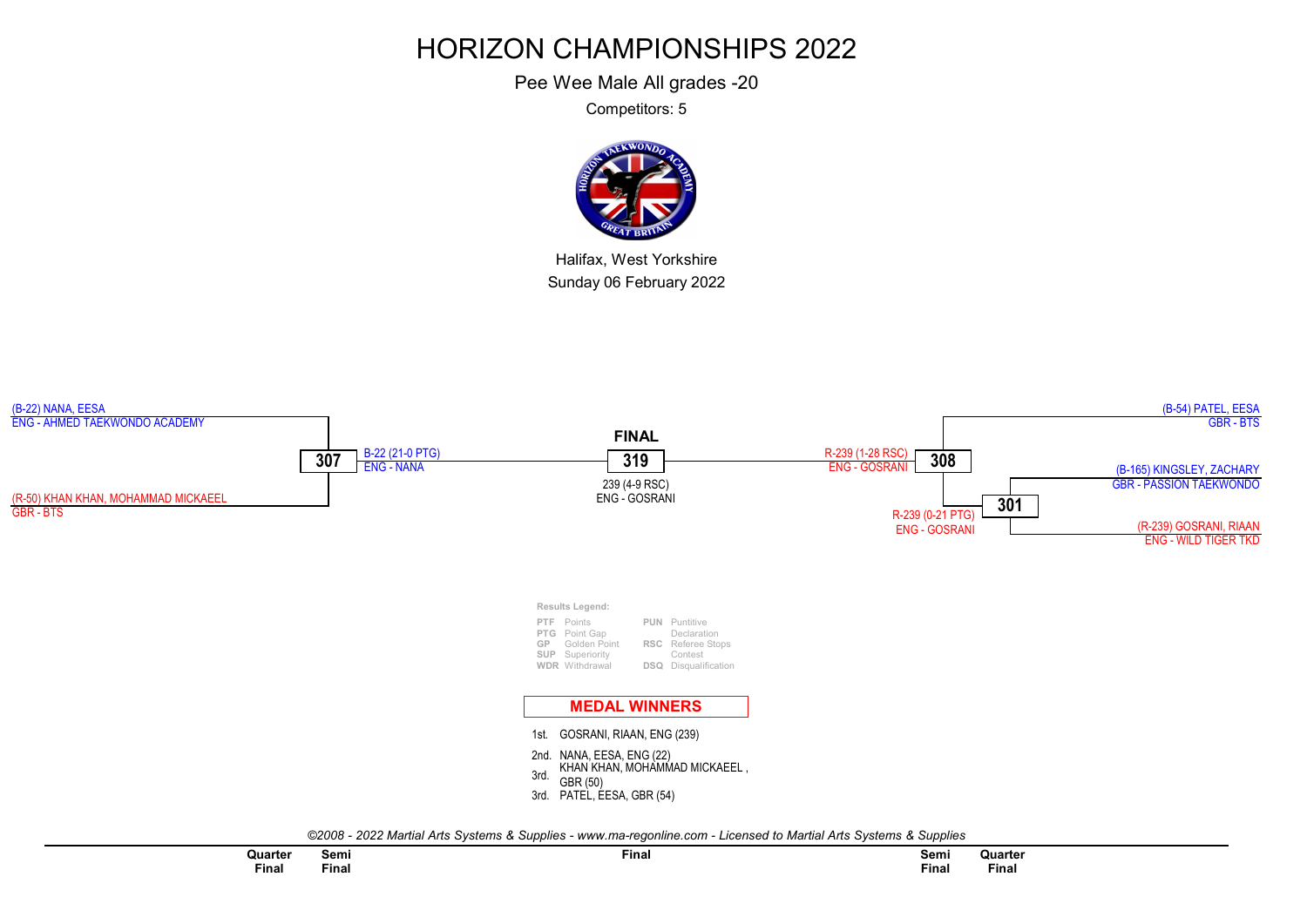Pee Wee Male All grades -22

Competitors: 3



Halifax, West Yorkshire Sunday 06 February 2022

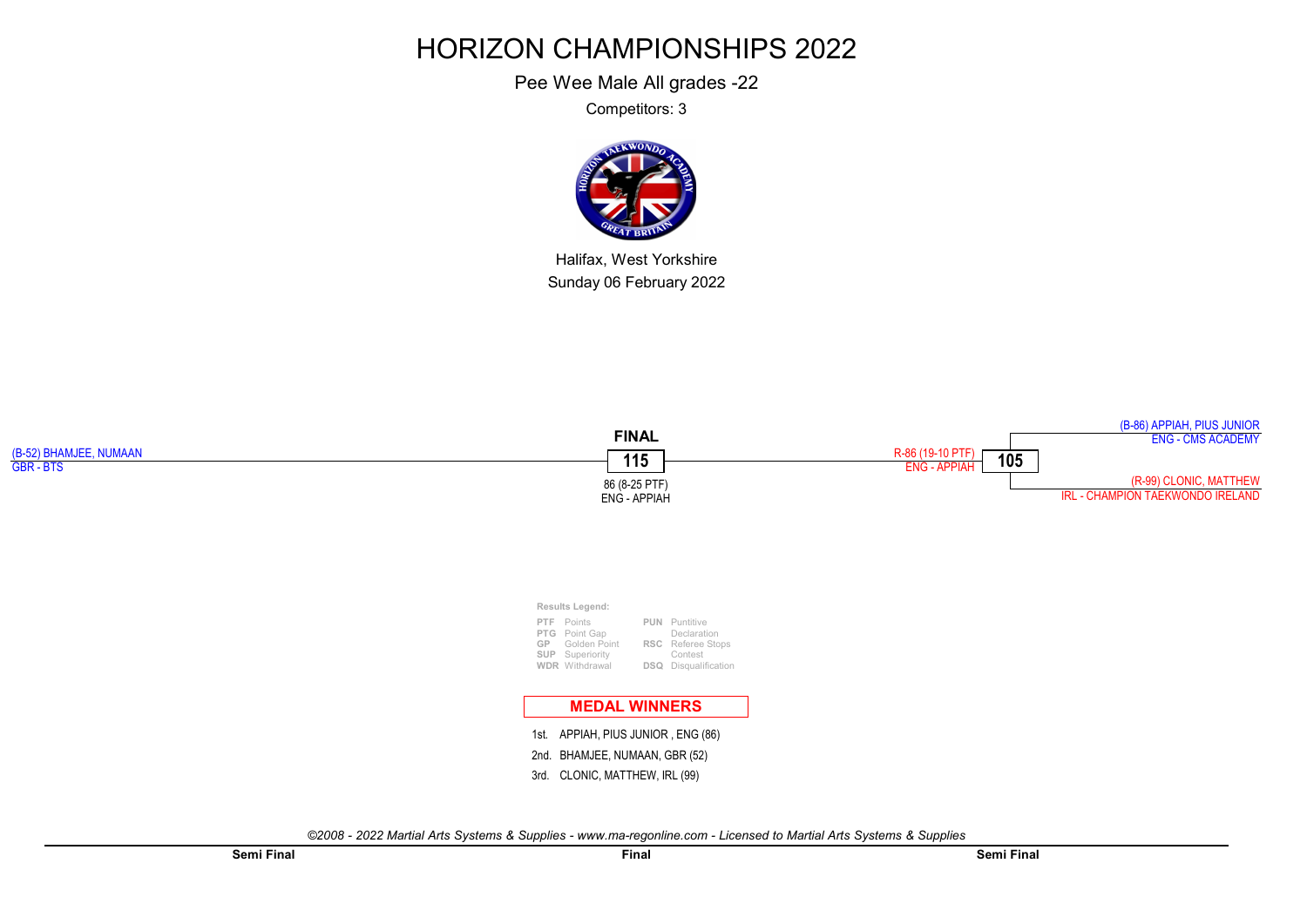Pee Wee Male All grades -24

Competitors: 2



Halifax, West Yorkshire Sunday 06 February 2022

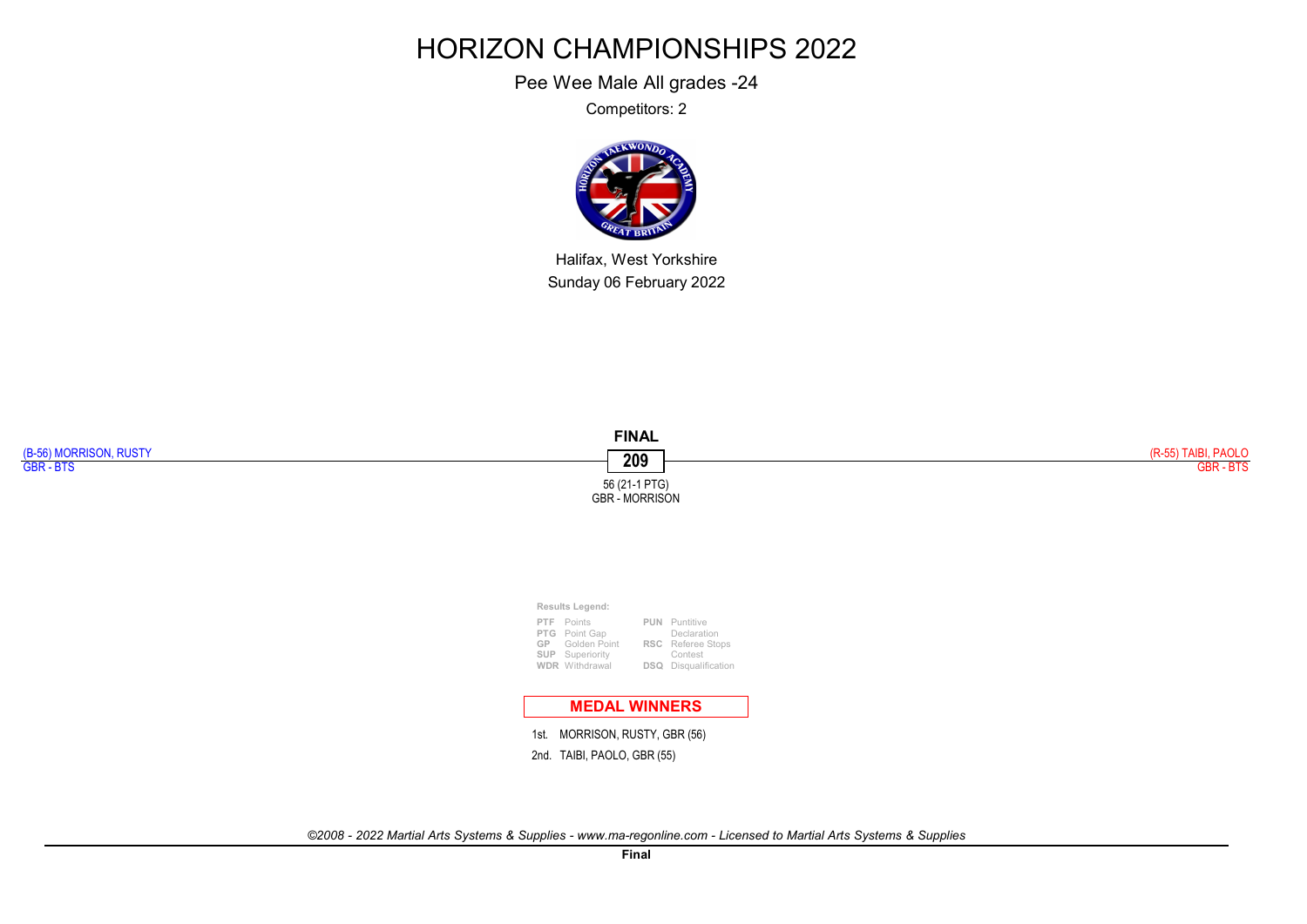Pee Wee Male All grades -26

Competitors: 5



Halifax, West Yorkshire Sunday 06 February 2022

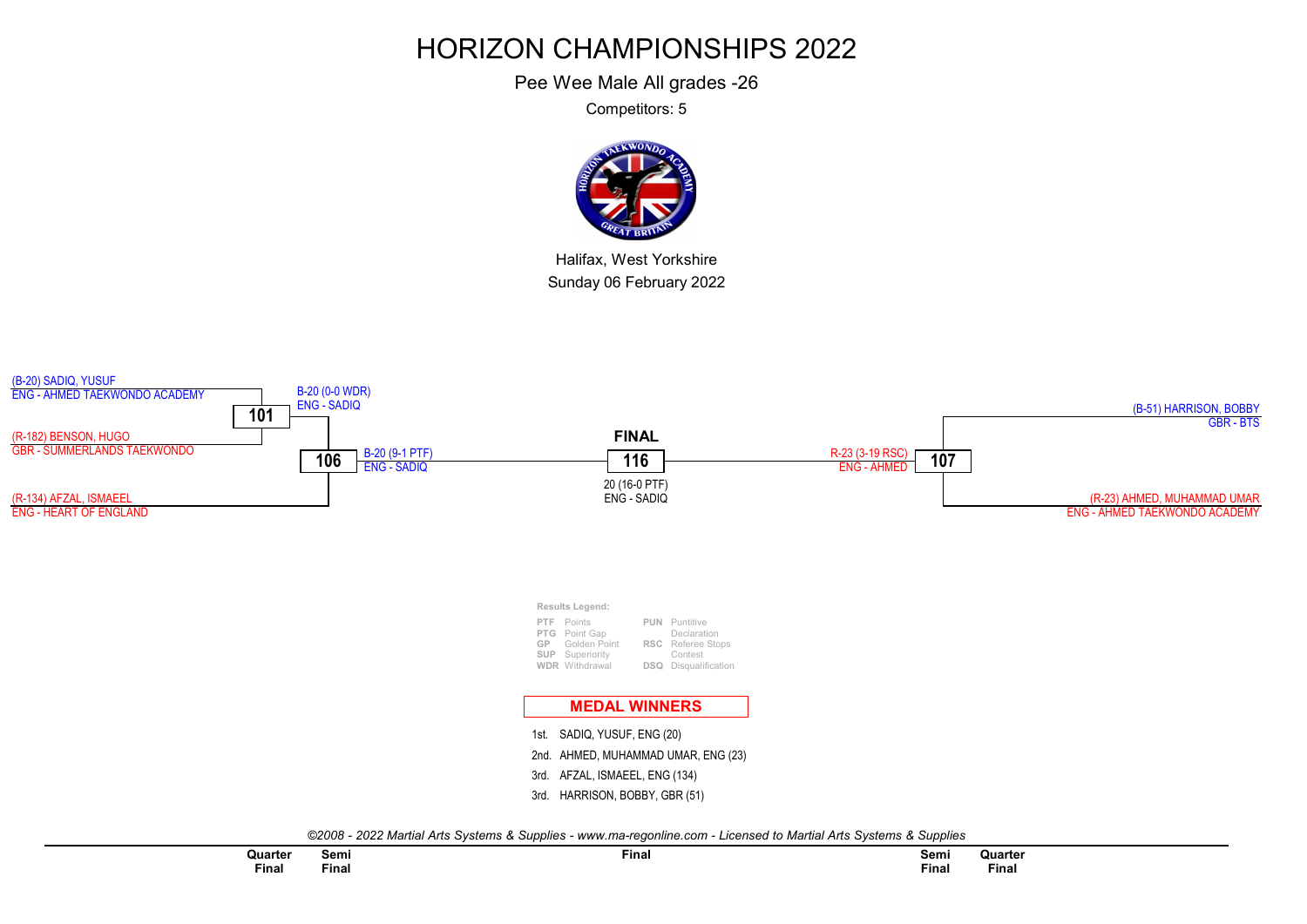Pee Wee Male All grades +26

Competitors: 2

![](_page_9_Picture_3.jpeg)

Halifax, West Yorkshire Sunday 06 February 2022

![](_page_9_Figure_5.jpeg)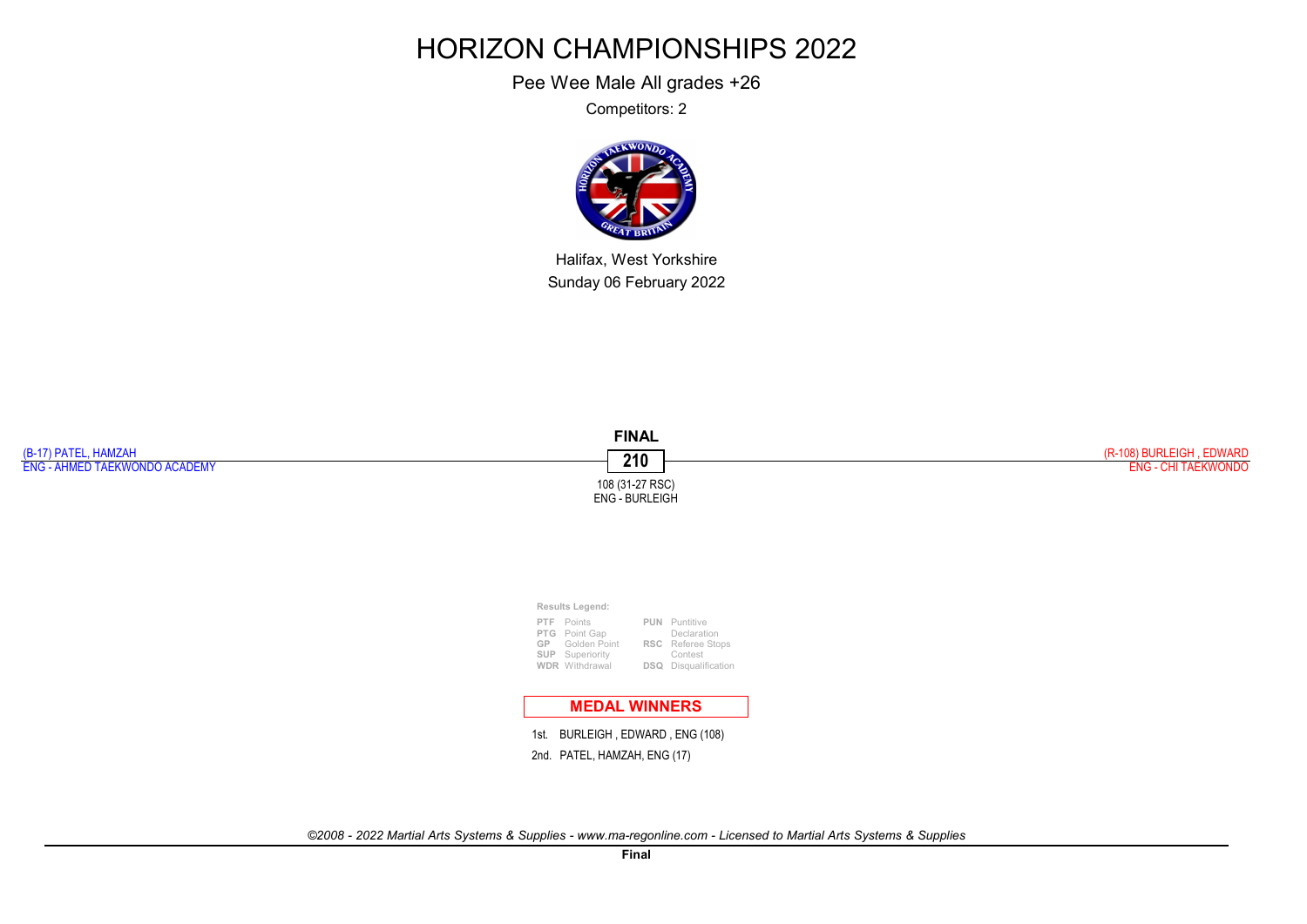Children Female Advanced -26

Competitors: 2

![](_page_10_Picture_3.jpeg)

Halifax, West Yorkshire Sunday 06 February 2022

![](_page_10_Figure_5.jpeg)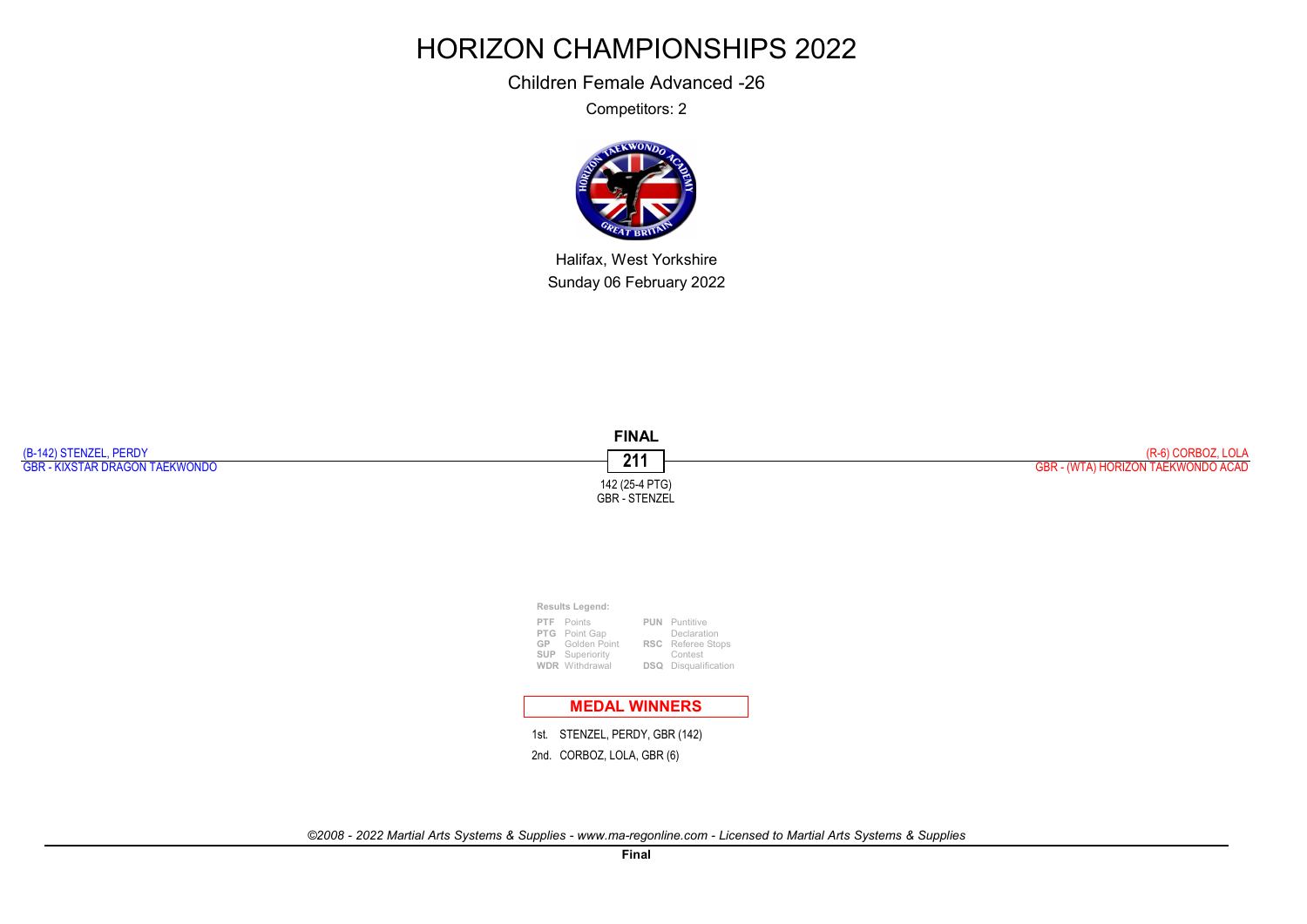Children Female Novice -26

Competitors: 5

![](_page_11_Picture_3.jpeg)

Halifax, West Yorkshire Sunday 06 February 2022

![](_page_11_Figure_5.jpeg)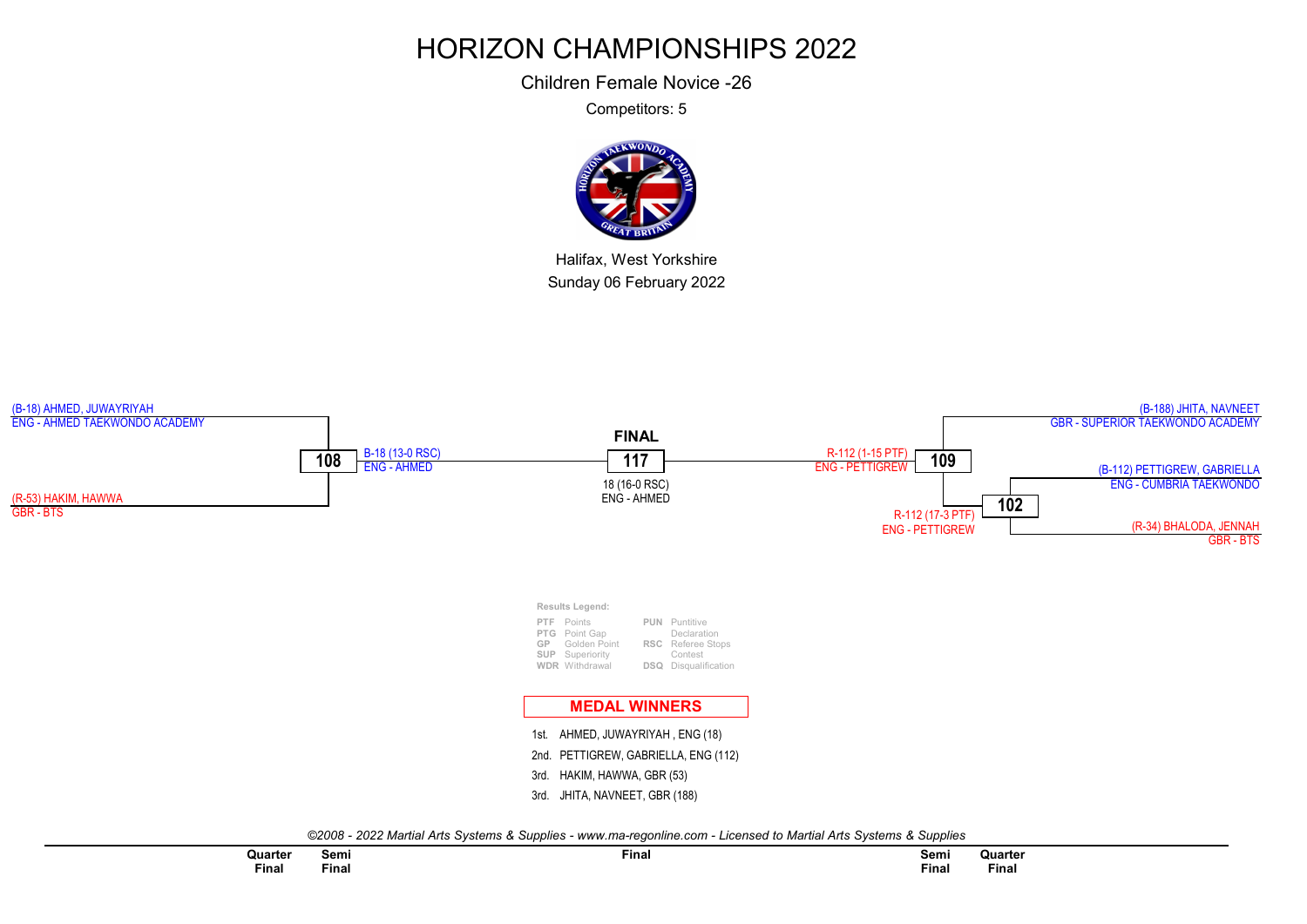Children Female Novice -29

Competitors: 3

![](_page_12_Picture_3.jpeg)

Halifax, West Yorkshire Sunday 06 February 2022

![](_page_12_Figure_5.jpeg)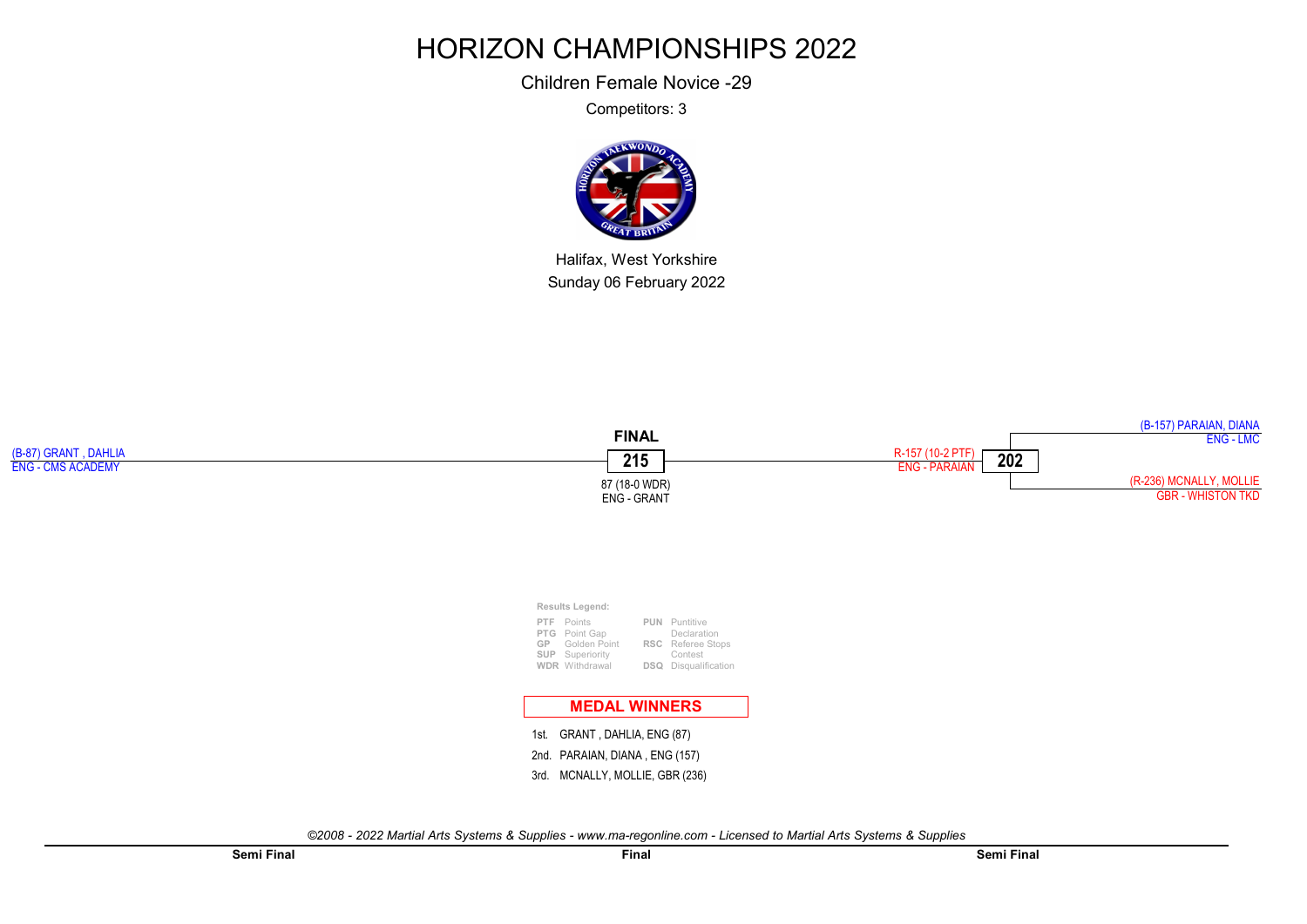Children Female Novice -32

Competitors: 3

![](_page_13_Picture_3.jpeg)

Halifax, West Yorkshire Sunday 06 February 2022

![](_page_13_Figure_5.jpeg)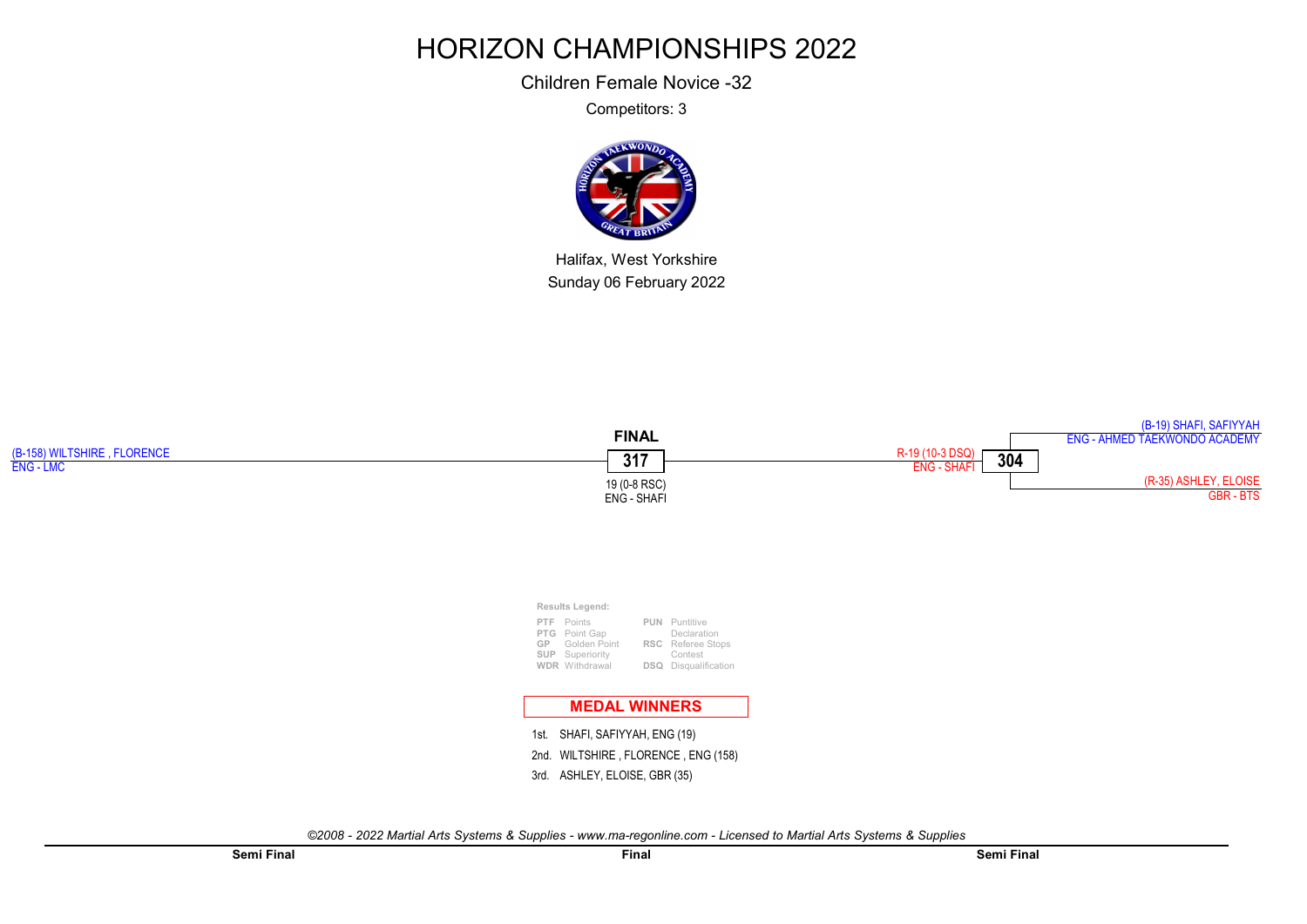Children Female Advanced -36

Competitors: 2

![](_page_14_Picture_3.jpeg)

Halifax, West Yorkshire Sunday 06 February 2022

![](_page_14_Figure_5.jpeg)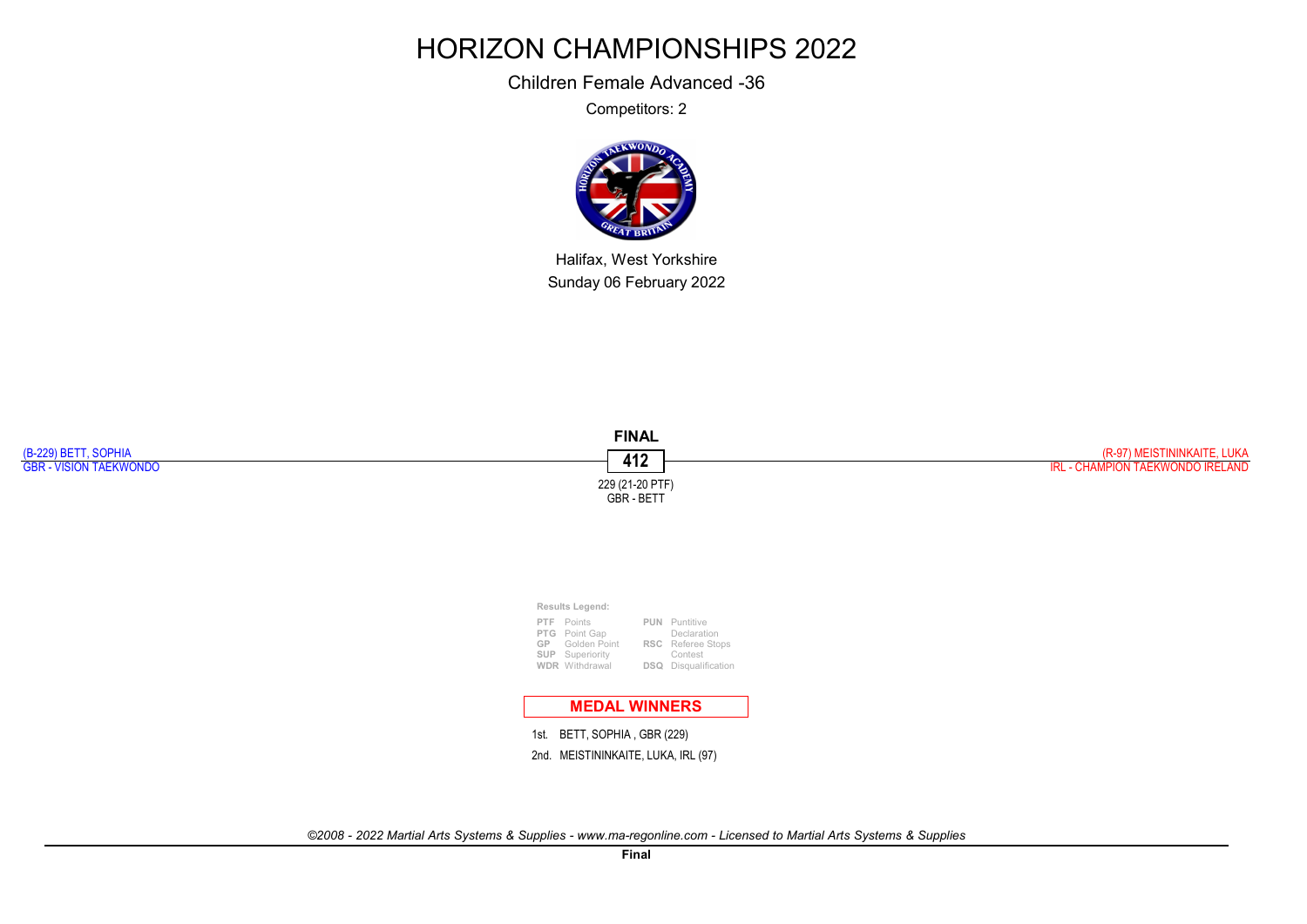Children Female Novice -36

Competitors: 3

![](_page_15_Picture_3.jpeg)

Halifax, West Yorkshire Sunday 06 February 2022

![](_page_15_Figure_5.jpeg)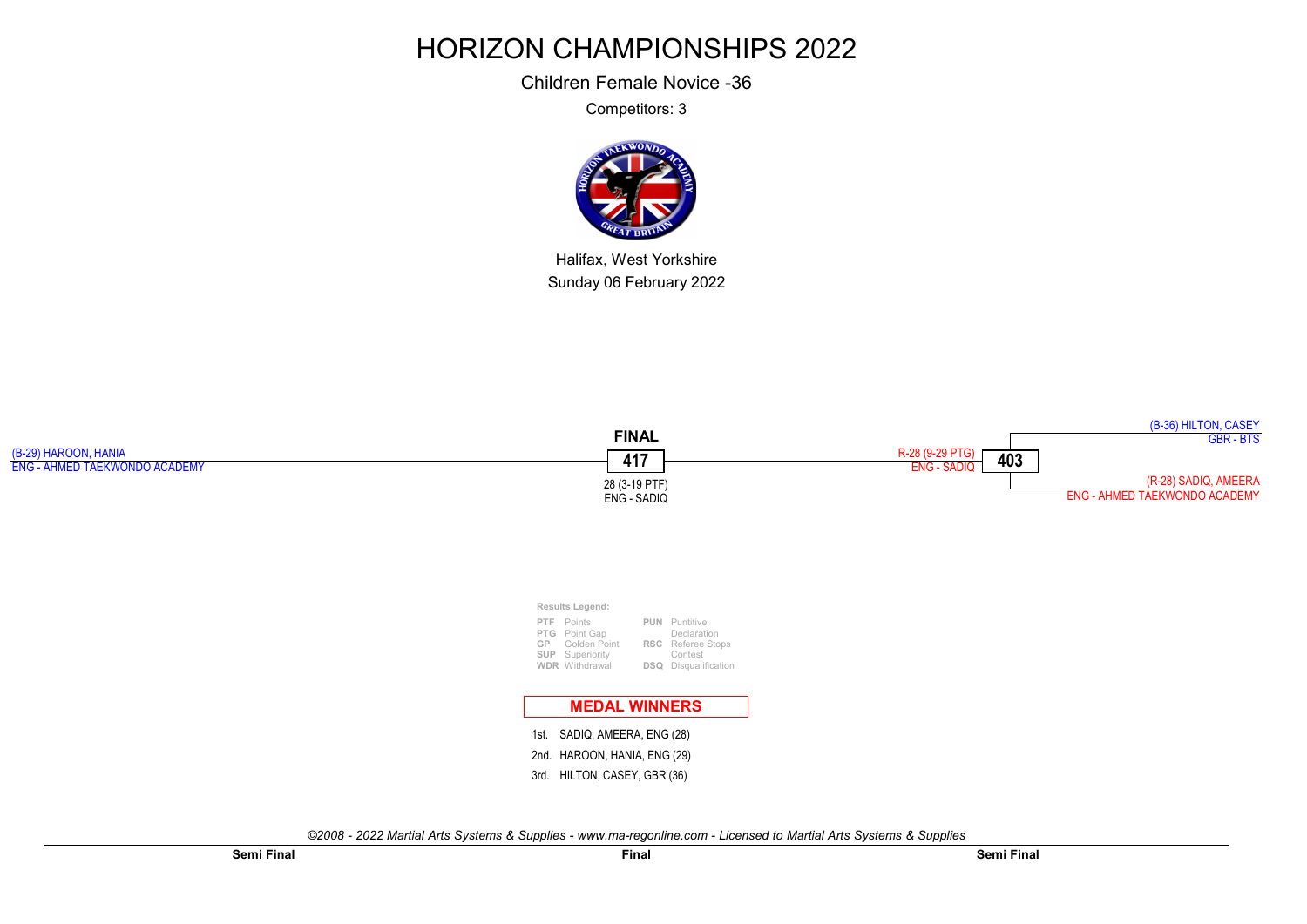Children Female Novice -40

Competitors: 2

![](_page_16_Picture_3.jpeg)

Halifax, West Yorkshire Sunday 06 February 2022

![](_page_16_Figure_5.jpeg)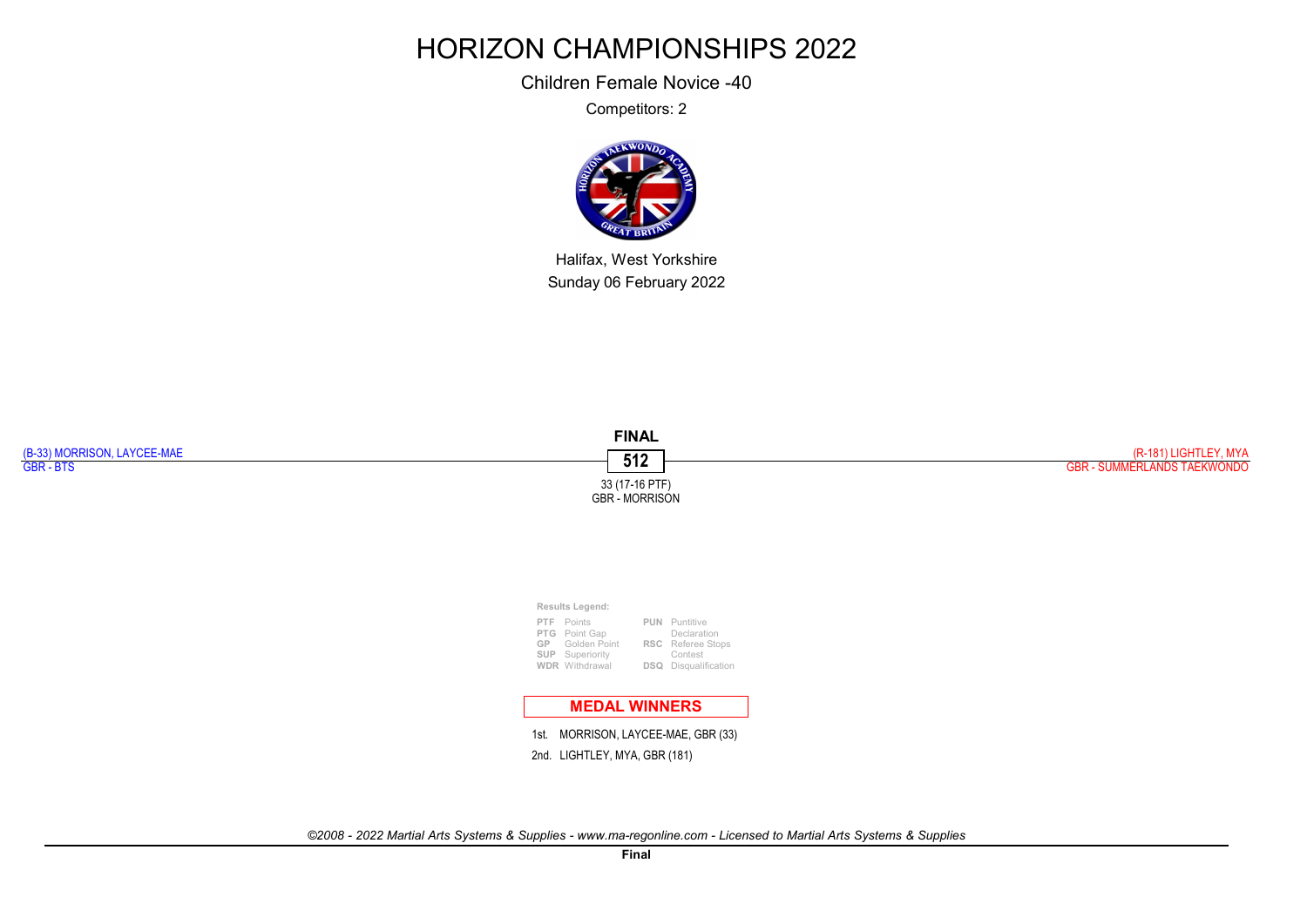Children Female Advanced -44

Competitors: 2

![](_page_17_Picture_3.jpeg)

Halifax, West Yorkshire Sunday 06 February 2022

![](_page_17_Figure_5.jpeg)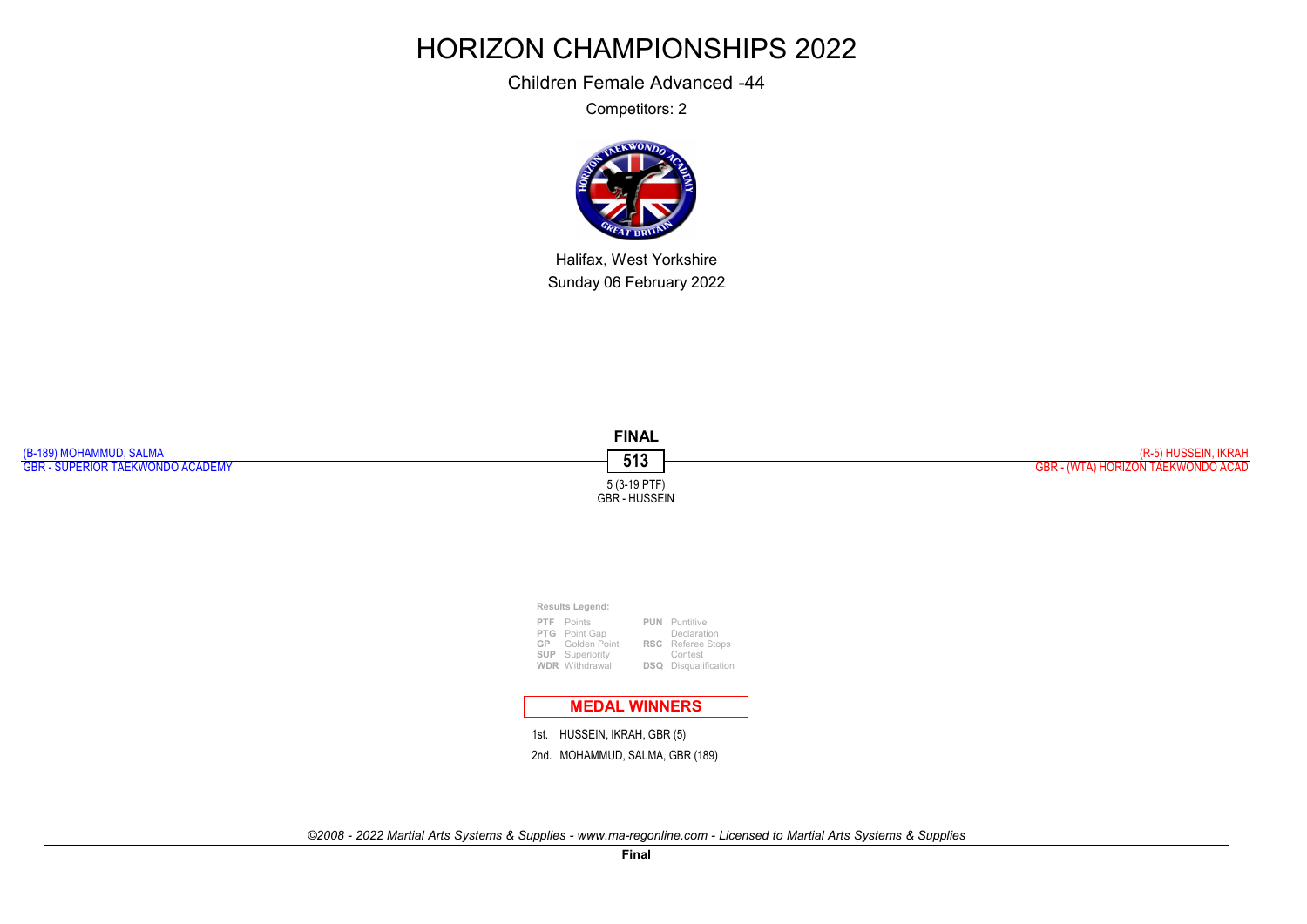Children Female Novice -44

Competitors: 3

![](_page_18_Picture_3.jpeg)

Halifax, West Yorkshire Sunday 06 February 2022

![](_page_18_Figure_5.jpeg)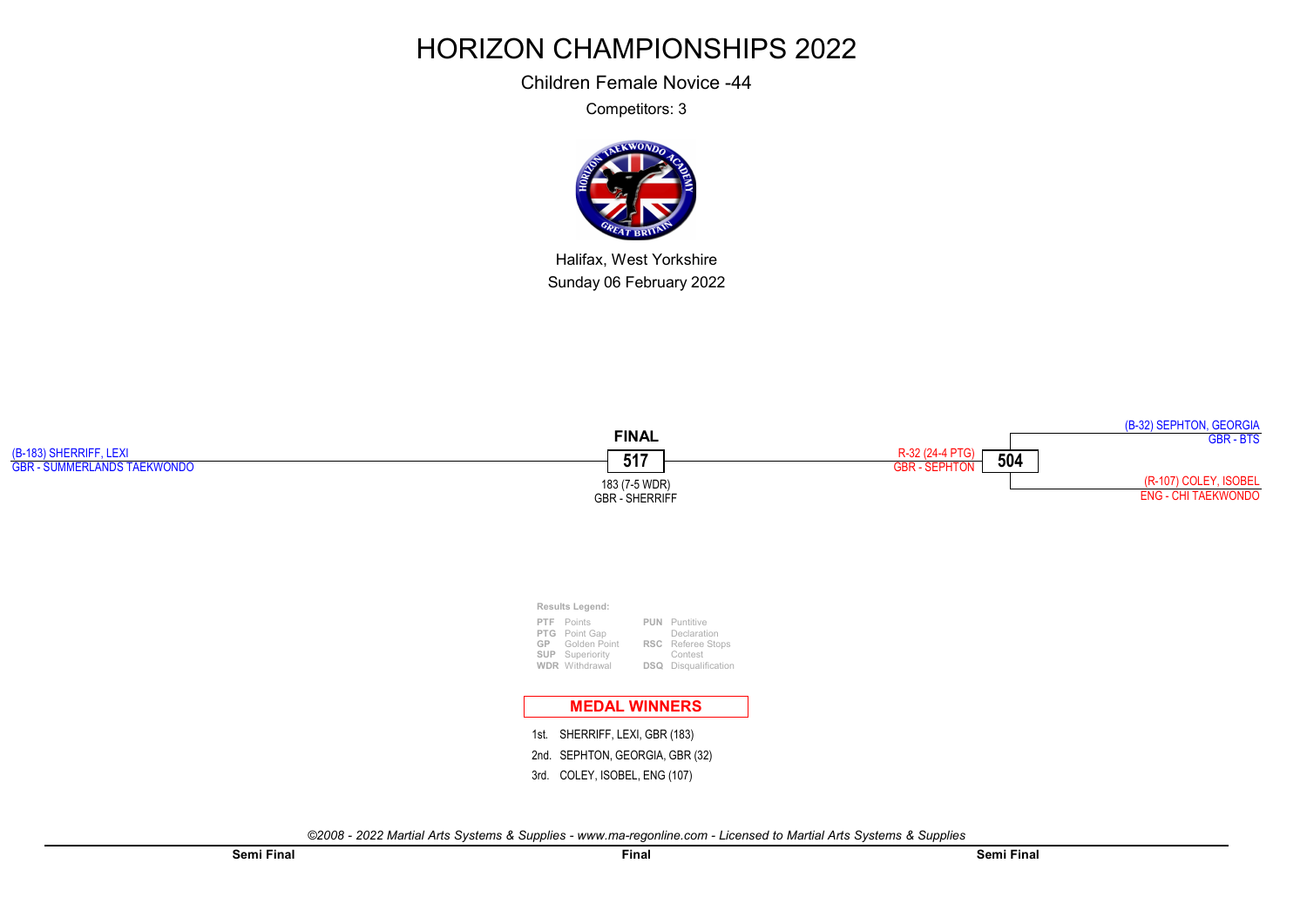Children Male Novice -26

Competitors: 6

![](_page_19_Picture_3.jpeg)

Halifax, West Yorkshire Sunday 06 February 2022

![](_page_19_Figure_5.jpeg)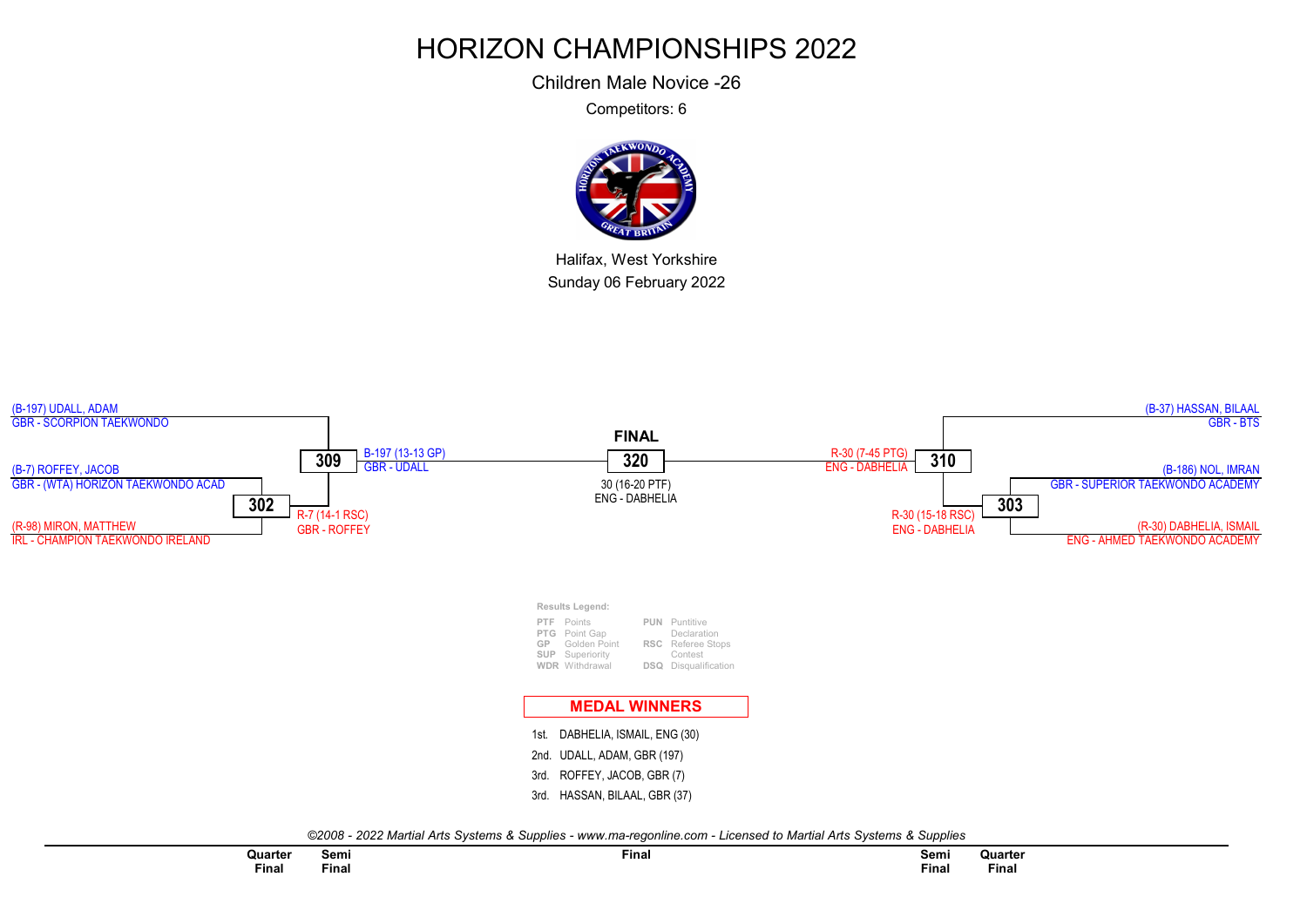Children Male Advanced -29

Competitors: 2

![](_page_20_Picture_3.jpeg)

Halifax, West Yorkshire Sunday 06 February 2022

![](_page_20_Figure_5.jpeg)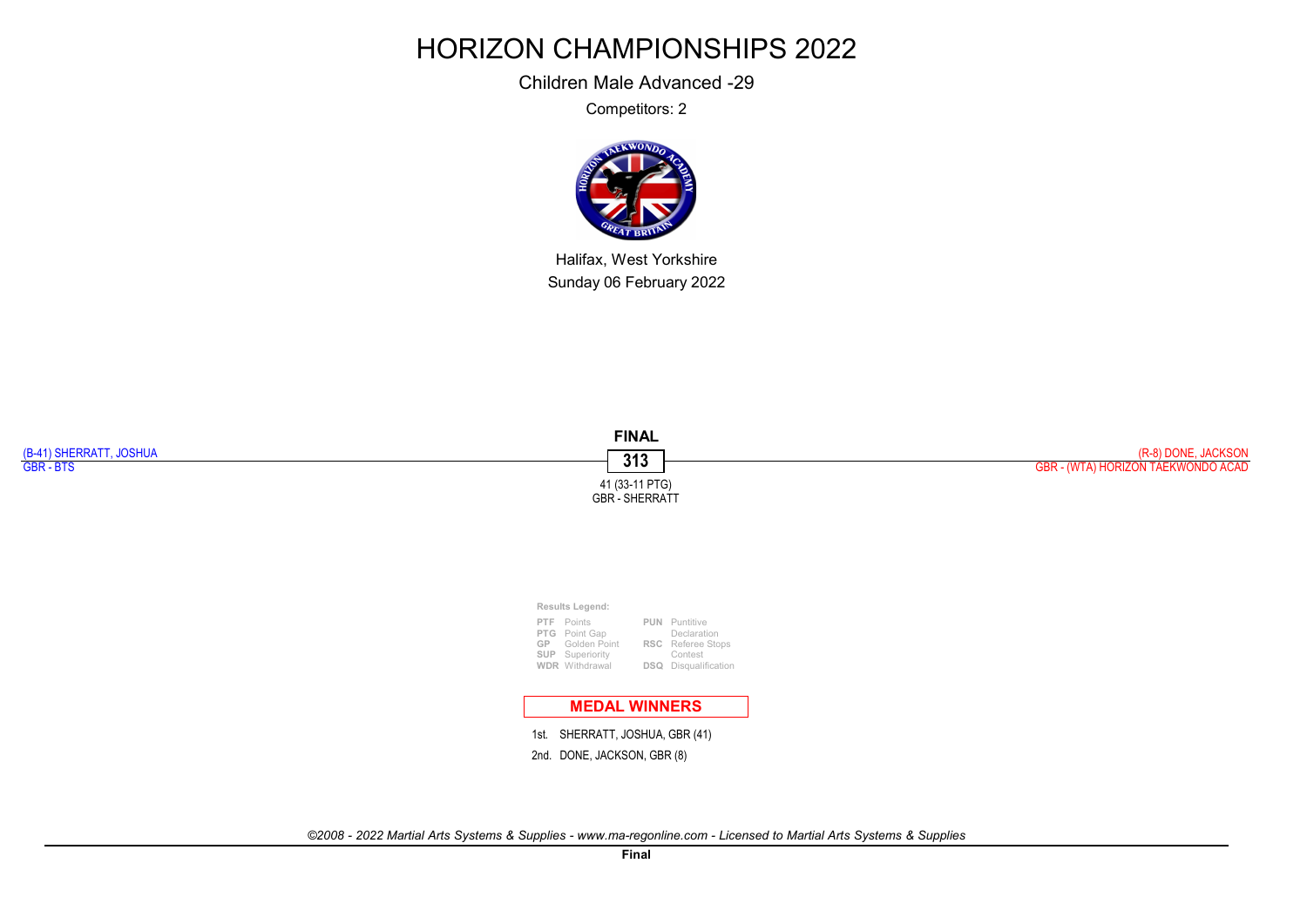Children Male Novice -29

Competitors: 4

![](_page_21_Picture_3.jpeg)

Halifax, West Yorkshire Sunday 06 February 2022

![](_page_21_Figure_5.jpeg)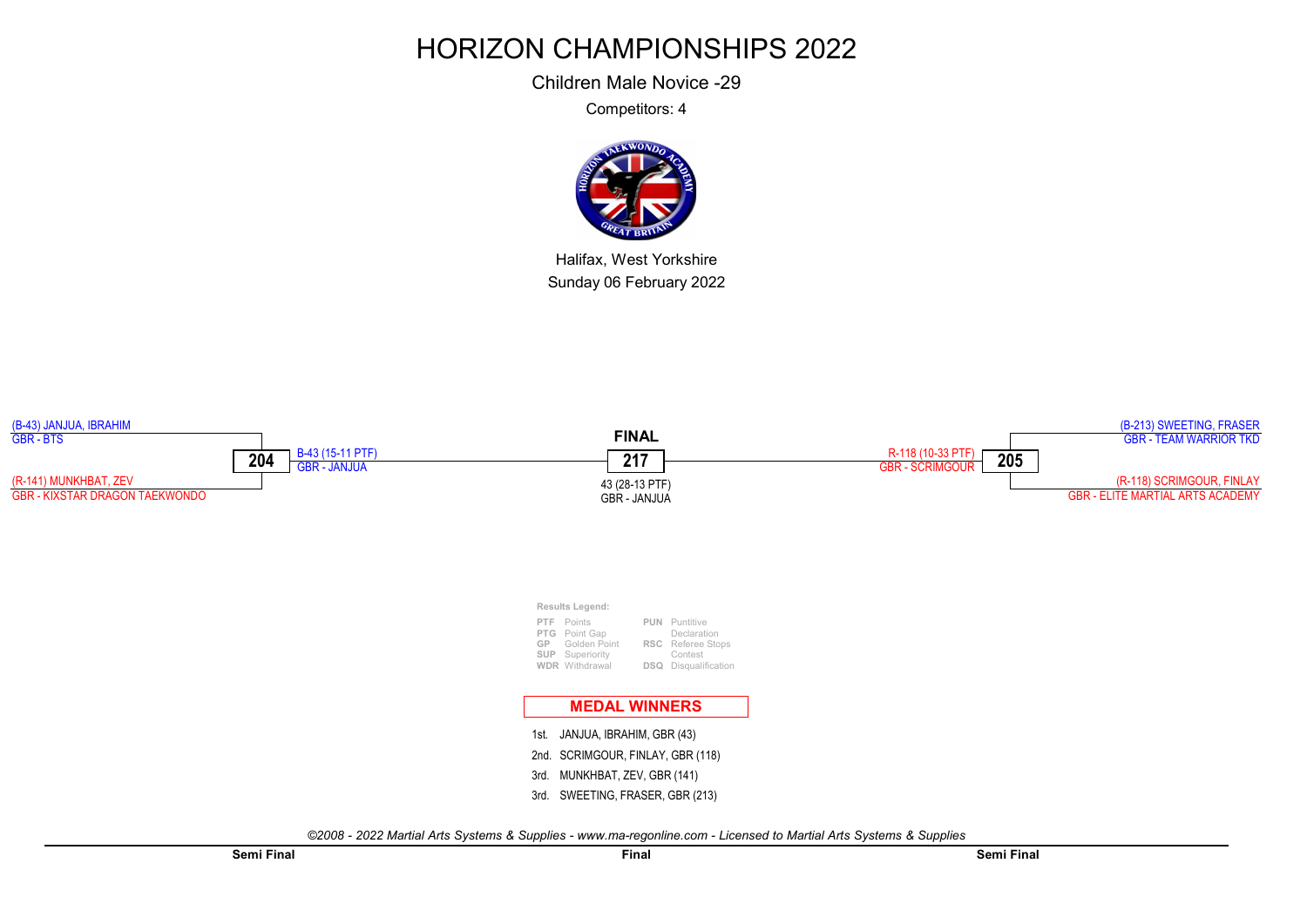Children Male Advanced -32

Competitors: 3

![](_page_22_Picture_3.jpeg)

Halifax, West Yorkshire Sunday 06 February 2022

![](_page_22_Figure_5.jpeg)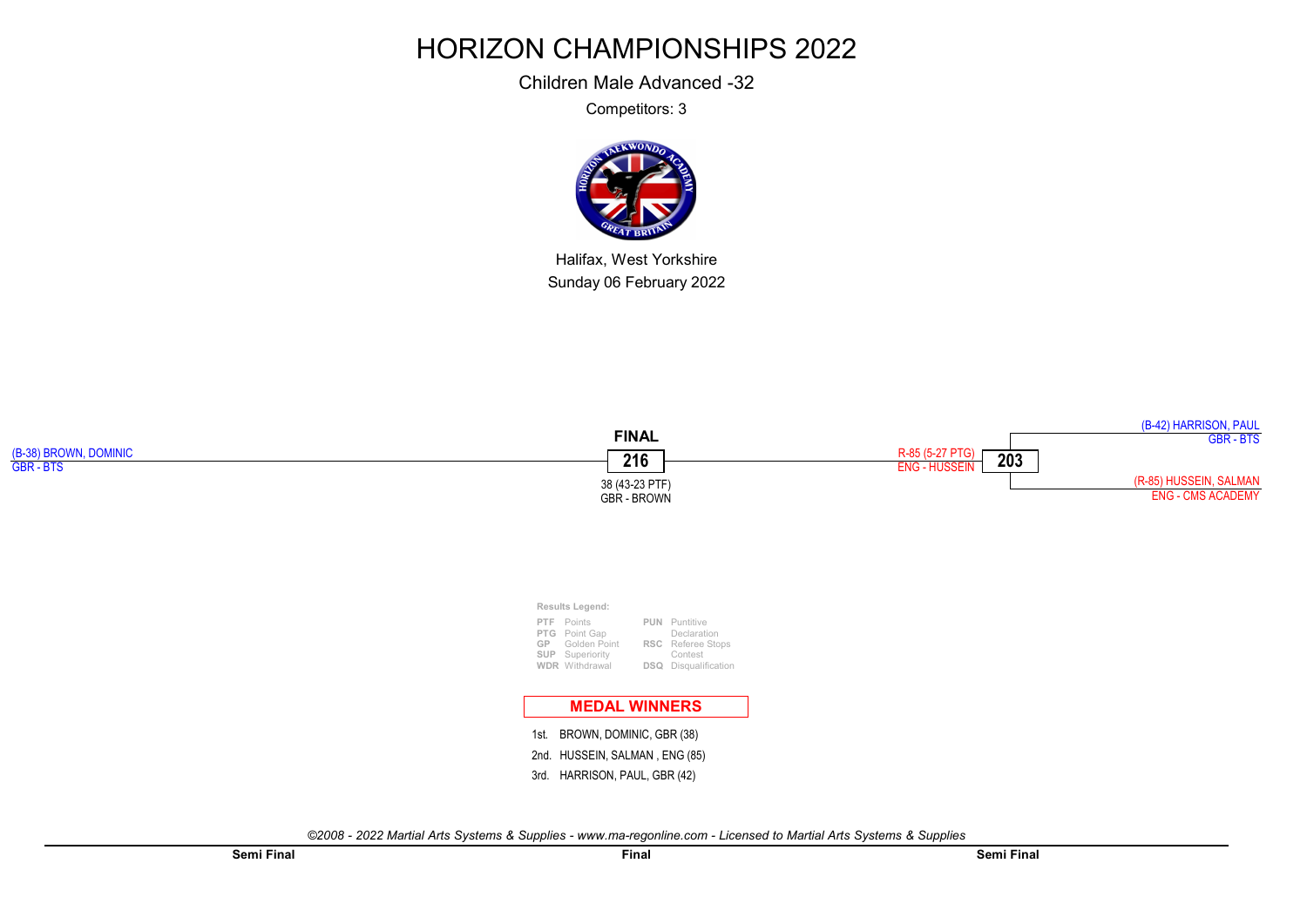Children Male Novice -32

Competitors: 5

![](_page_23_Picture_3.jpeg)

Halifax, West Yorkshire Sunday 06 February 2022

![](_page_23_Figure_5.jpeg)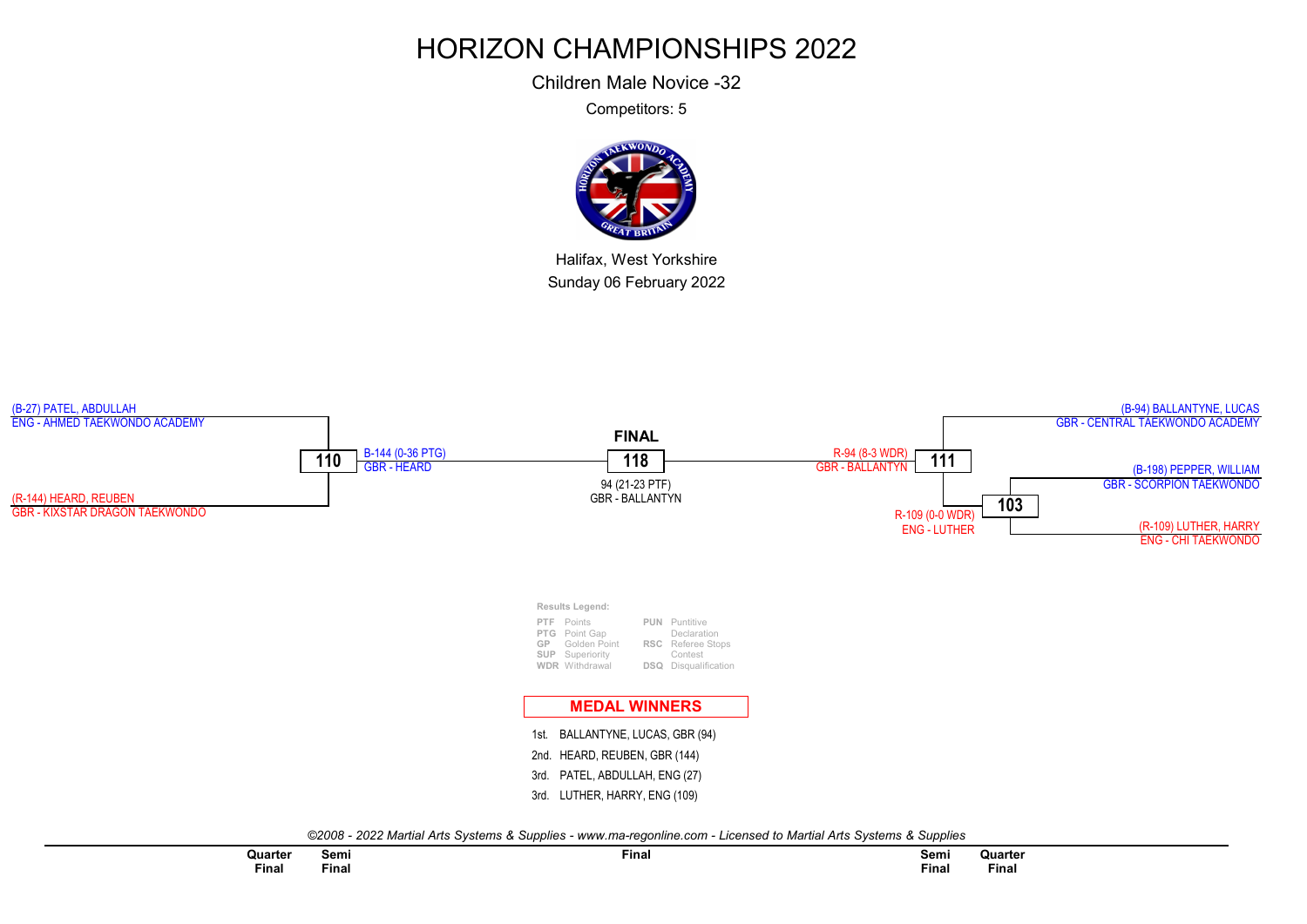Children Male Advanced -36

Competitors: 2

![](_page_24_Picture_3.jpeg)

Halifax, West Yorkshire Sunday 06 February 2022

![](_page_24_Figure_5.jpeg)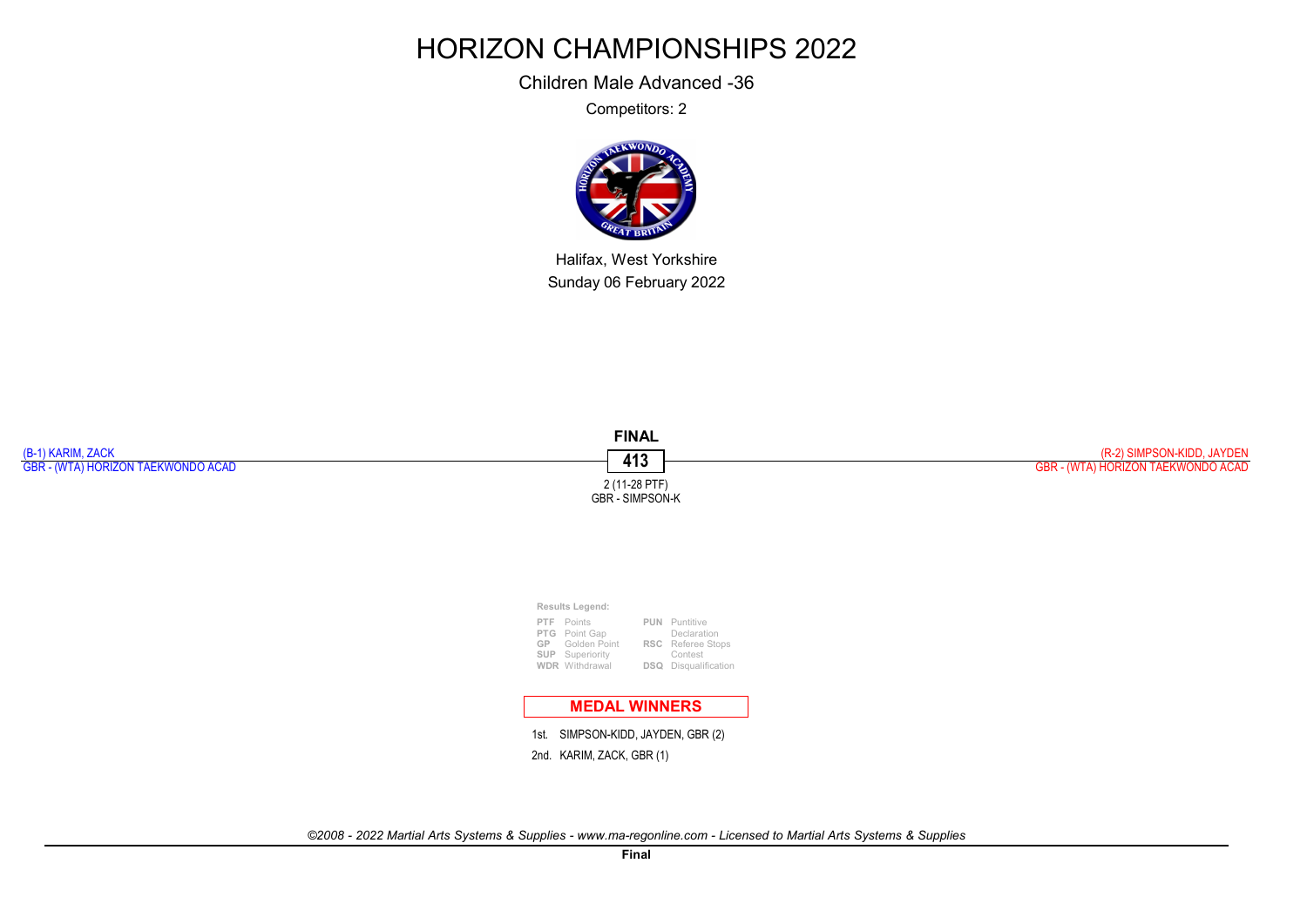Children Male Novice -36

Competitors: 4

![](_page_25_Picture_3.jpeg)

Halifax, West Yorkshire Sunday 06 February 2022

![](_page_25_Figure_5.jpeg)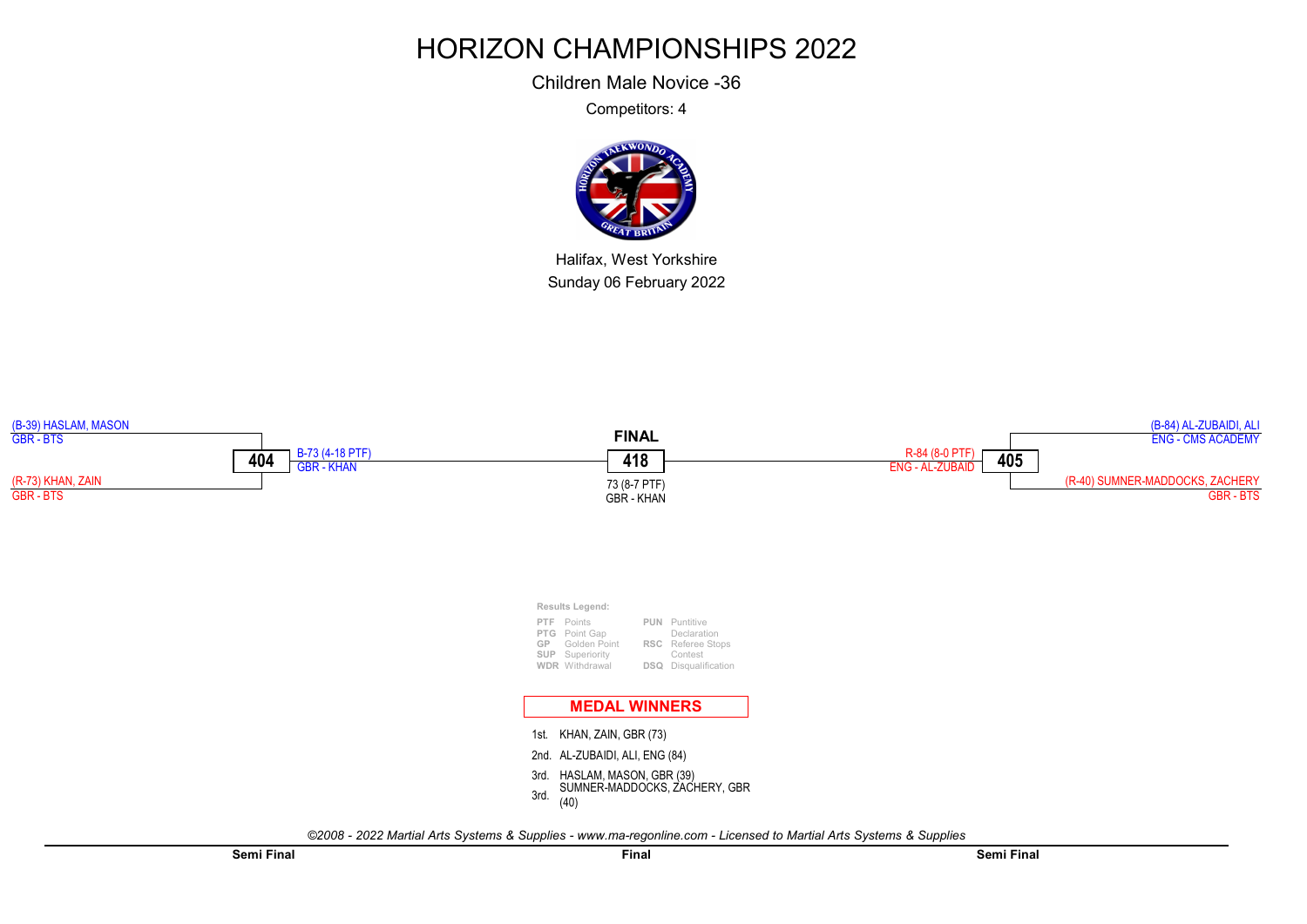Children Male Novice -40

Competitors: 5

![](_page_26_Picture_3.jpeg)

Halifax, West Yorkshire Sunday 06 February 2022

![](_page_26_Figure_5.jpeg)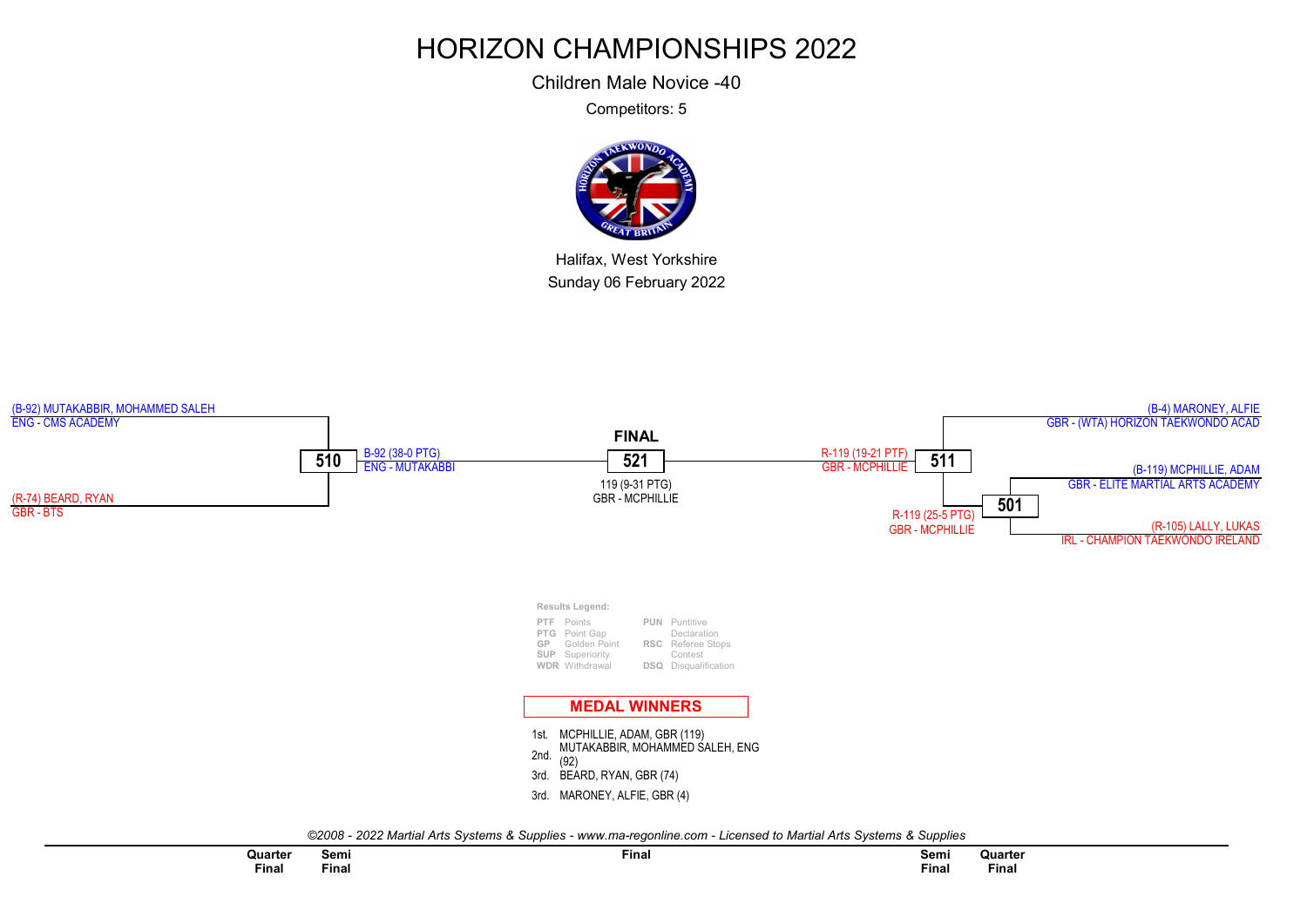Children Male Novice +48

Competitors: 3

![](_page_27_Picture_3.jpeg)

Halifax, West Yorkshire Sunday 06 February 2022

![](_page_27_Figure_5.jpeg)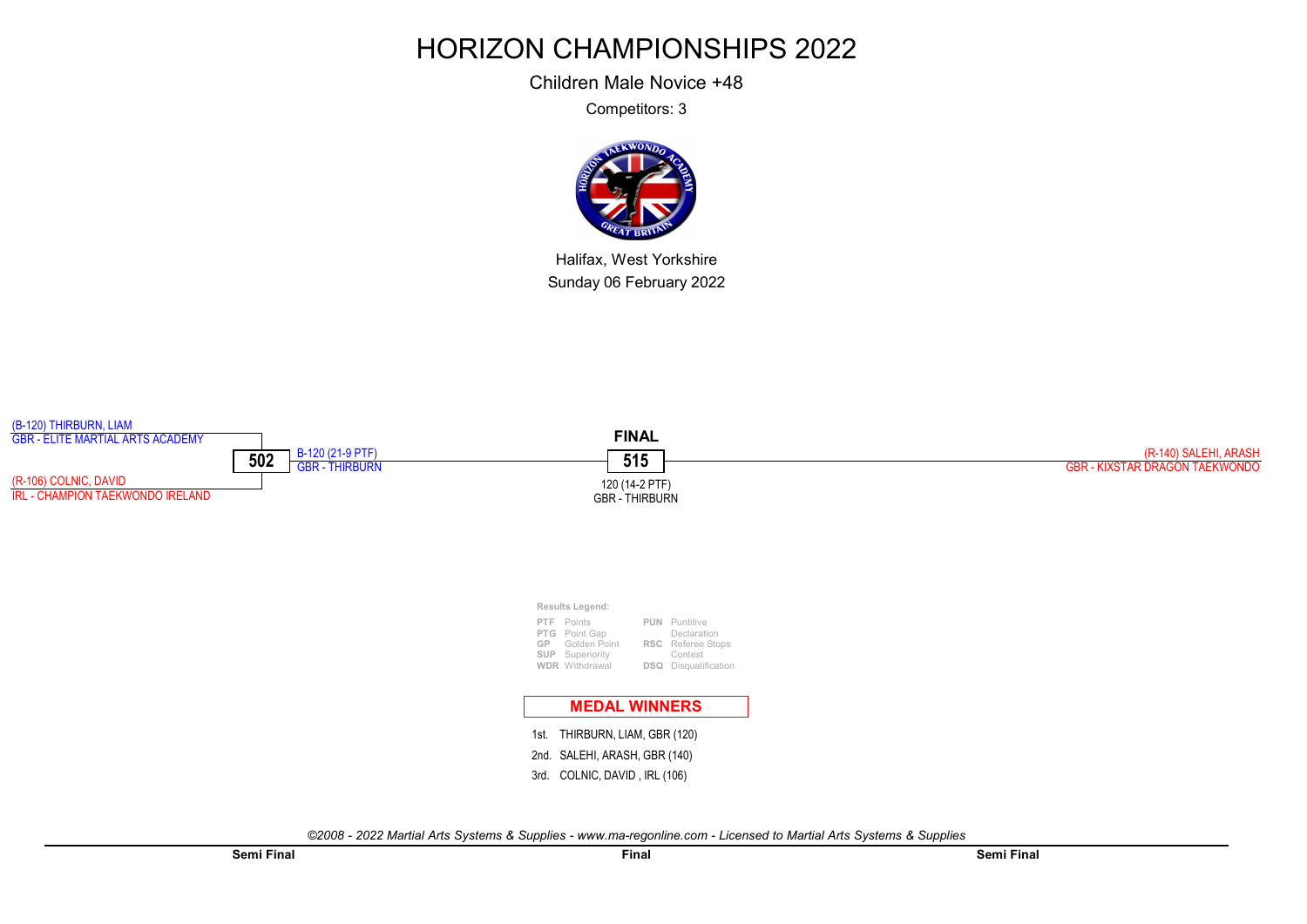Cadets Female Advanced -33

Competitors: 2

![](_page_28_Picture_3.jpeg)

Halifax, West Yorkshire Sunday 06 February 2022

![](_page_28_Figure_5.jpeg)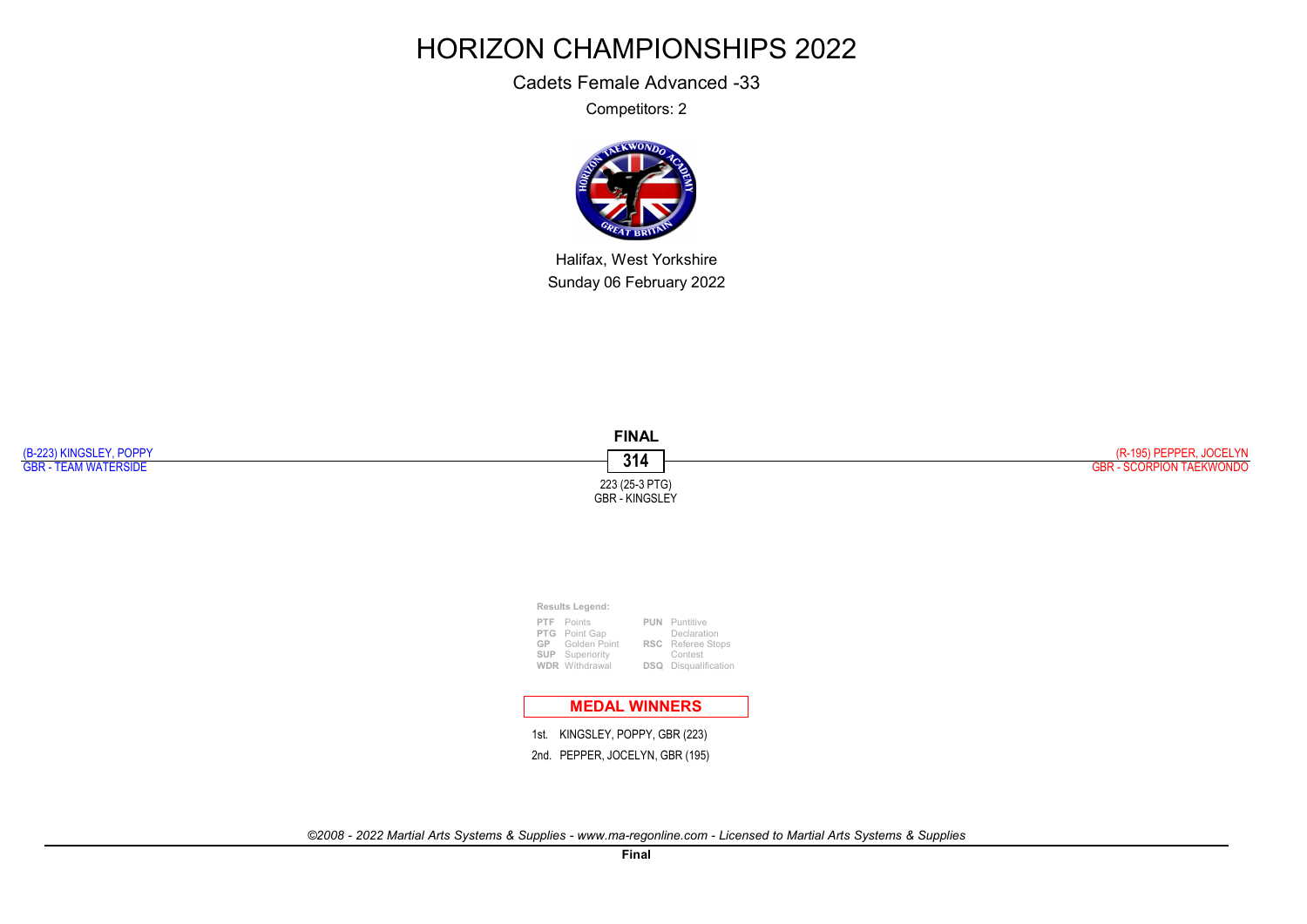Cadets Female Advanced -41

Competitors: 4

![](_page_29_Picture_3.jpeg)

Halifax, West Yorkshire Sunday 06 February 2022

![](_page_29_Figure_5.jpeg)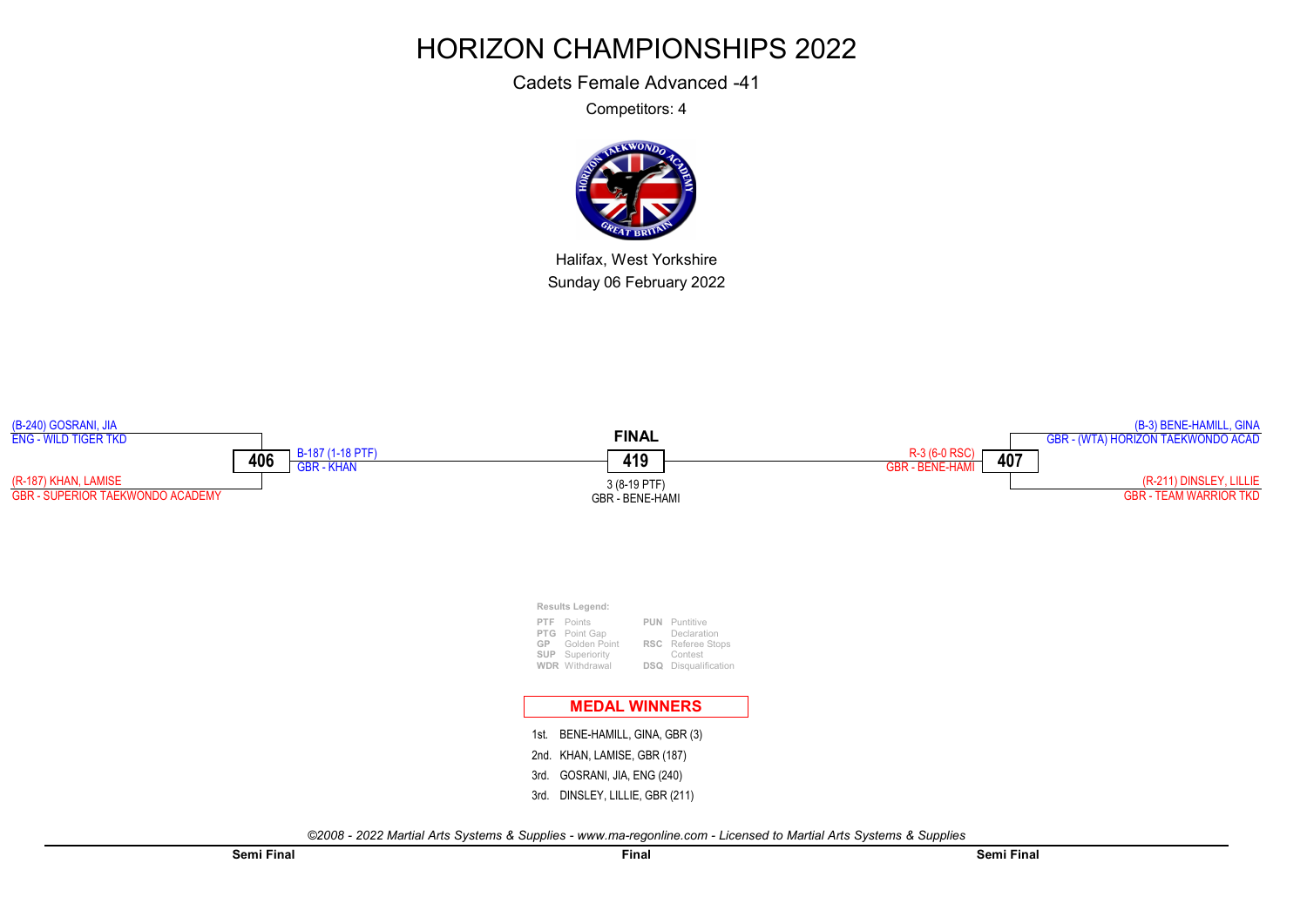Cadets Female Novice -41

Competitors: 2

![](_page_30_Picture_3.jpeg)

Halifax, West Yorkshire Sunday 06 February 2022

![](_page_30_Figure_5.jpeg)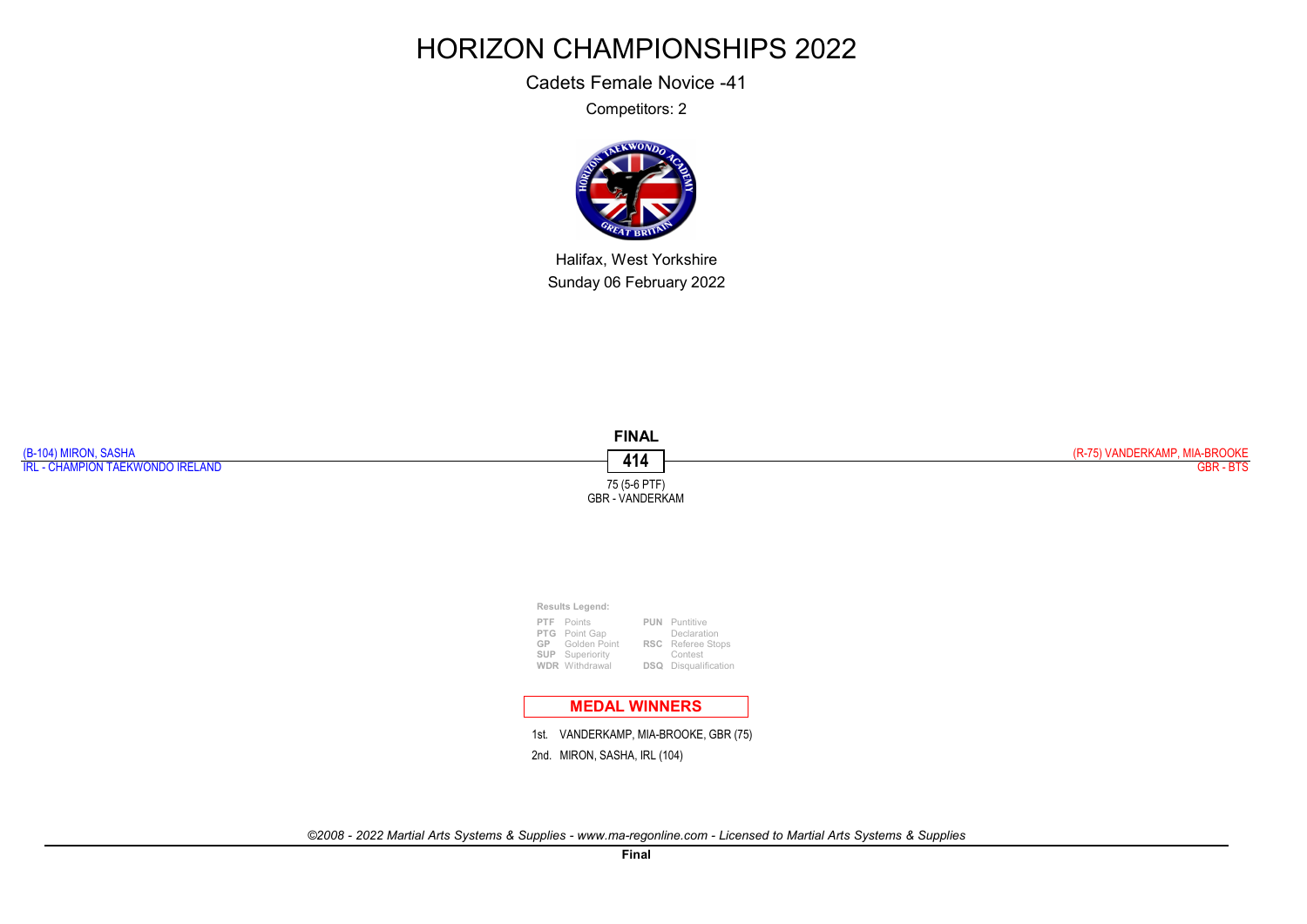Cadets Female Advanced -44

Competitors: 3

![](_page_31_Picture_3.jpeg)

Halifax, West Yorkshire Sunday 06 February 2022

![](_page_31_Figure_5.jpeg)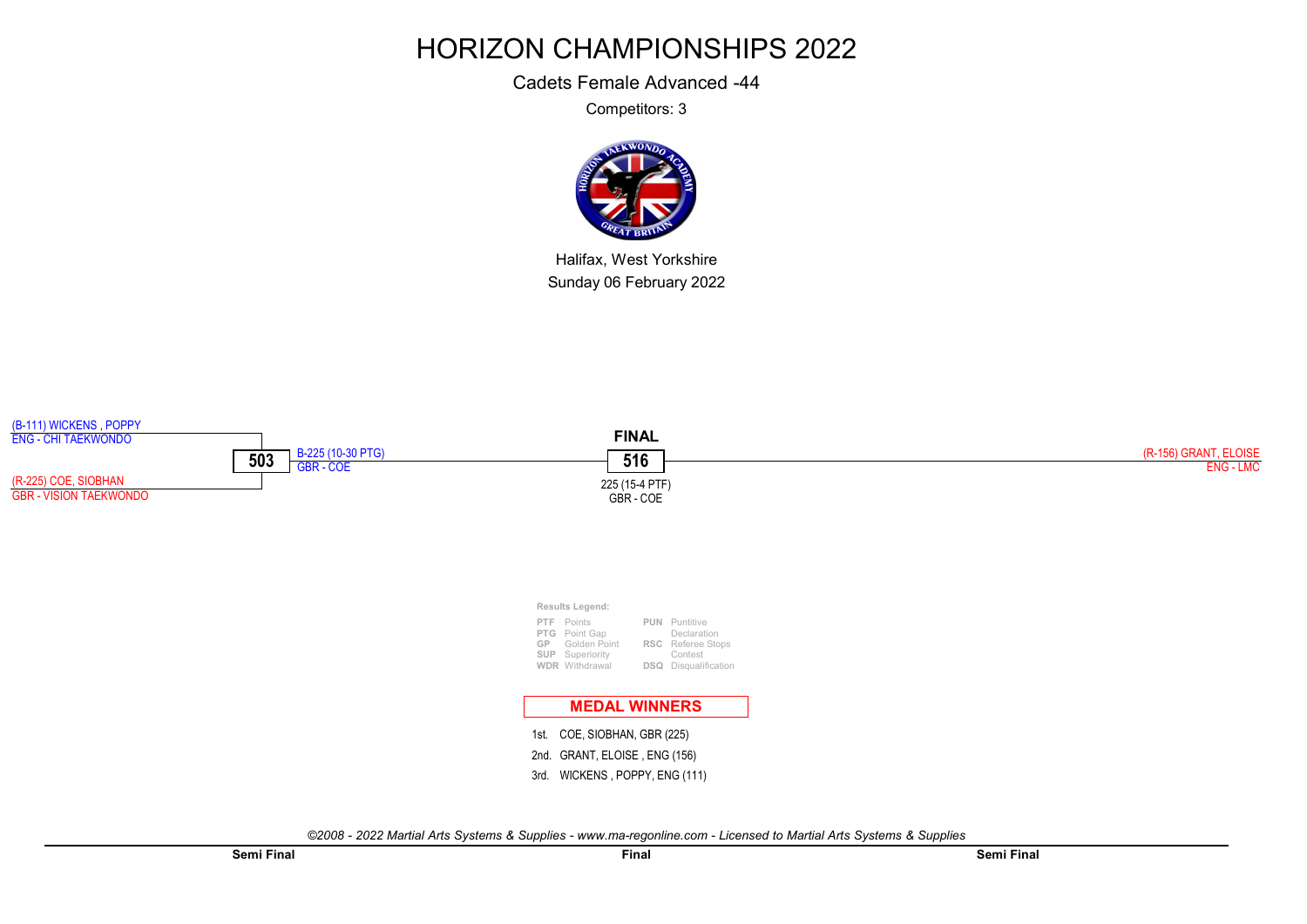Cadets Female Novice -47

Competitors: 2

![](_page_32_Picture_3.jpeg)

Halifax, West Yorkshire Sunday 06 February 2022

![](_page_32_Figure_5.jpeg)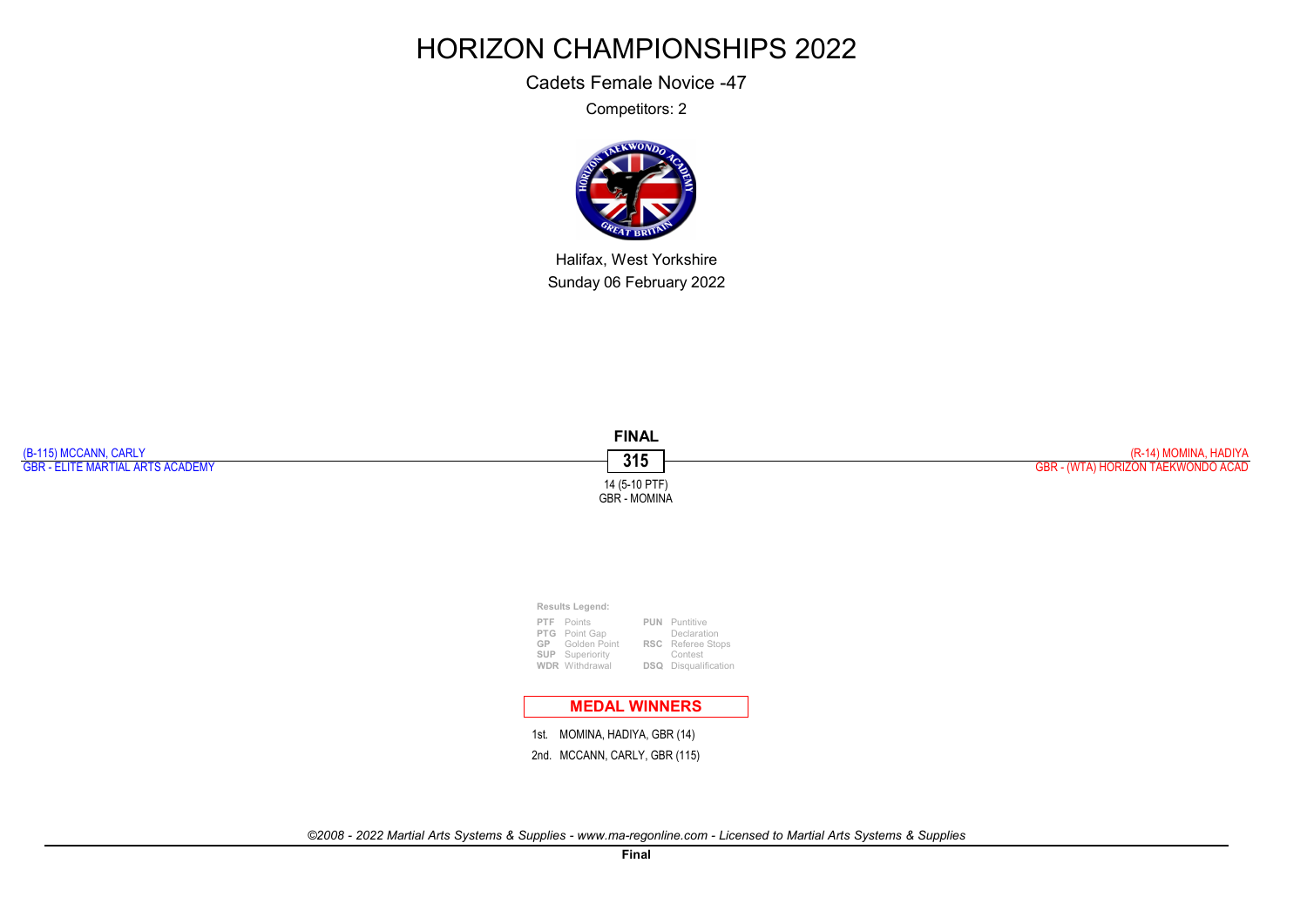Cadets Female Advanced -51

Competitors: 4

![](_page_33_Picture_3.jpeg)

Halifax, West Yorkshire Sunday 06 February 2022

![](_page_33_Figure_5.jpeg)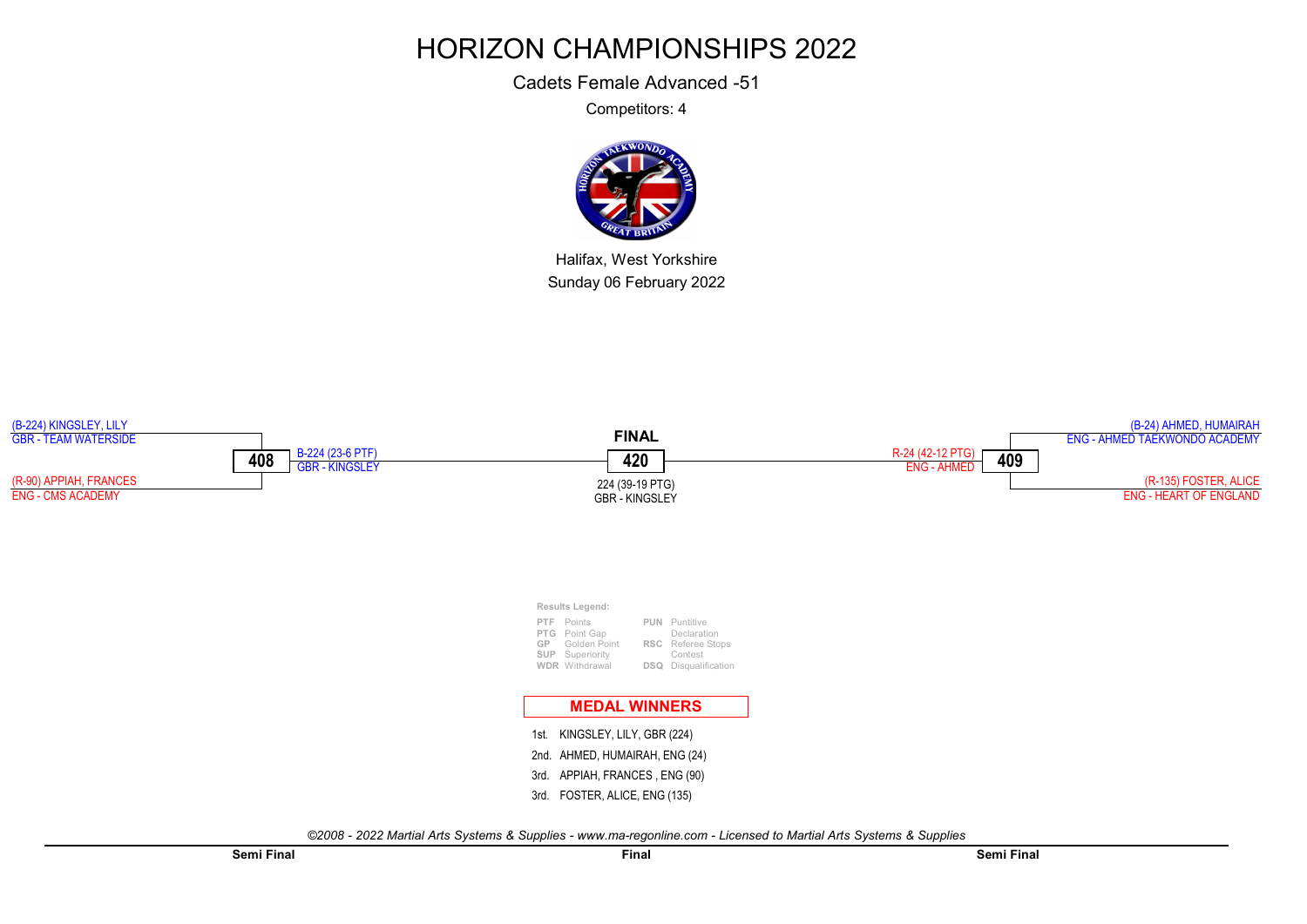Cadets Female Novice -51

Competitors: 2

![](_page_34_Picture_3.jpeg)

Halifax, West Yorkshire Sunday 06 February 2022

![](_page_34_Figure_5.jpeg)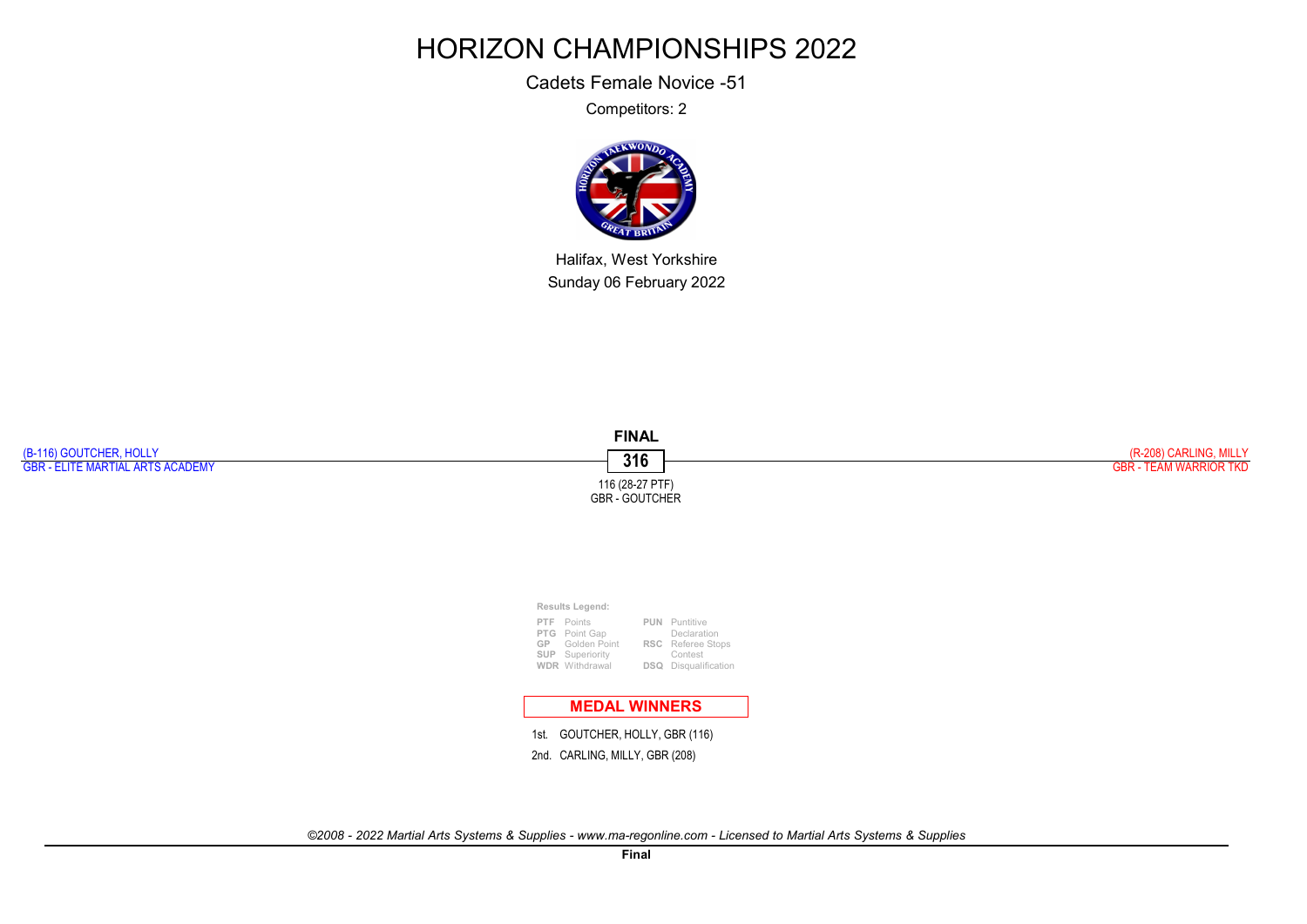Cadets Female Novice -59

Competitors: 2

![](_page_35_Picture_3.jpeg)

Halifax, West Yorkshire Sunday 06 February 2022

![](_page_35_Figure_5.jpeg)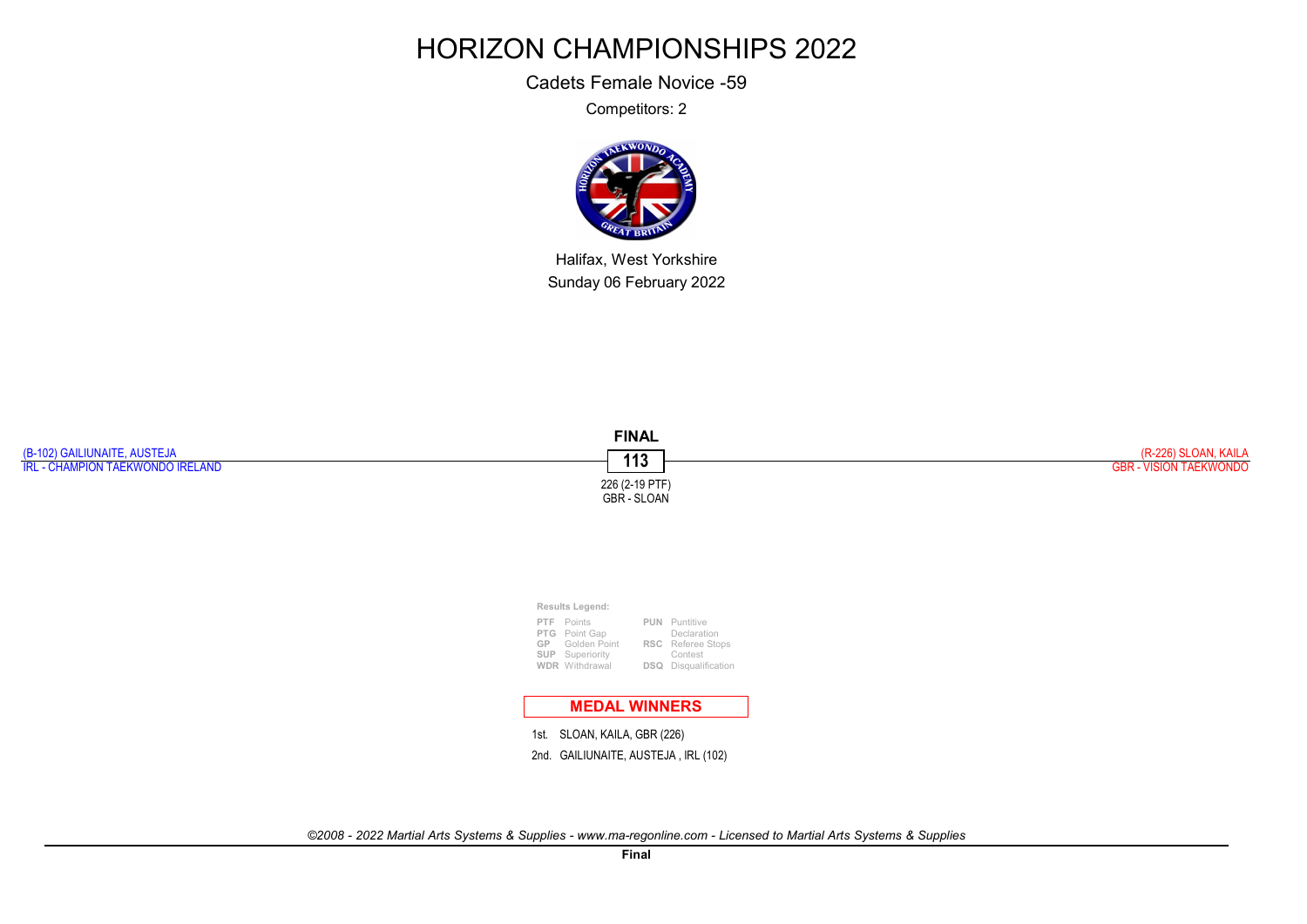Cadets Female Advanced +59

Competitors: 3

![](_page_36_Picture_3.jpeg)

Halifax, West Yorkshire Sunday 06 February 2022

![](_page_36_Figure_5.jpeg)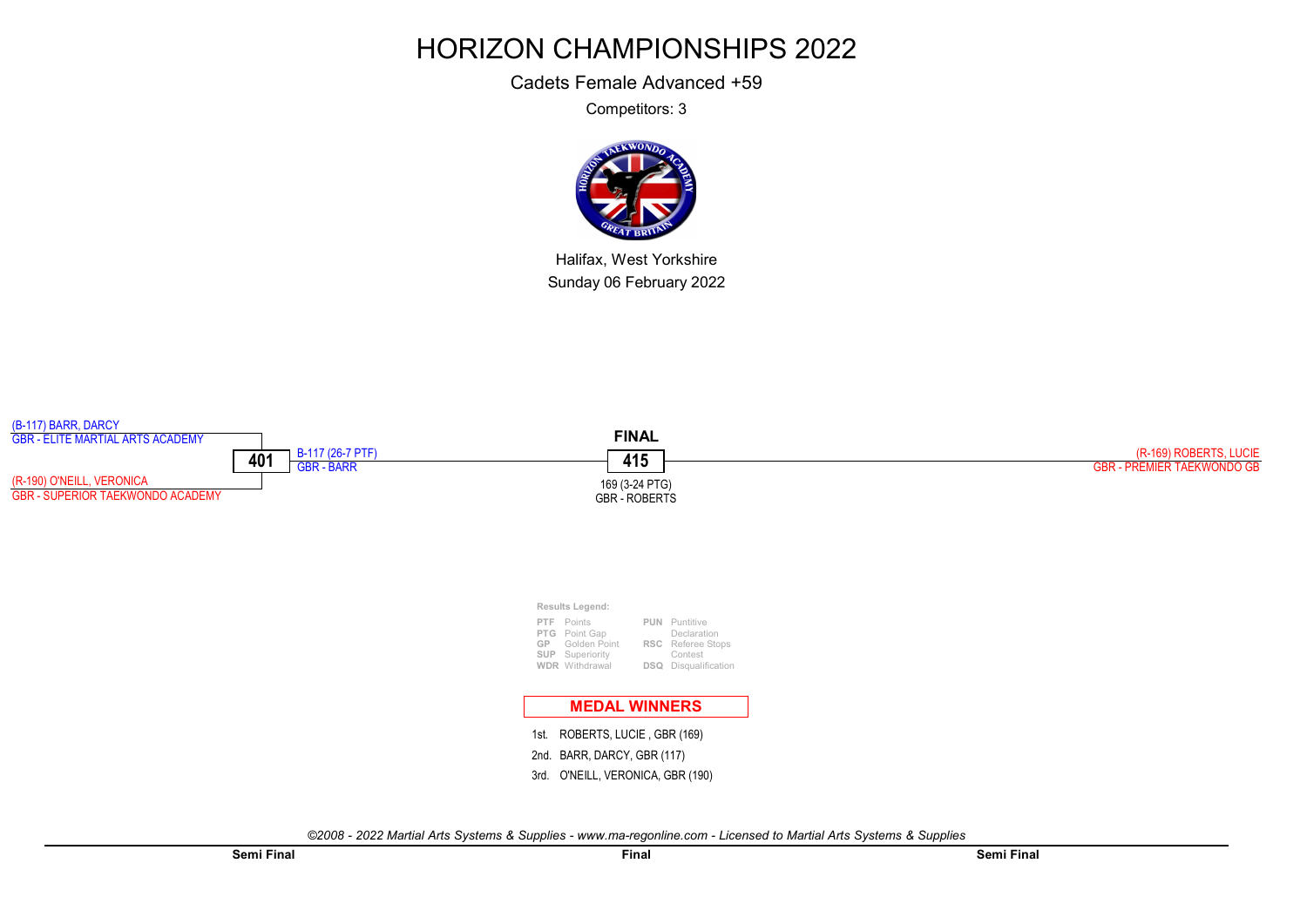Cadets Male Advanced -33

Competitors: 4

![](_page_37_Picture_3.jpeg)

Halifax, West Yorkshire Sunday 06 February 2022

![](_page_37_Figure_5.jpeg)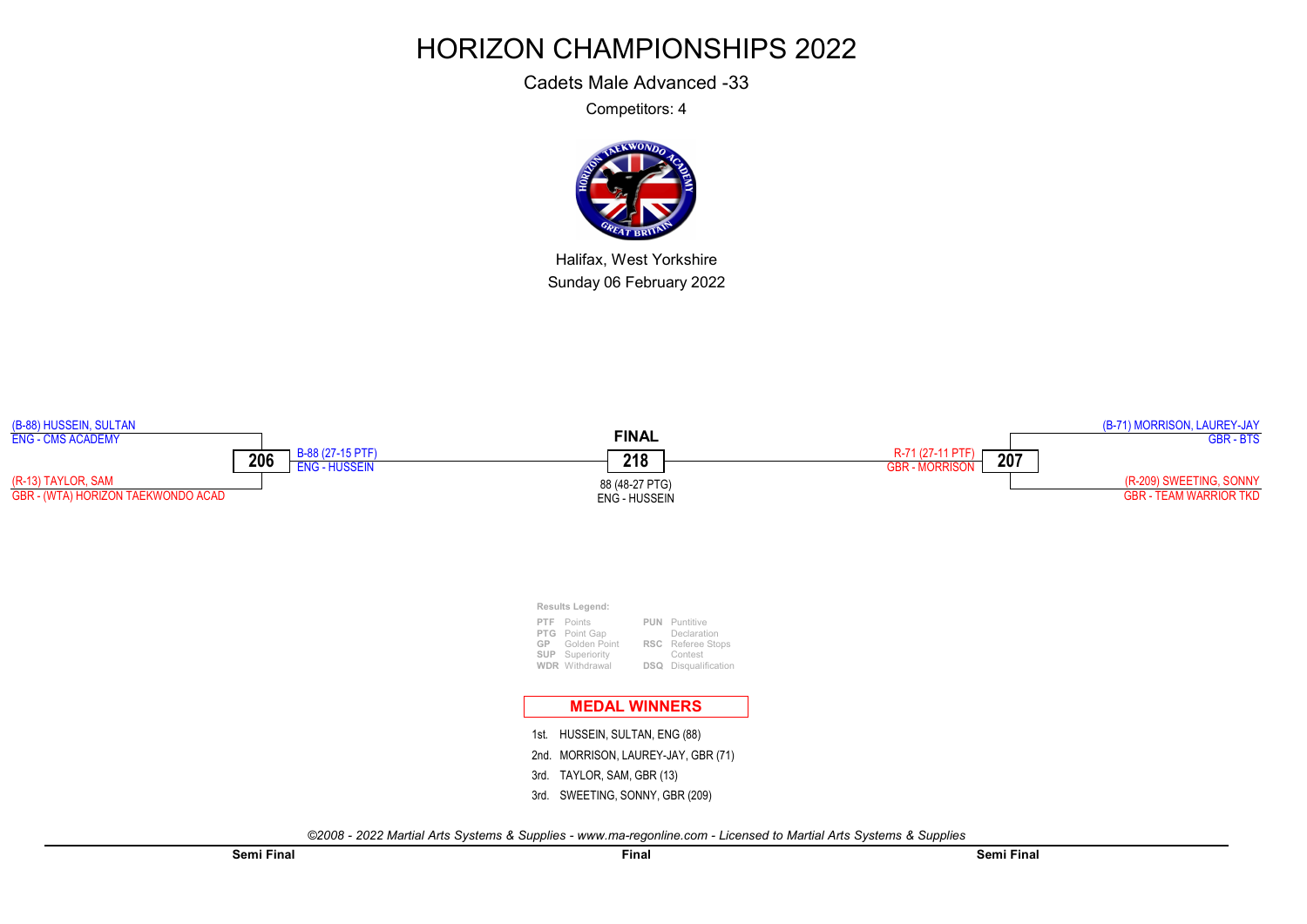Cadets Male Novice -33

Competitors: 2

![](_page_38_Picture_3.jpeg)

Halifax, West Yorkshire Sunday 06 February 2022

![](_page_38_Figure_5.jpeg)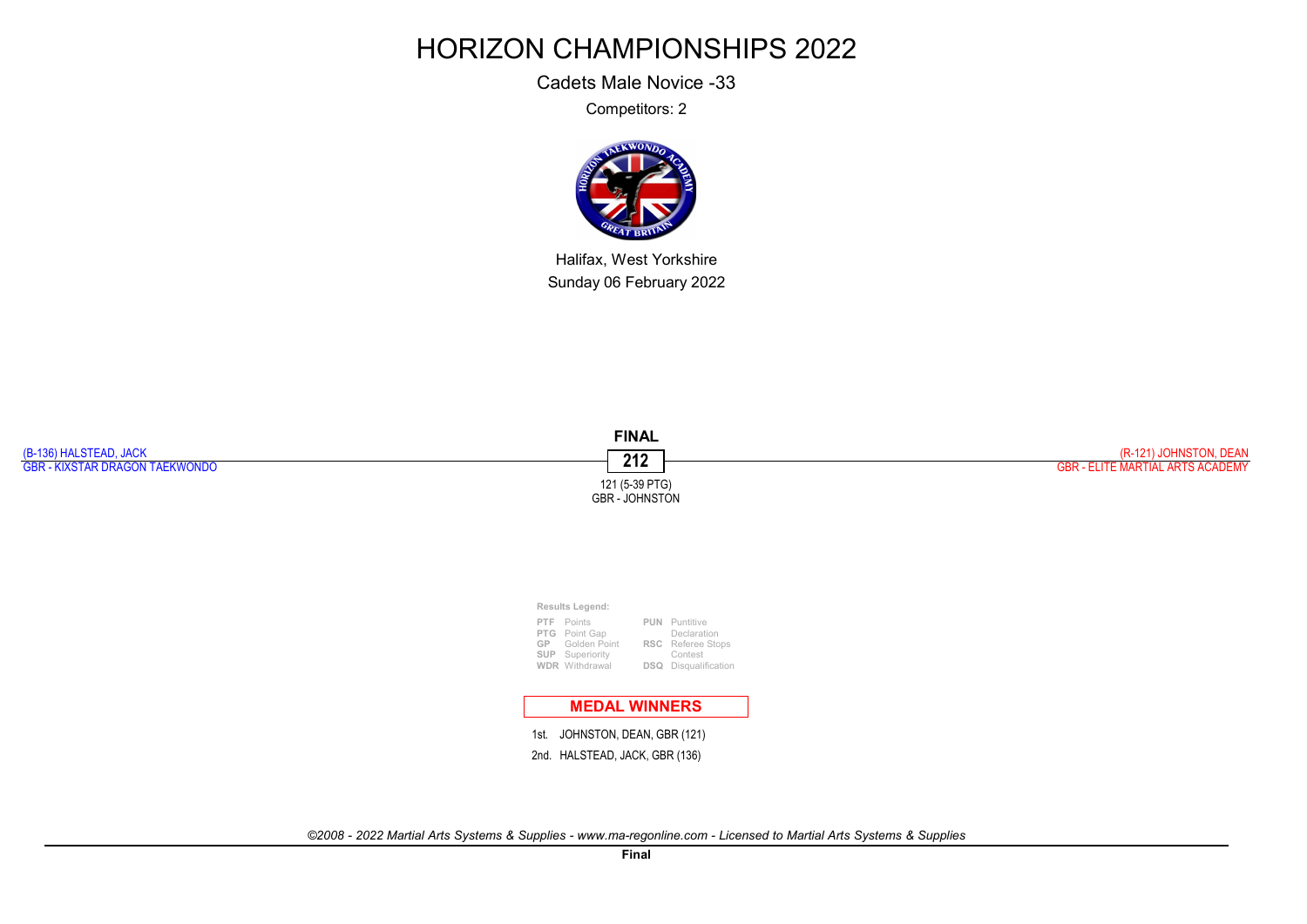Cadets Male Advanced -37

Competitors: 4

![](_page_39_Picture_3.jpeg)

Halifax, West Yorkshire Sunday 06 February 2022

![](_page_39_Figure_5.jpeg)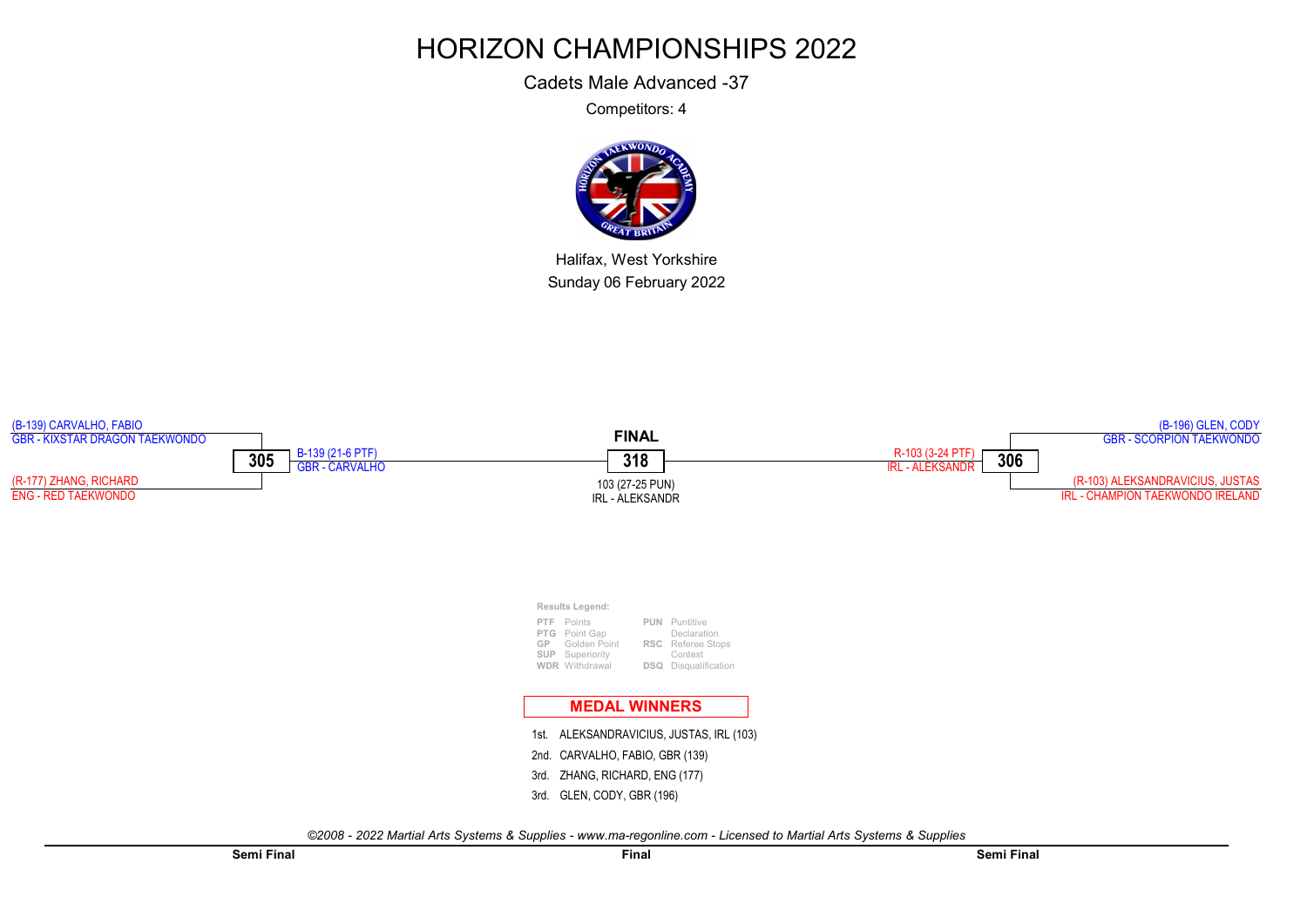Cadets Male Novice -37

Competitors: 3

![](_page_40_Picture_3.jpeg)

Halifax, West Yorkshire Sunday 06 February 2022

![](_page_40_Figure_5.jpeg)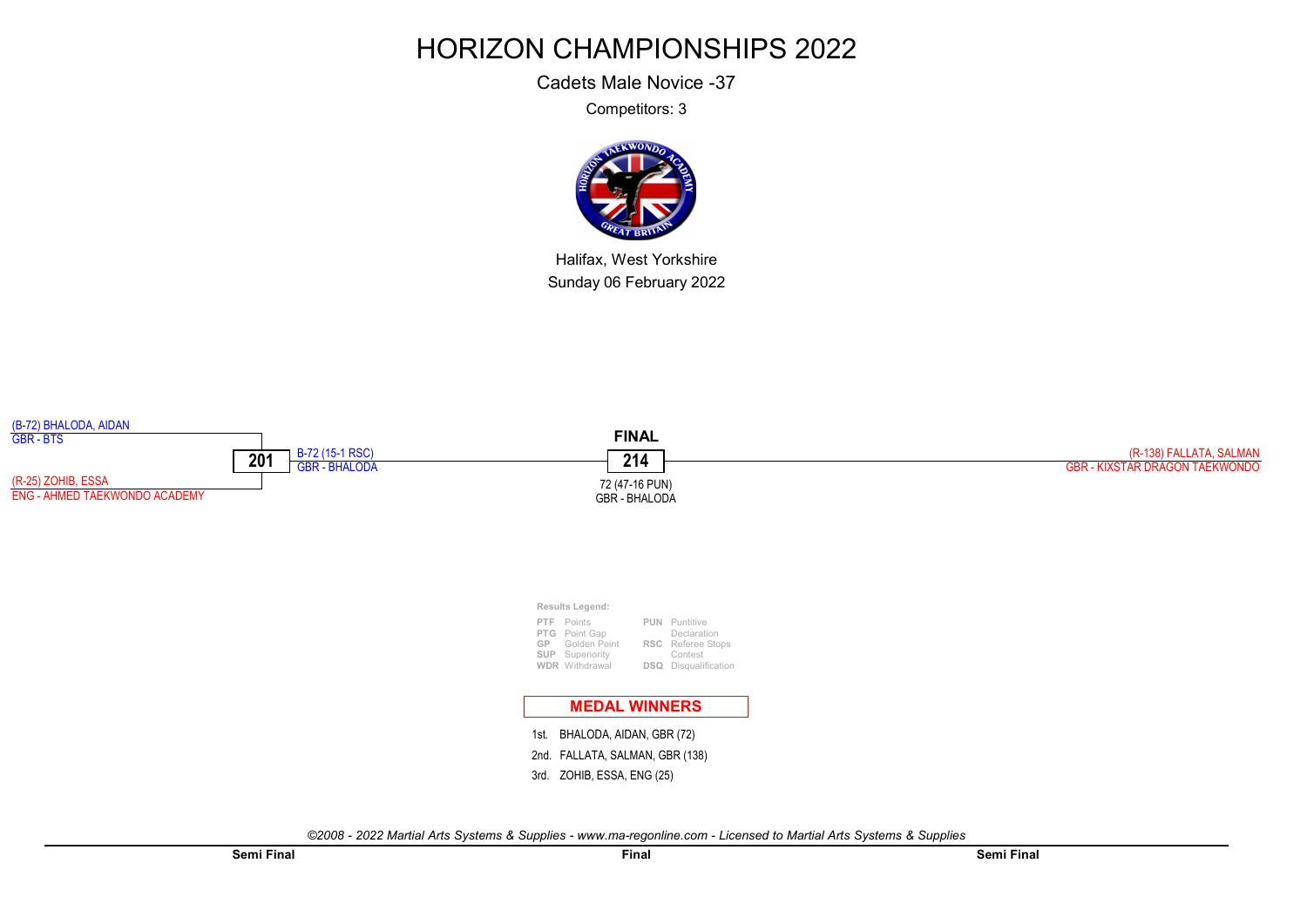Cadets Male Novice -41

Competitors: 4

![](_page_41_Picture_3.jpeg)

Halifax, West Yorkshire Sunday 06 February 2022

![](_page_41_Figure_5.jpeg)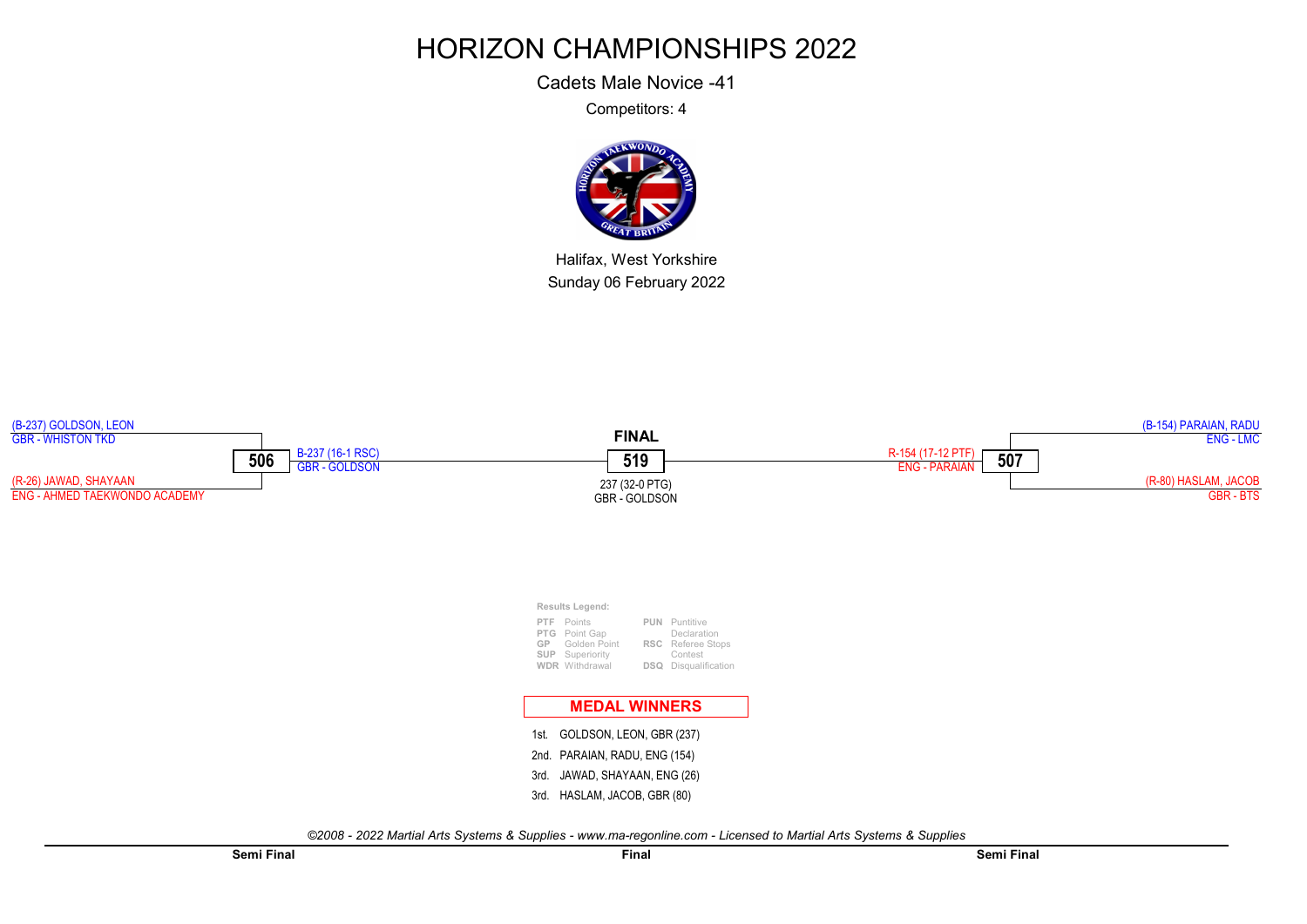Cadets Male Advanced -45

Competitors: 4

![](_page_42_Picture_3.jpeg)

Halifax, West Yorkshire Sunday 06 February 2022

![](_page_42_Figure_5.jpeg)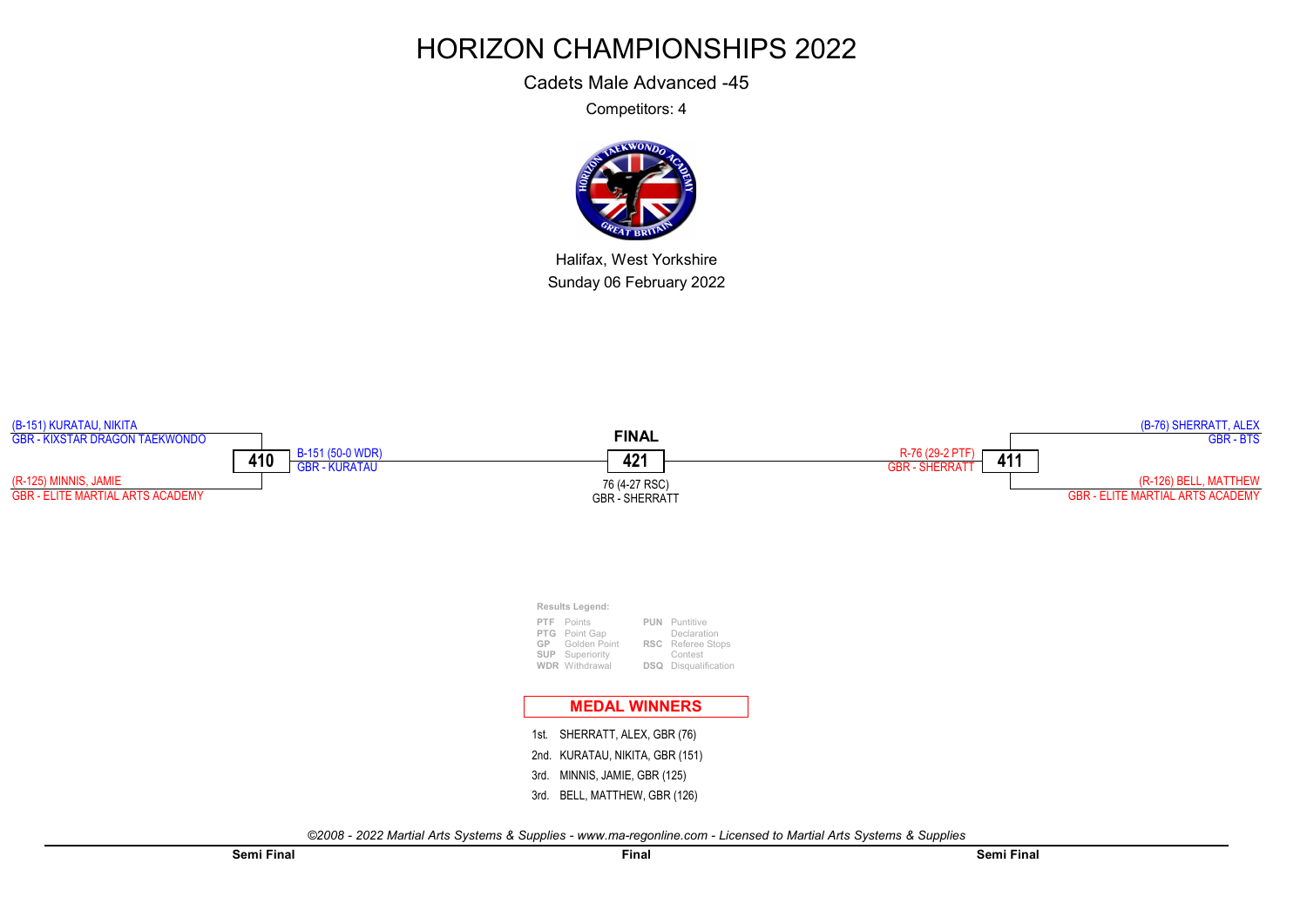Cadets Male Novice -45

Competitors: 2

![](_page_43_Picture_3.jpeg)

Halifax, West Yorkshire Sunday 06 February 2022

![](_page_43_Figure_5.jpeg)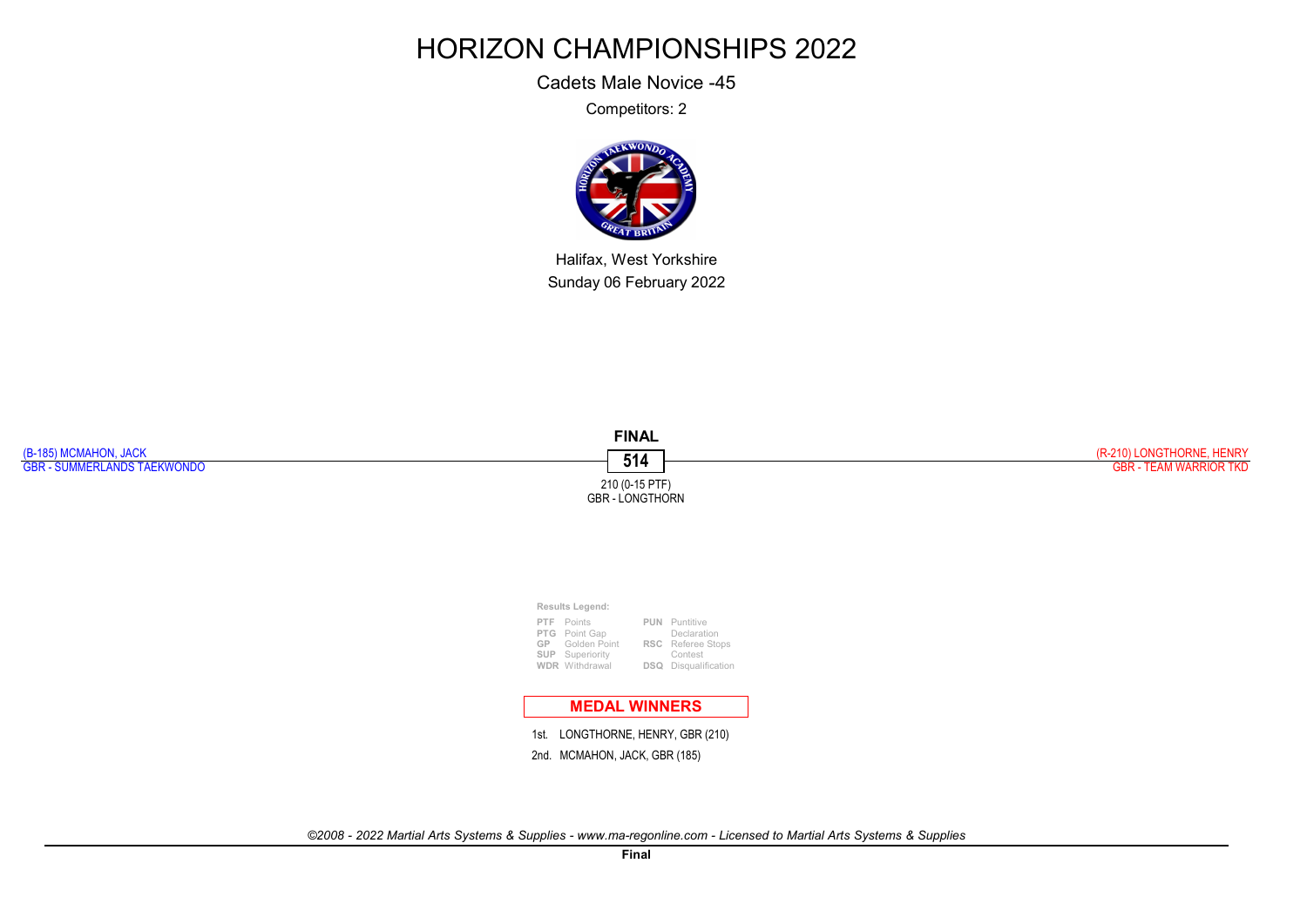Cadets Male Advanced -53

Competitors: 4

![](_page_44_Picture_3.jpeg)

Halifax, West Yorkshire Sunday 06 February 2022

![](_page_44_Figure_5.jpeg)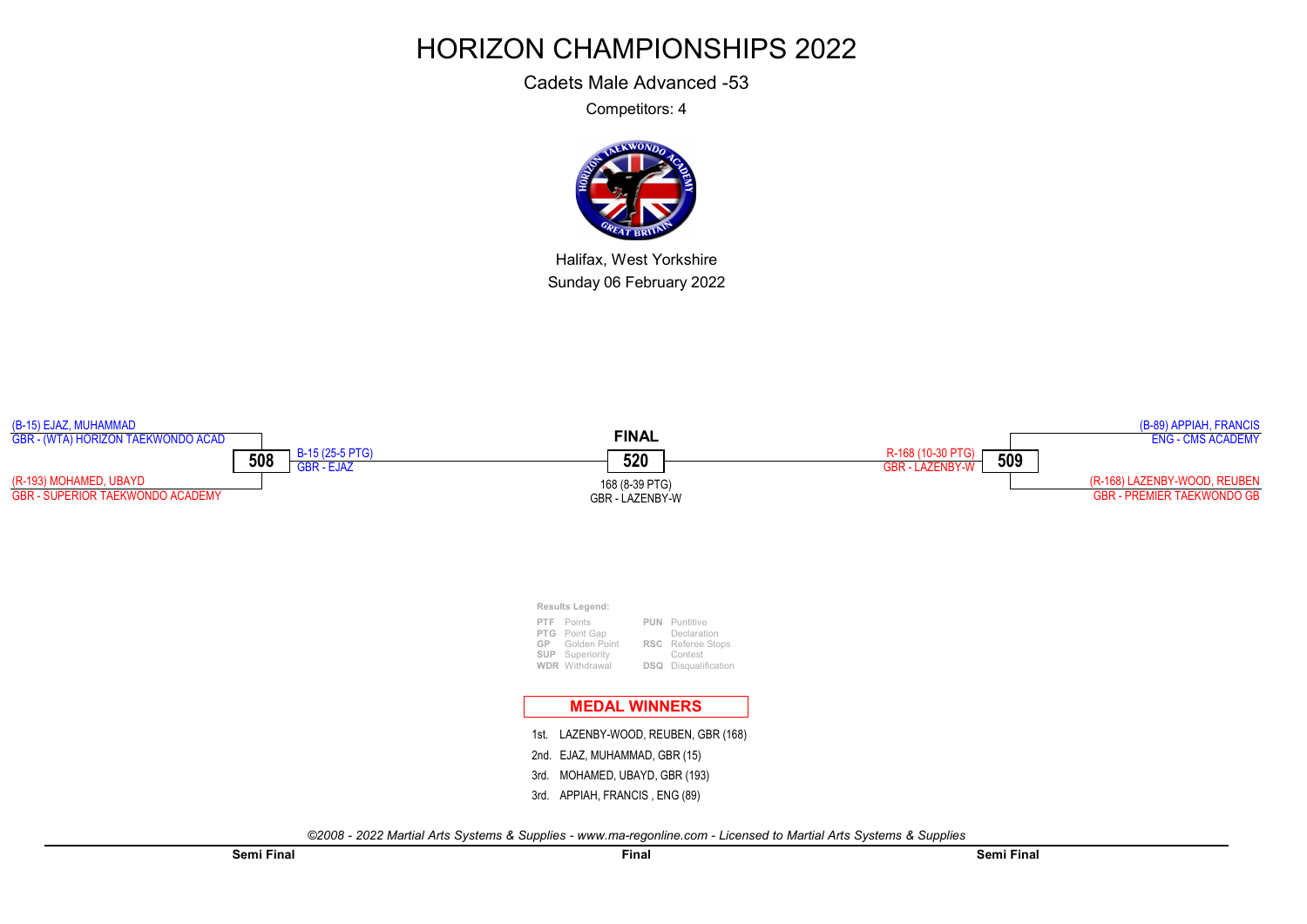Cadets Male Novice -53

Competitors: 3

![](_page_45_Picture_3.jpeg)

Halifax, West Yorkshire Sunday 06 February 2022

![](_page_45_Figure_5.jpeg)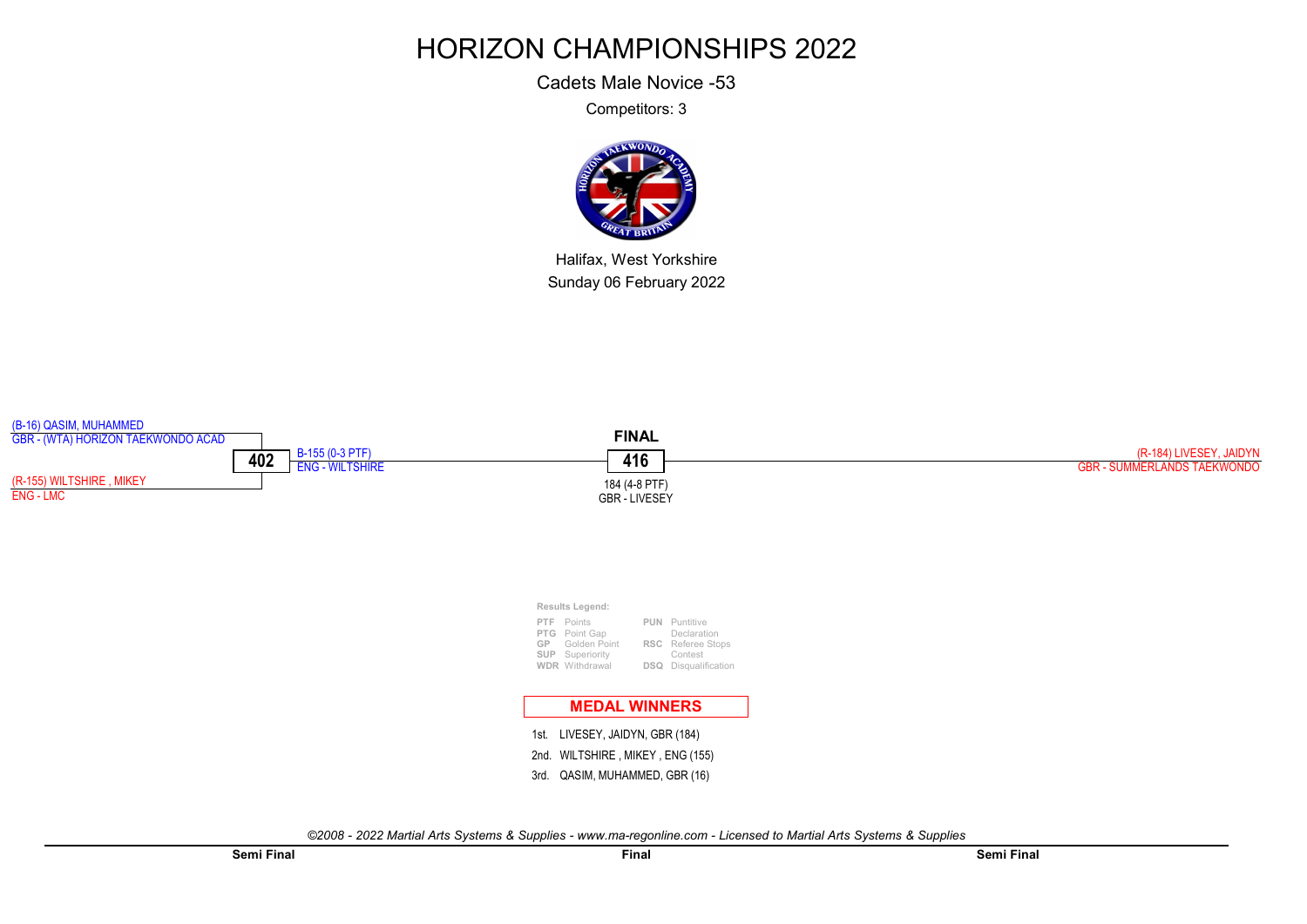Cadets Male Advanced -57

Competitors: 3

![](_page_46_Picture_3.jpeg)

Halifax, West Yorkshire Sunday 06 February 2022

![](_page_46_Figure_5.jpeg)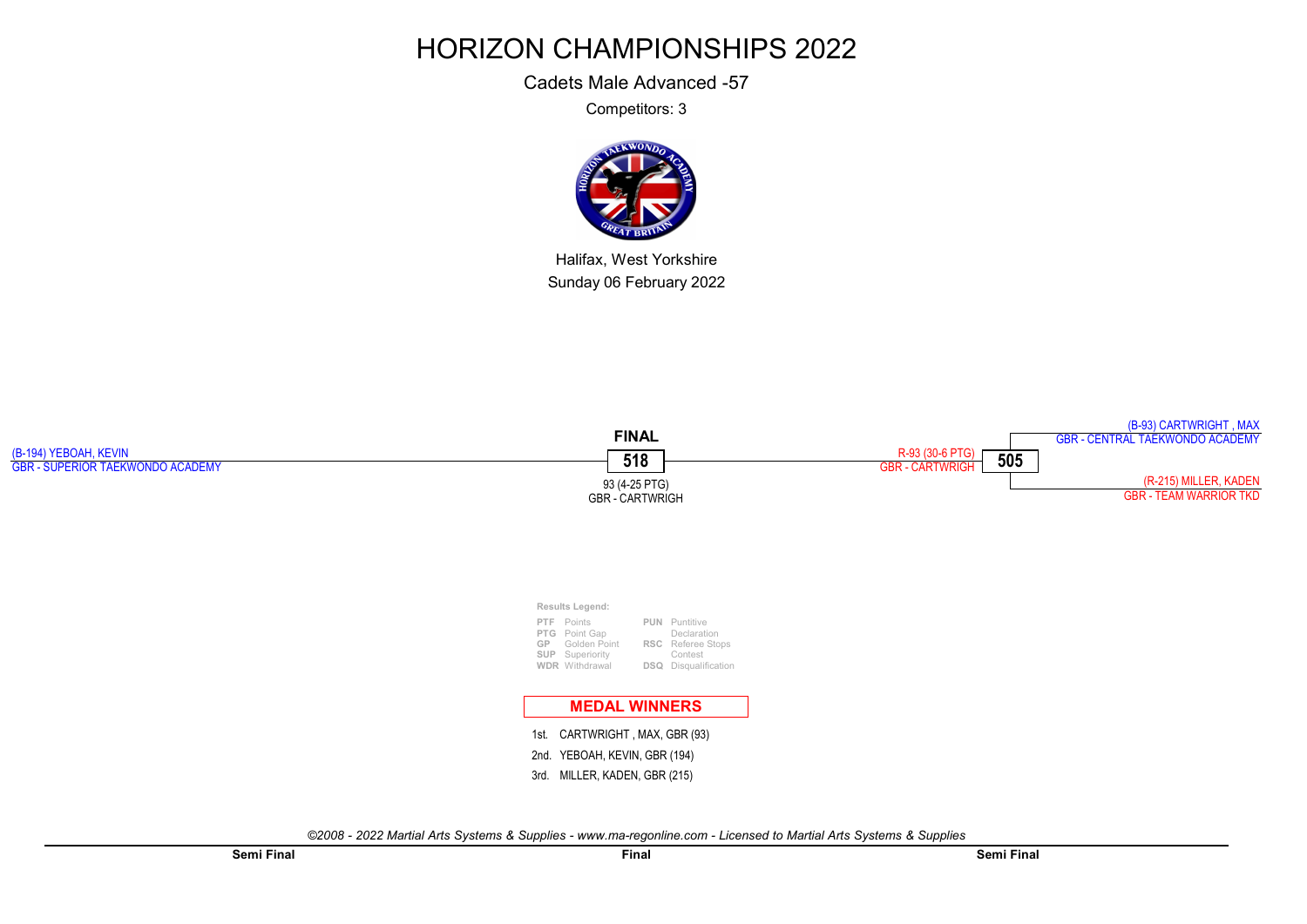Cadets Male Advanced -65

Competitors: 2

![](_page_47_Picture_3.jpeg)

Halifax, West Yorkshire Sunday 06 February 2022

![](_page_47_Figure_5.jpeg)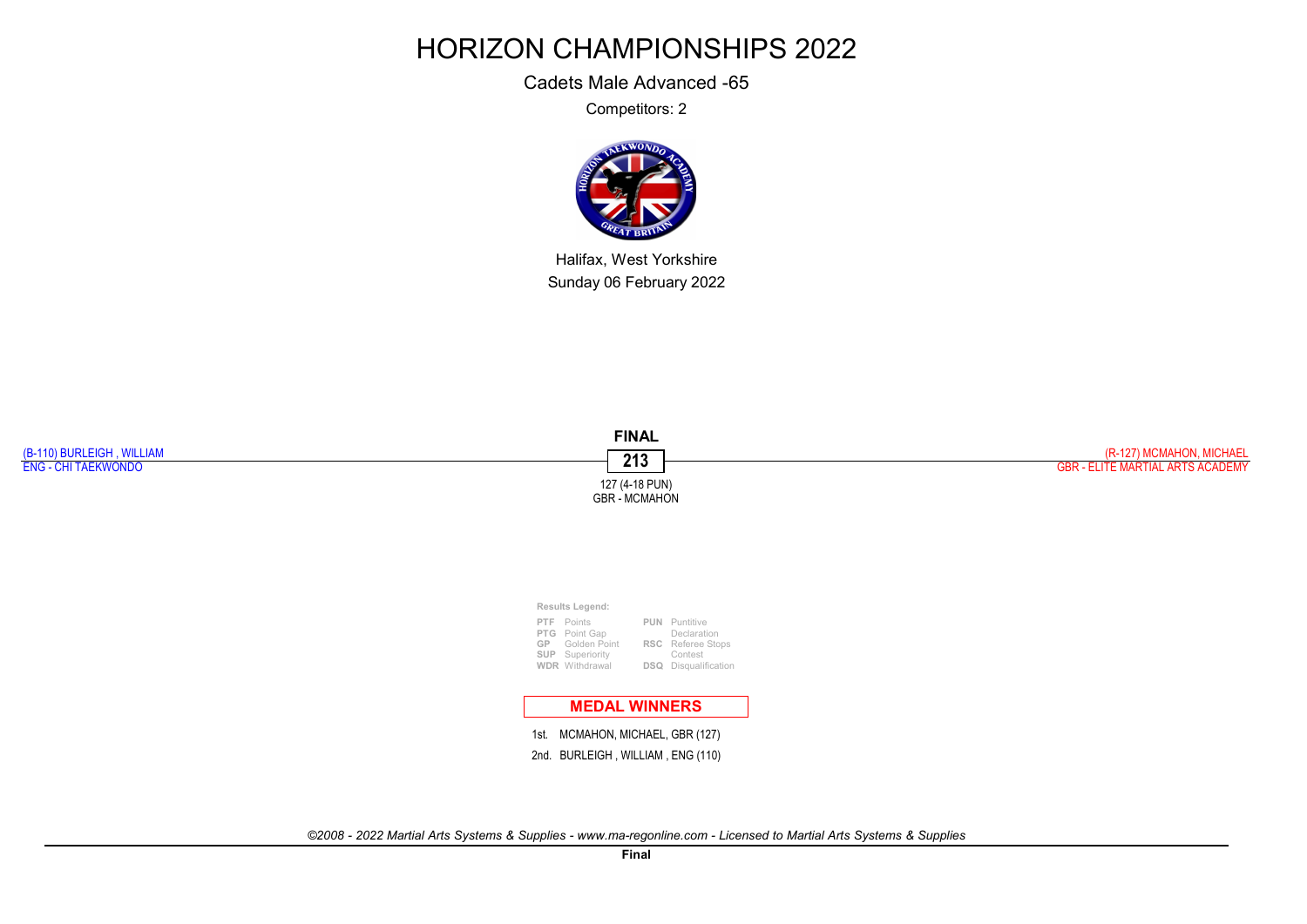Juniors Female All grades -44

Competitors: 3

![](_page_48_Picture_3.jpeg)

Halifax, West Yorkshire Sunday 06 February 2022

![](_page_48_Figure_5.jpeg)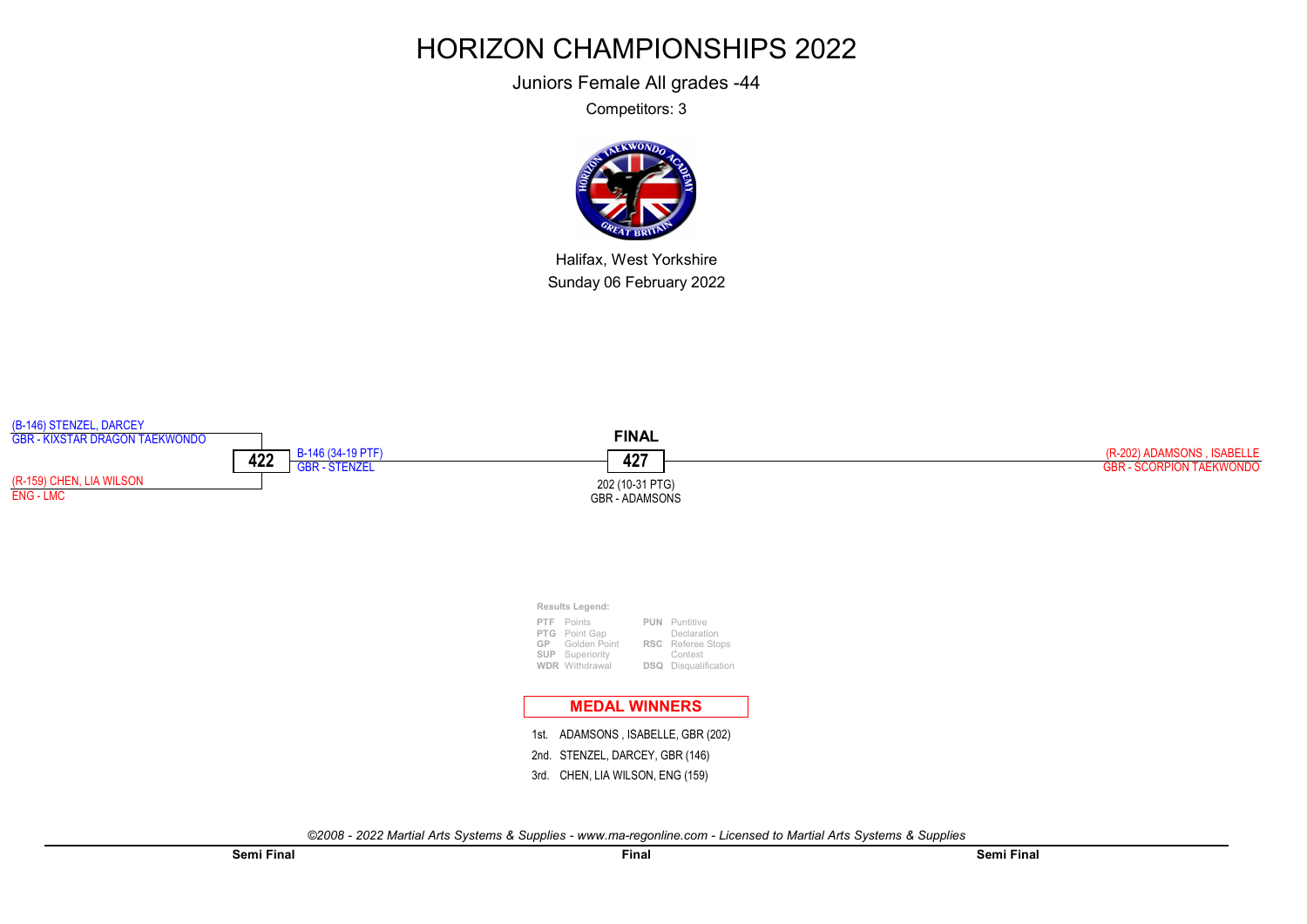Juniors Female All grades -49

Competitors: 2

![](_page_49_Picture_3.jpeg)

Halifax, West Yorkshire Sunday 06 February 2022

![](_page_49_Figure_5.jpeg)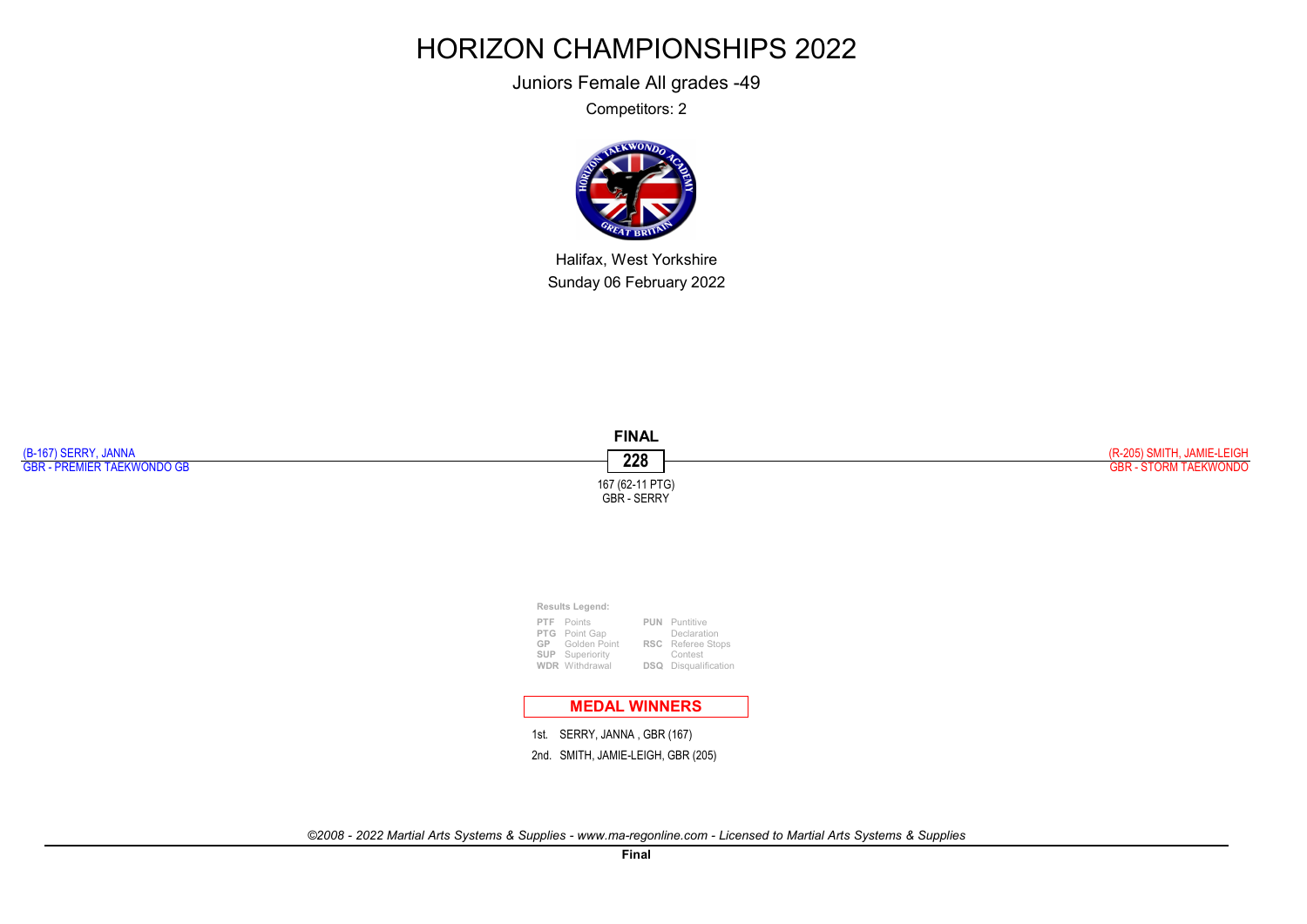Juniors Female All grades -55

Competitors: 9

![](_page_50_Picture_3.jpeg)

Halifax, West Yorkshire Sunday 06 February 2022

![](_page_50_Figure_5.jpeg)

| -<br>Rounc   | Quarter | Semi<br>___ | --<br>Semi<br>∶inal |       | Quarter | Round |
|--------------|---------|-------------|---------------------|-------|---------|-------|
| 16<br>$\sim$ | Final   | Final       | Final               | Fina. |         | 16    |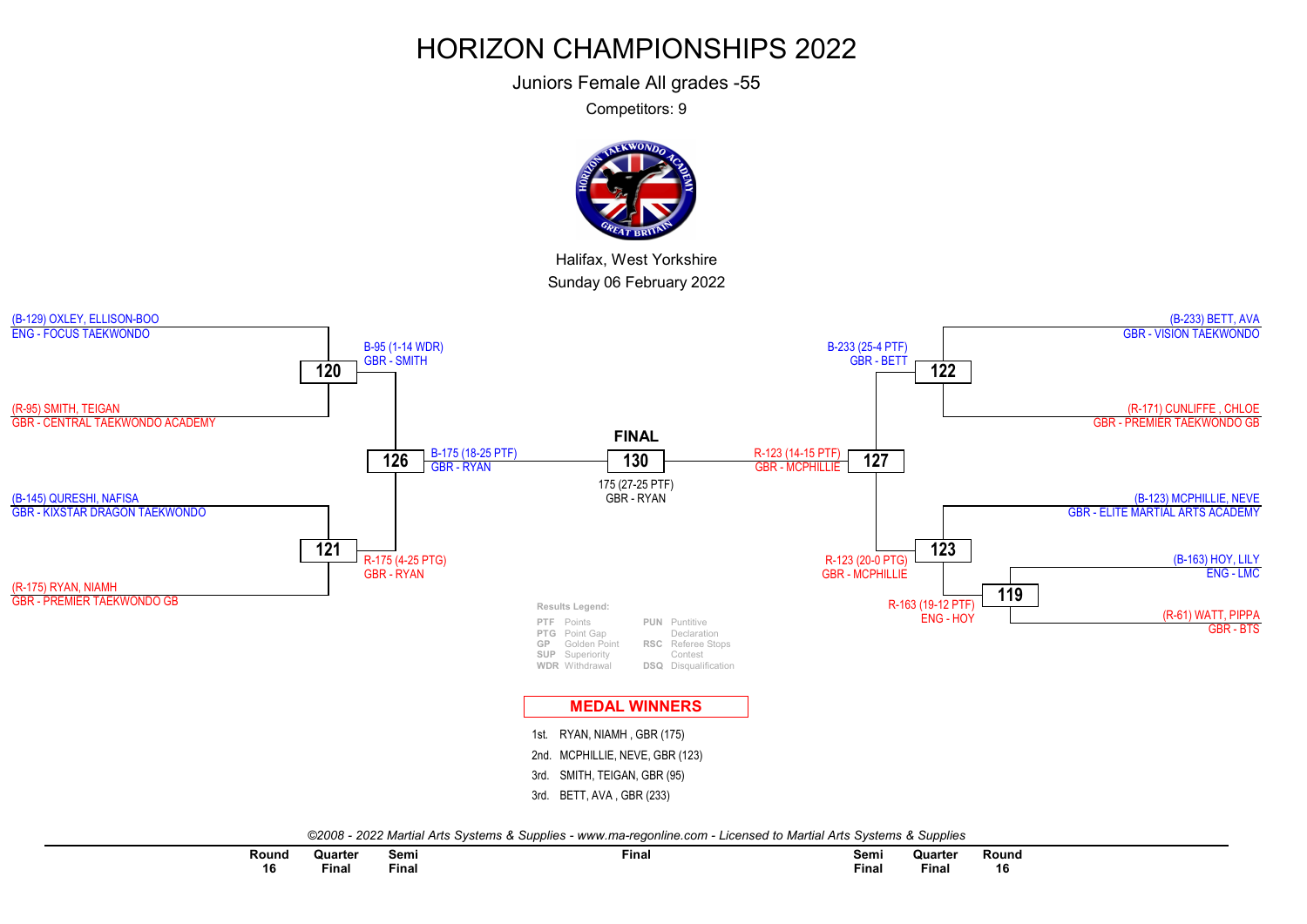Juniors Female All grades -63

Competitors: 5

![](_page_51_Picture_3.jpeg)

Halifax, West Yorkshire Sunday 06 February 2022

![](_page_51_Figure_5.jpeg)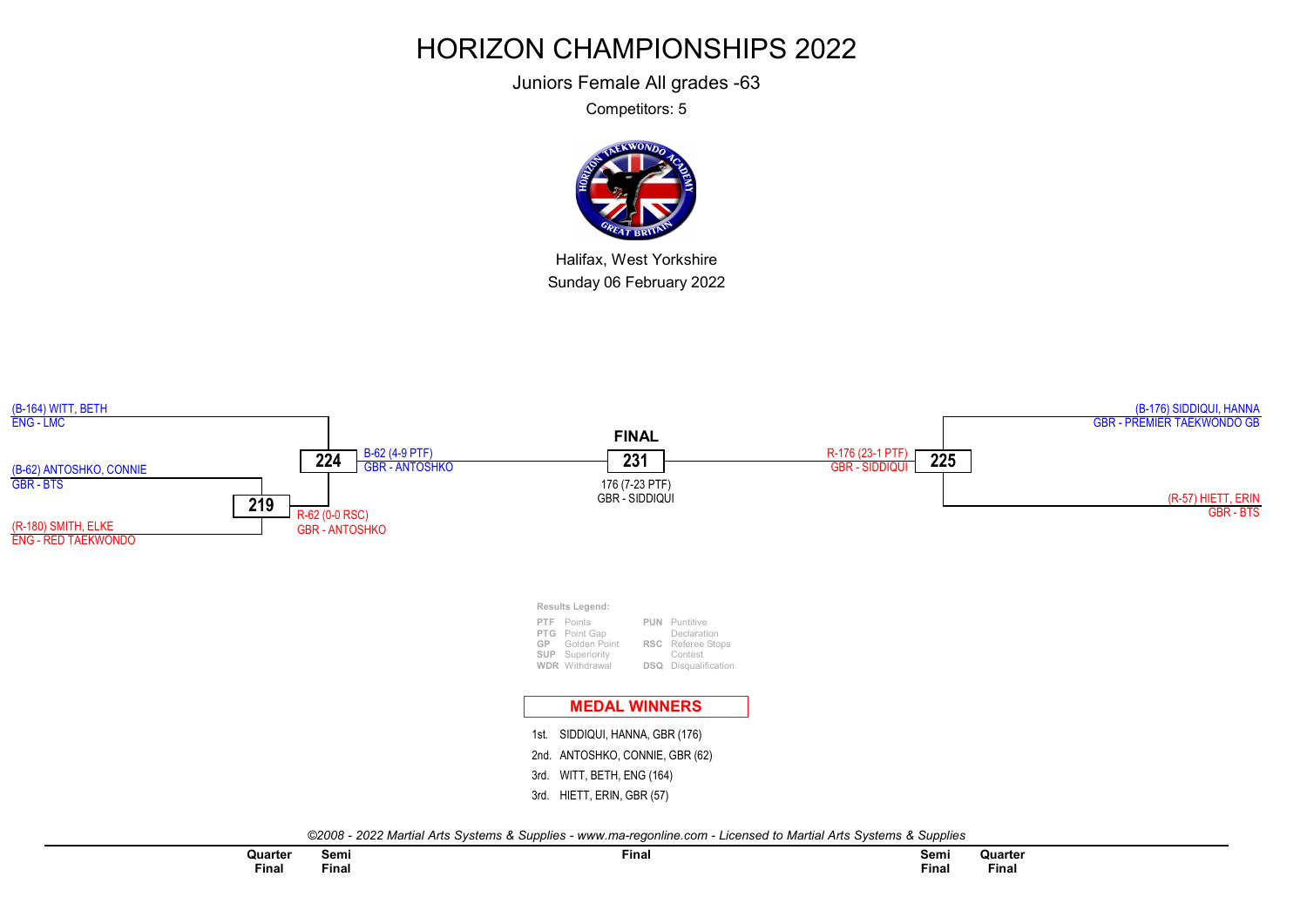Juniors Female All grades +63

Competitors: 5

![](_page_52_Picture_3.jpeg)

Halifax, West Yorkshire Sunday 06 February 2022

![](_page_52_Figure_5.jpeg)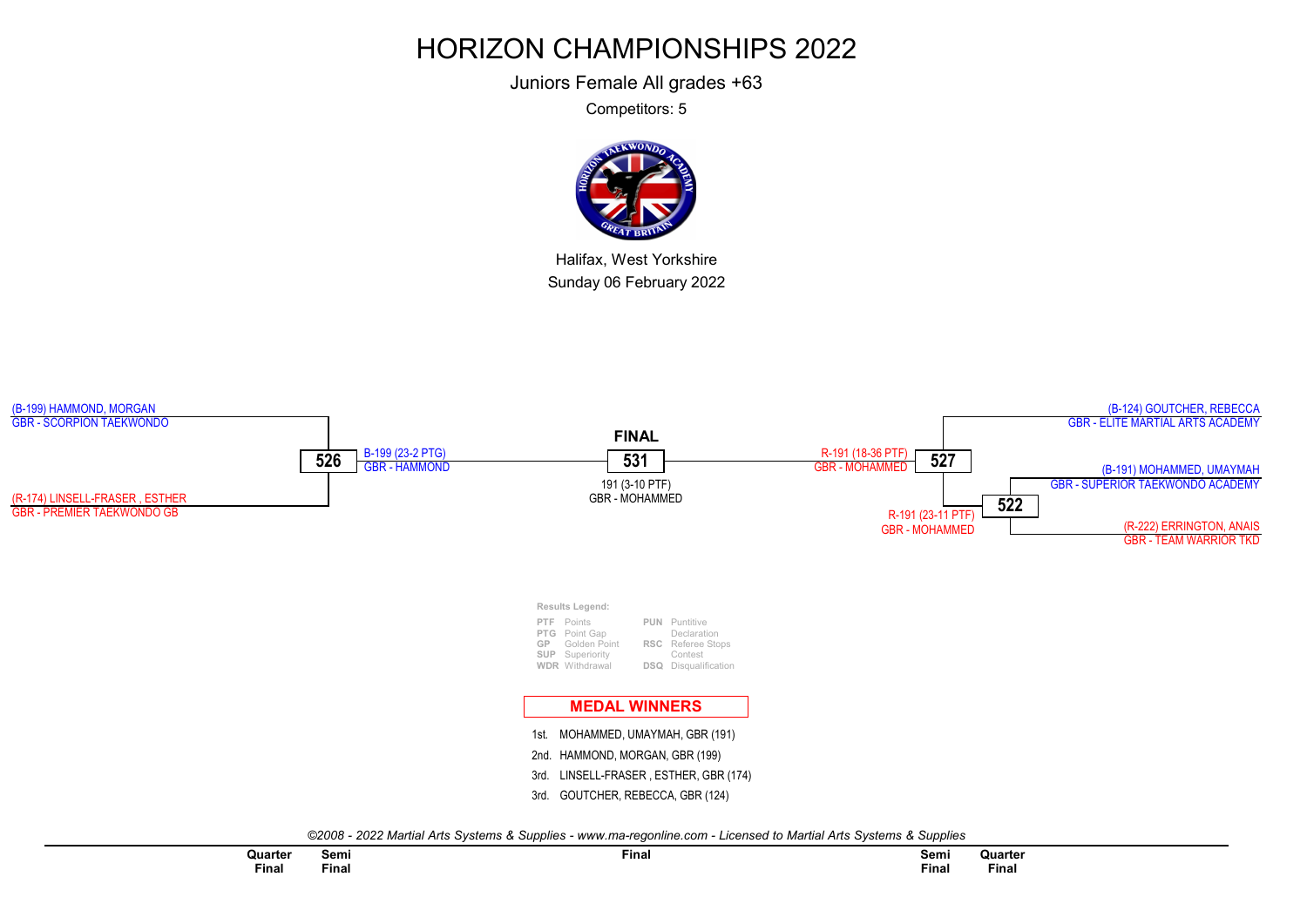Juniors Male All grades -48

Competitors: 6

![](_page_53_Picture_3.jpeg)

Halifax, West Yorkshire Sunday 06 February 2022

![](_page_53_Figure_5.jpeg)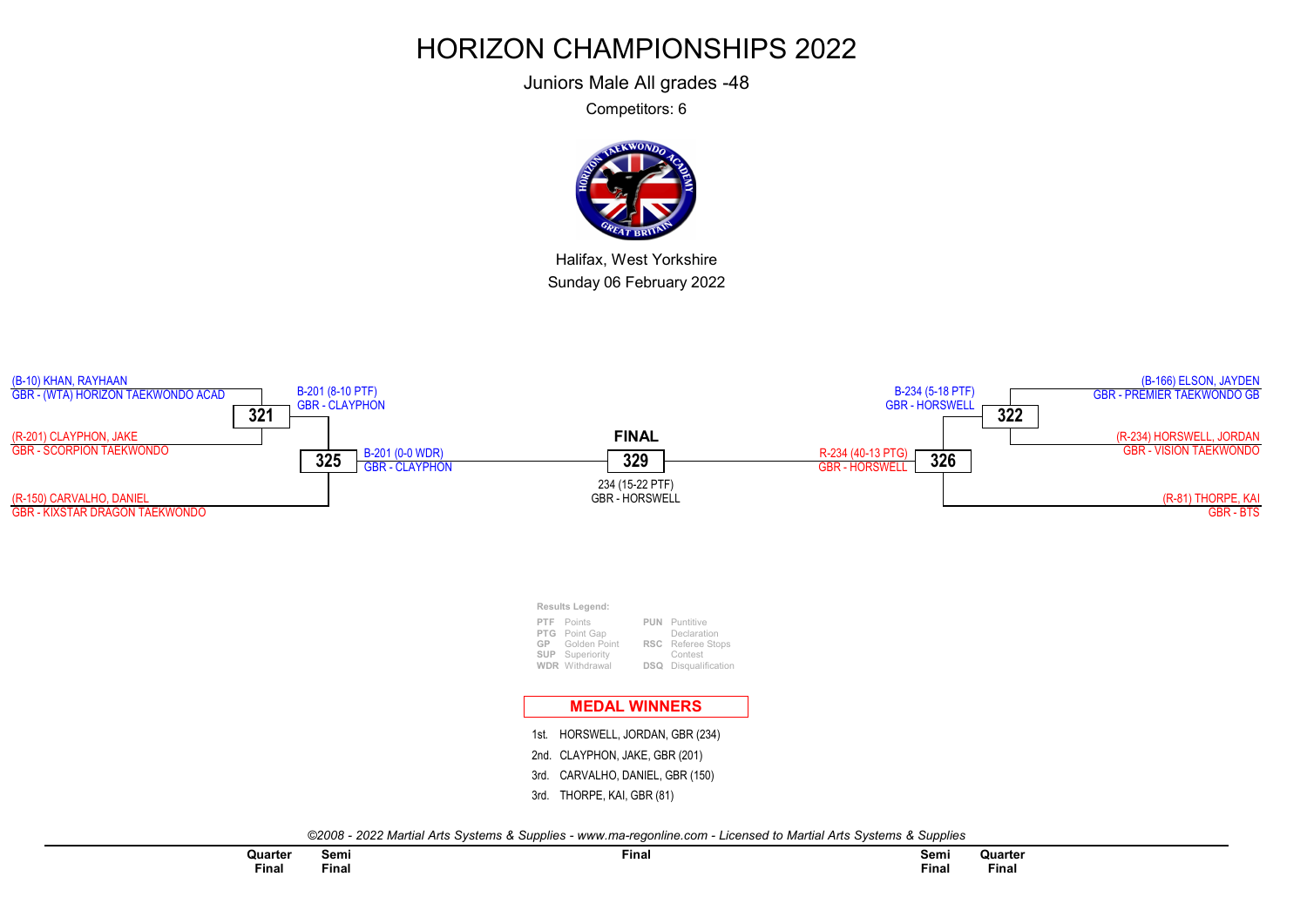Juniors Male All grades -55

Competitors: 4

![](_page_54_Picture_3.jpeg)

Halifax, West Yorkshire Sunday 06 February 2022

![](_page_54_Figure_5.jpeg)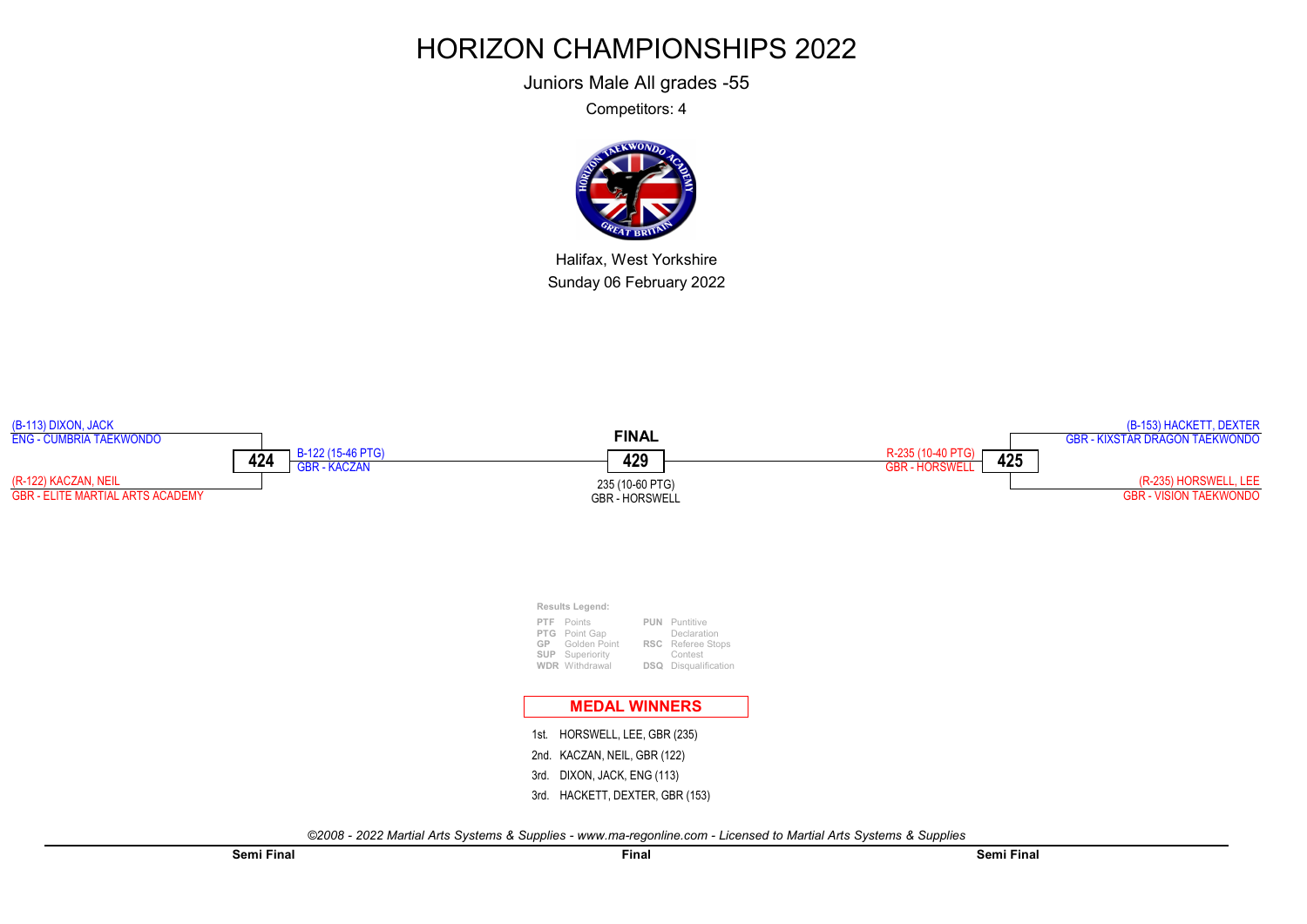Juniors Male All grades -63

Competitors: 6

![](_page_55_Picture_3.jpeg)

Halifax, West Yorkshire Sunday 06 February 2022

![](_page_55_Figure_5.jpeg)

©2008 - 2022 Martial Arts Systems & Supplies - www.ma-regonline.com - Licensed to Martial Arts Systems & Supplies

**Quarter** Final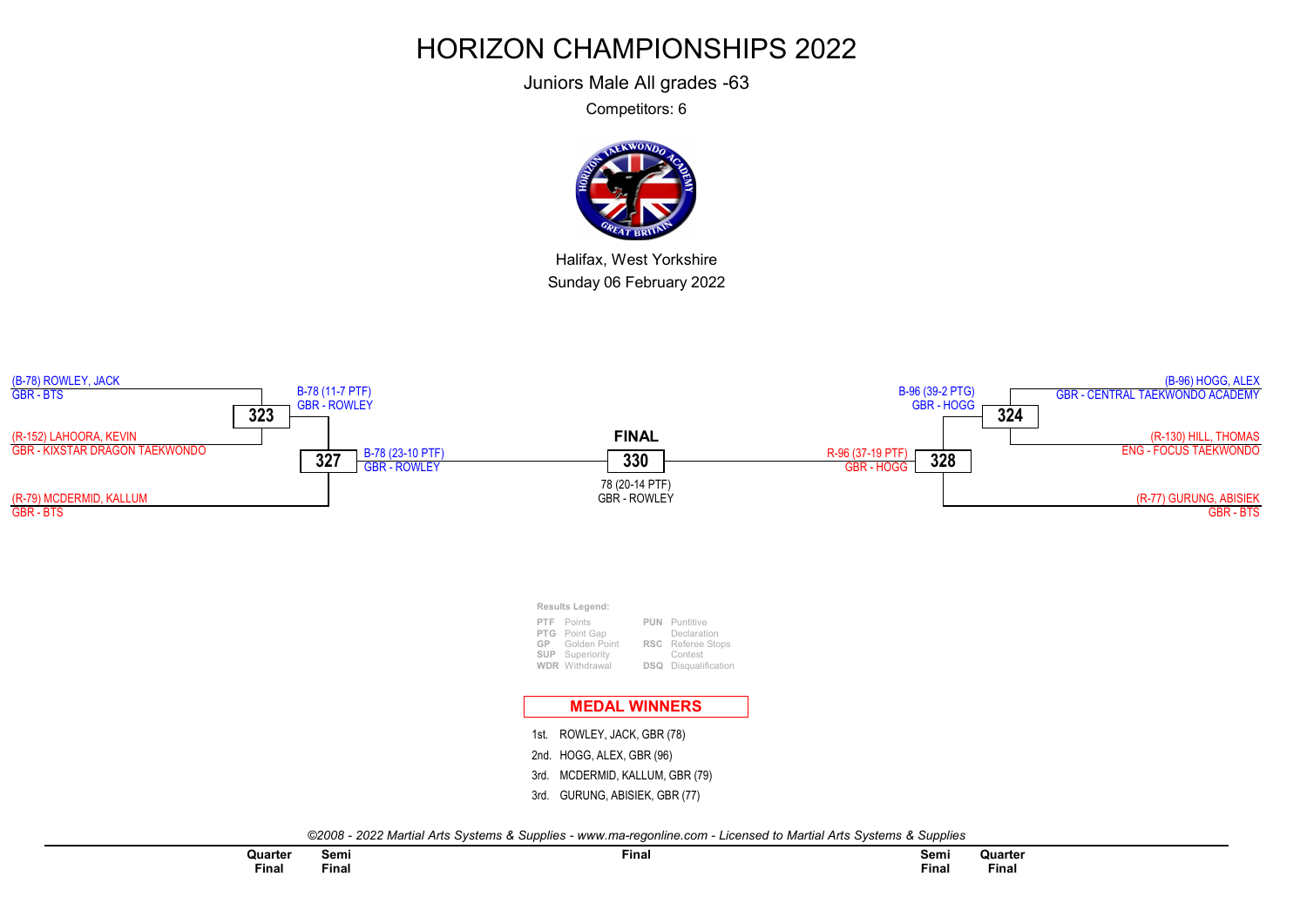Juniors Male All grades -73

Competitors: 4

![](_page_56_Picture_3.jpeg)

Halifax, West Yorkshire Sunday 06 February 2022

![](_page_56_Figure_5.jpeg)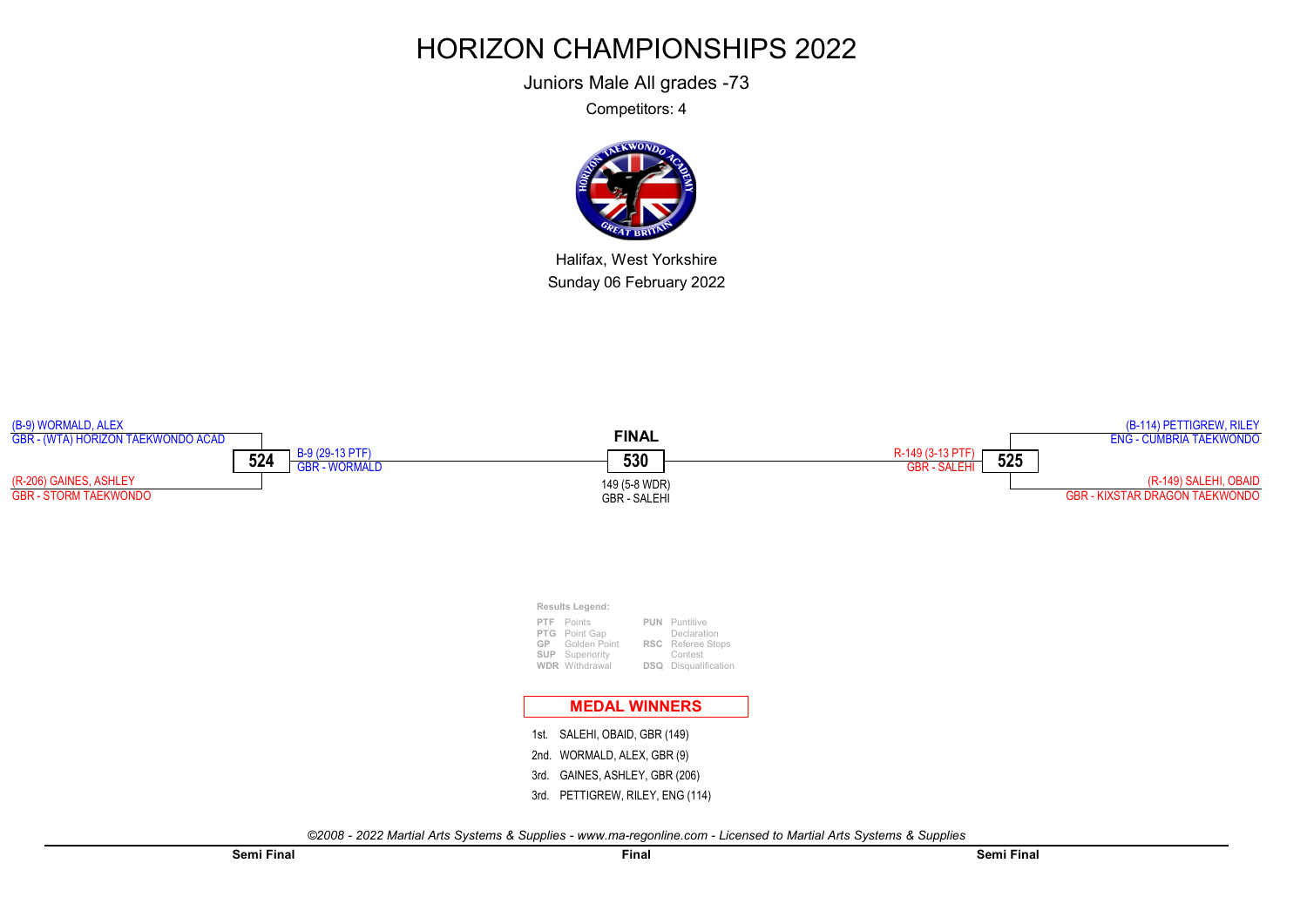Juniors Male All grades +73

Competitors: 2

![](_page_57_Picture_3.jpeg)

Halifax, West Yorkshire Sunday 06 February 2022

![](_page_57_Figure_5.jpeg)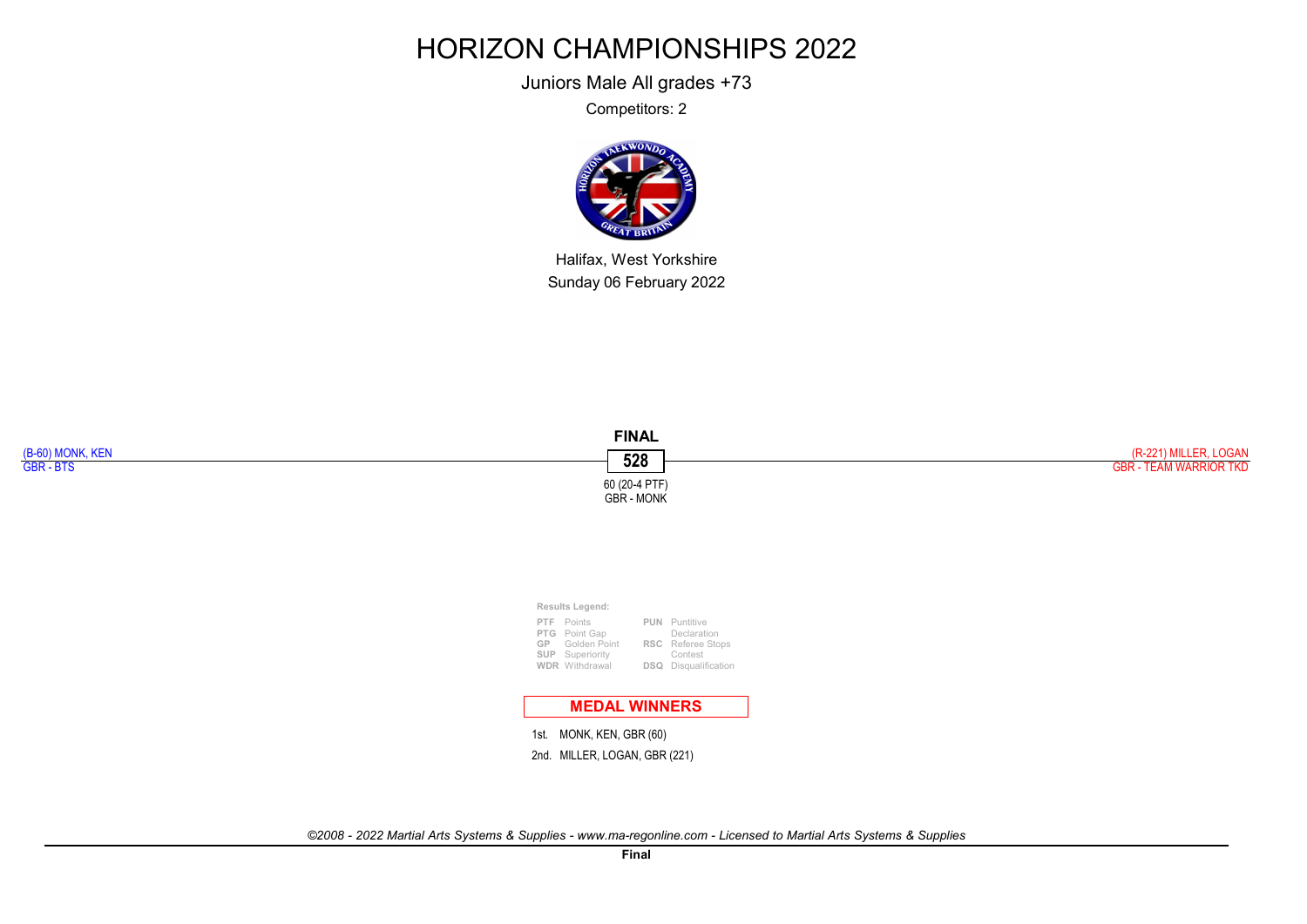Seniors Female All grades -49

Competitors: 3

![](_page_58_Picture_3.jpeg)

Halifax, West Yorkshire Sunday 06 February 2022

![](_page_58_Figure_5.jpeg)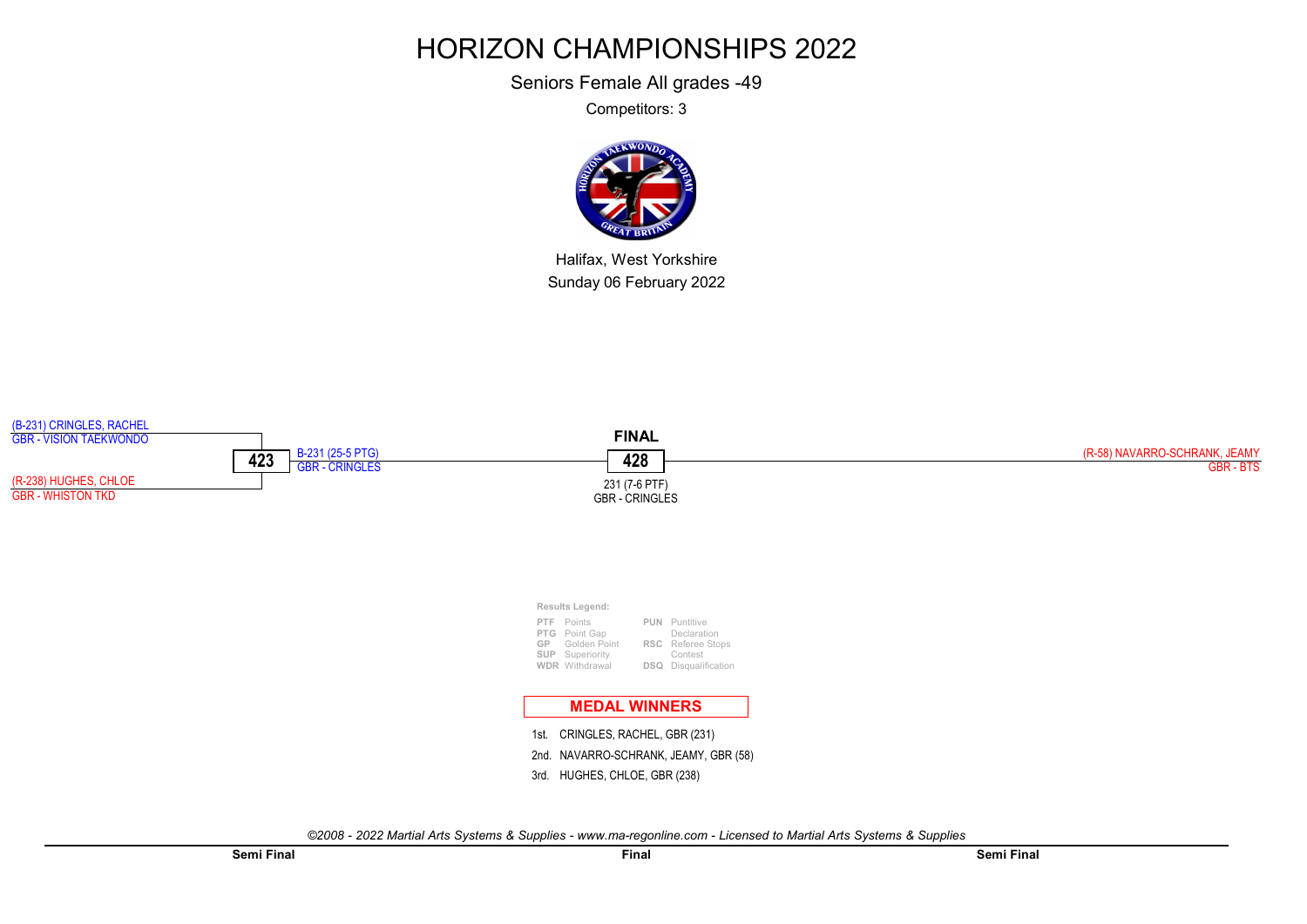Seniors Female All grades -57

Competitors: 2

![](_page_59_Picture_3.jpeg)

Halifax, West Yorkshire Sunday 06 February 2022

![](_page_59_Figure_5.jpeg)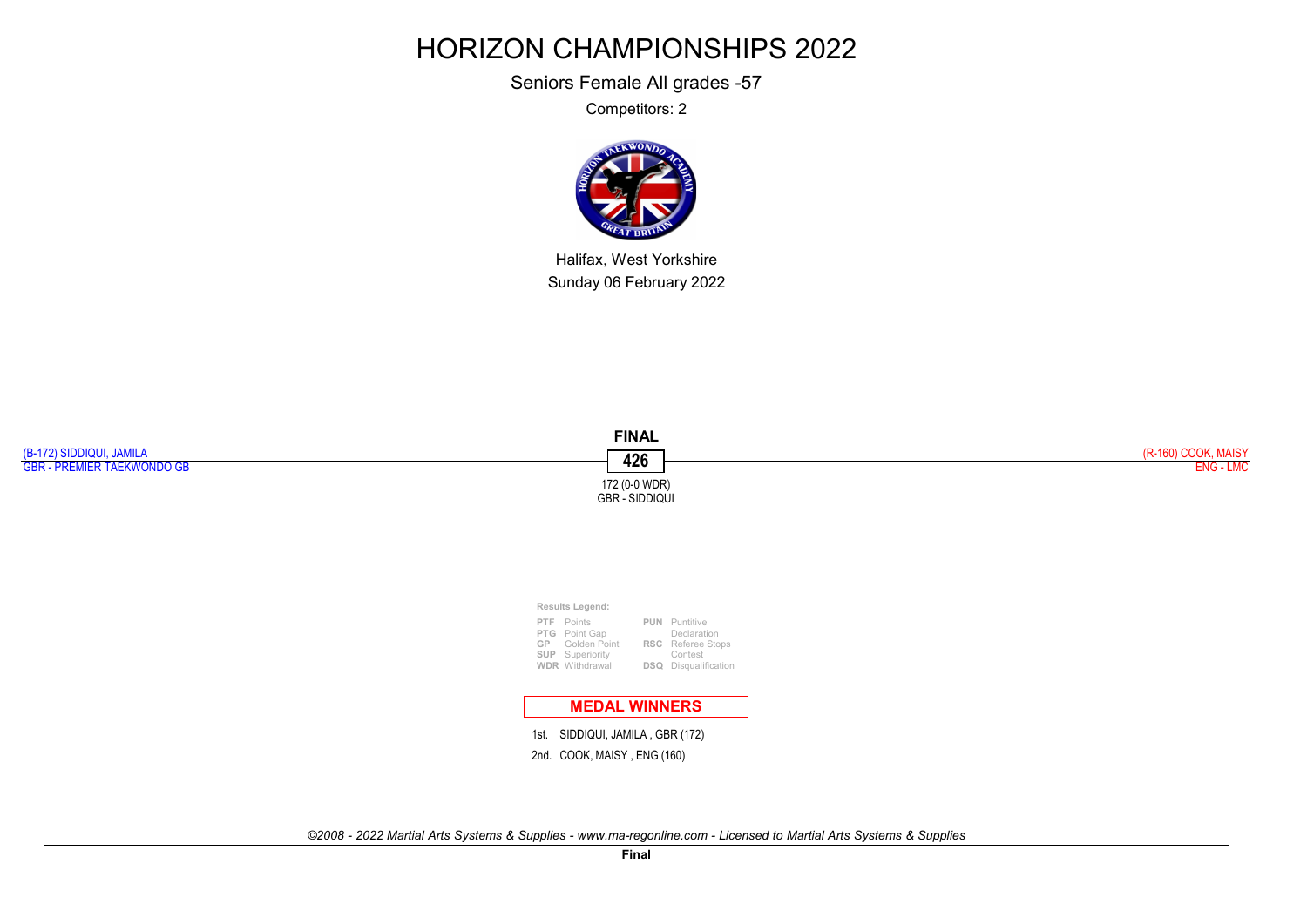Seniors Female All grades -67

Competitors: 6

![](_page_60_Picture_3.jpeg)

Halifax, West Yorkshire Sunday 06 February 2022

![](_page_60_Figure_5.jpeg)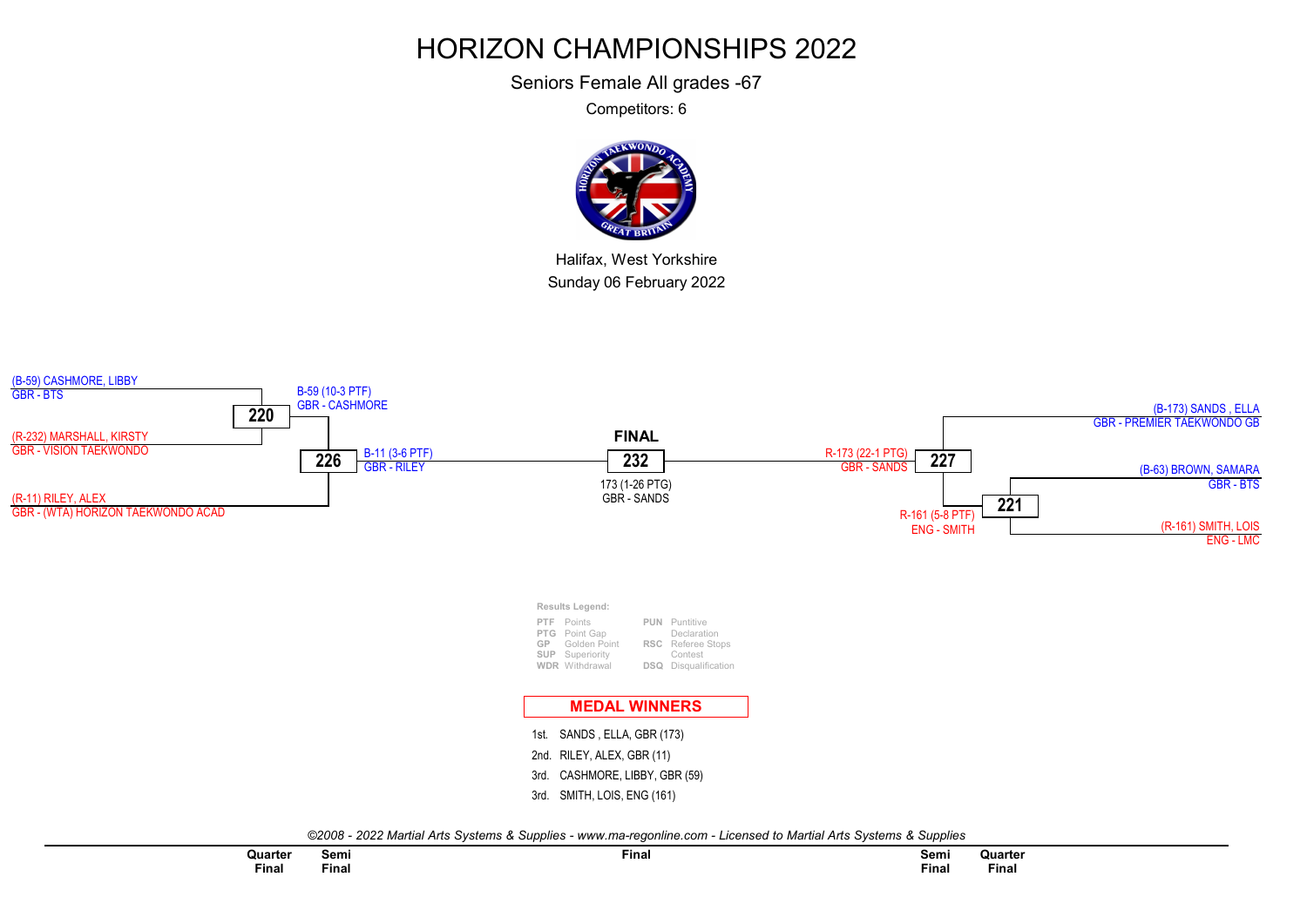Seniors Female All grades +67

Competitors: 3

![](_page_61_Picture_3.jpeg)

Halifax, West Yorkshire Sunday 06 February 2022

![](_page_61_Figure_5.jpeg)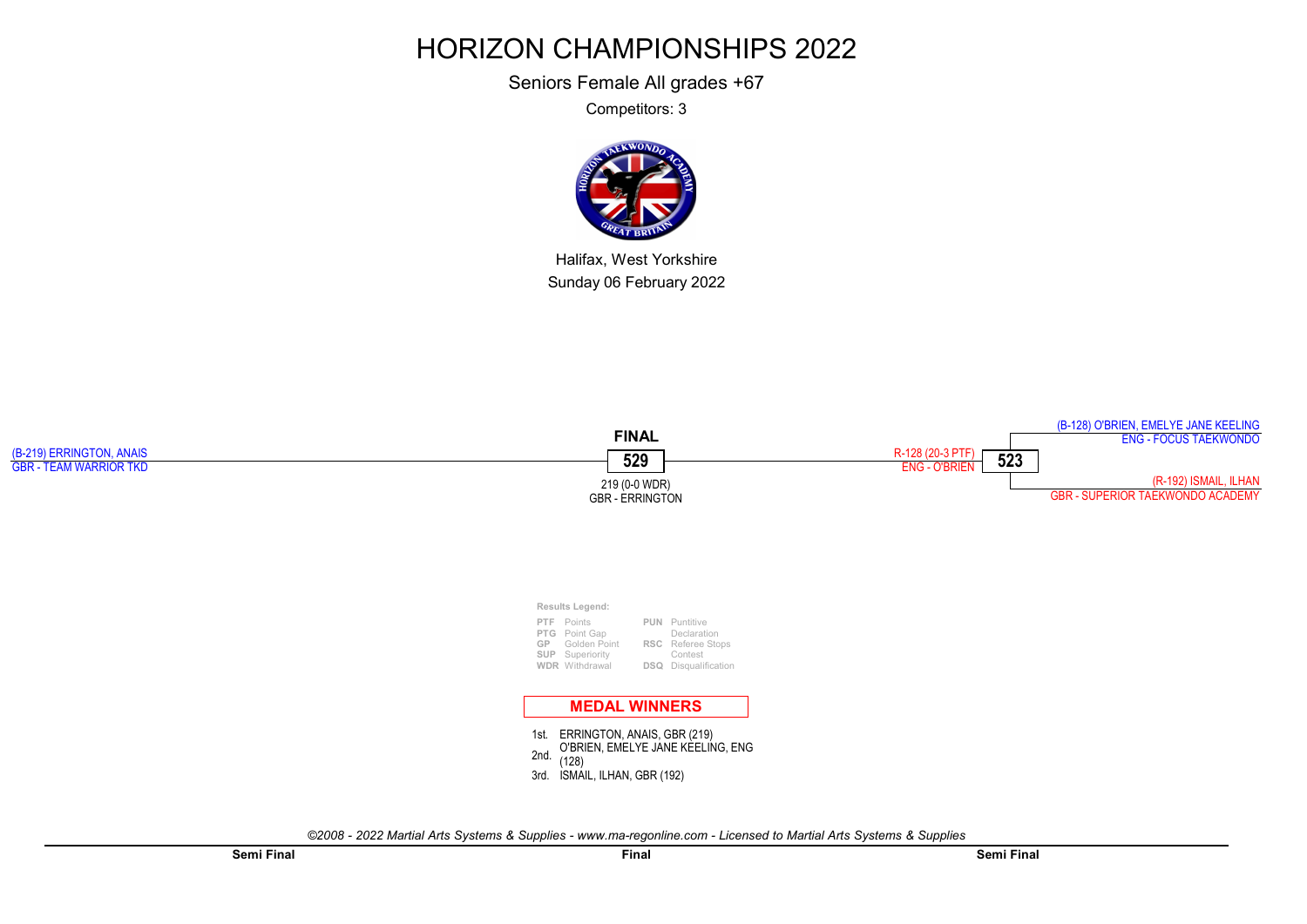Seniors Male All grades -58

Competitors: 4

![](_page_62_Picture_3.jpeg)

Halifax, West Yorkshire Sunday 06 February 2022

![](_page_62_Figure_5.jpeg)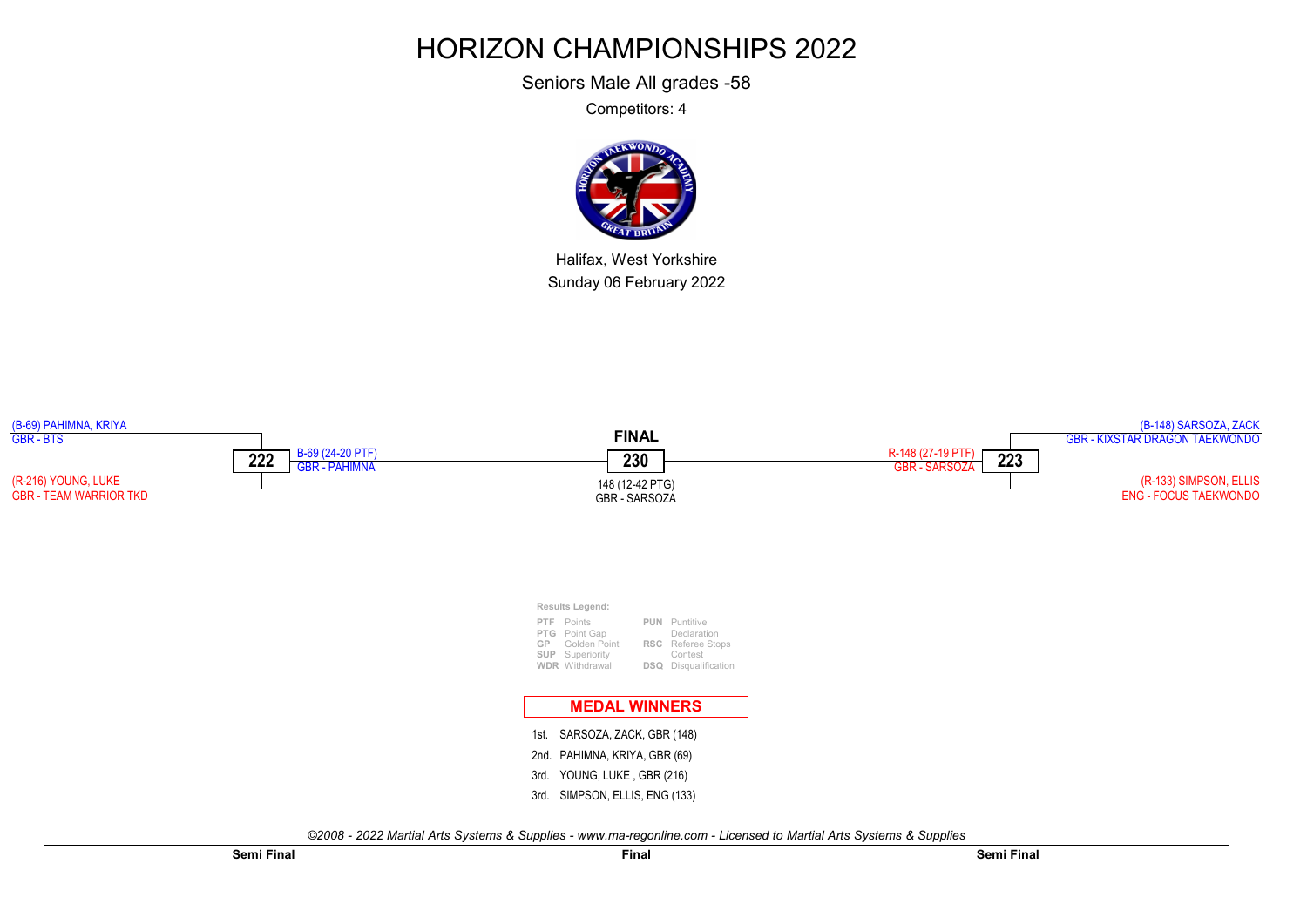Seniors Male All grades -68

Competitors: 2

![](_page_63_Picture_3.jpeg)

Halifax, West Yorkshire Sunday 06 February 2022

![](_page_63_Figure_5.jpeg)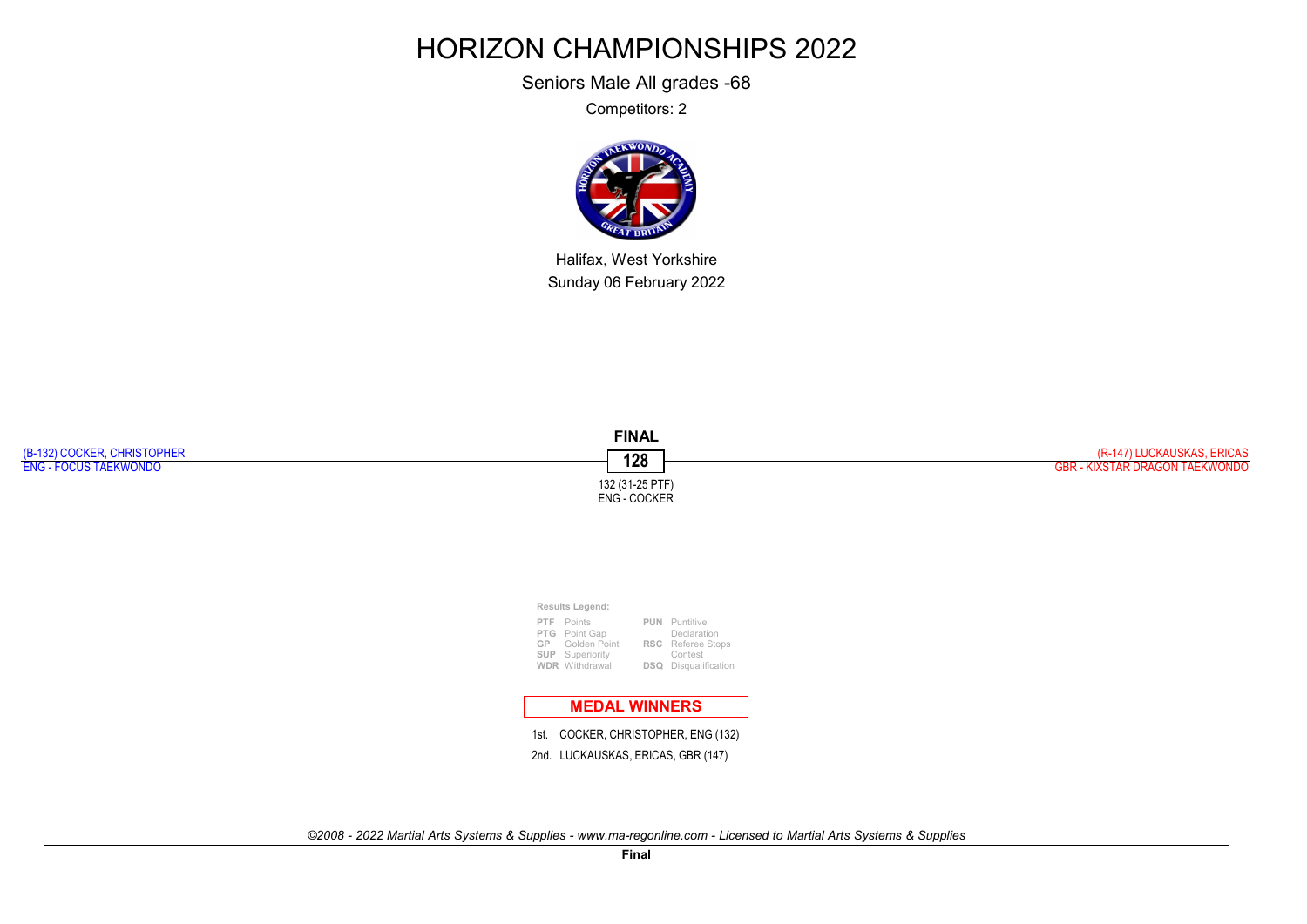Seniors Male All grades -80

Competitors: 4

![](_page_64_Picture_3.jpeg)

Halifax, West Yorkshire Sunday 06 February 2022

![](_page_64_Figure_5.jpeg)